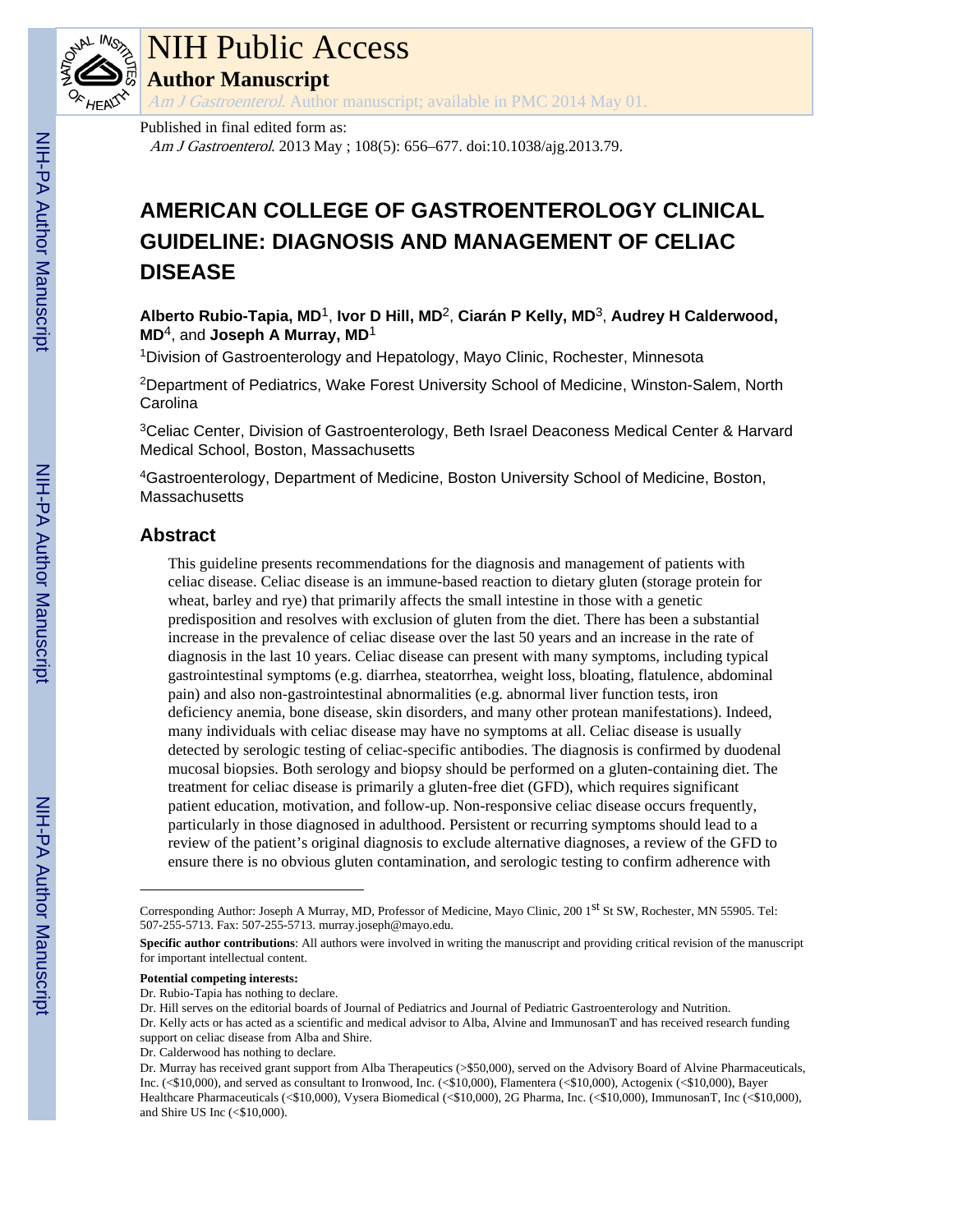the GFD. In addition, evaluation for disorders associated with celiac disease that could cause persistent symptoms, such as microscopic colitis, pancreatic exocrine dysfunction, and complications of celiac disease, such as enteropathy-associated lymphoma or refractory celiac disease, should be entertained. Newer therapeutic modalities are being studied in clinical trials, but are not yet approved for use in practice. Given the incomplete response of many patients to a GFD free diet as well as the difficulty of adherence to the GFD over the long term, development of new effective therapies for symptom control and reversal of inflammation and organ damage are needed. The prevalence of celiac disease is increasing worldwide and many patients with celiac disease remain undiagnosed, highlighting the need for improved strategies in the future for the optimal detection of patients.

## **INTRODUCTION**

This clinical guideline addresses the diagnosis, treatment, and overall management of patients with celiac disease, including an approach to the evaluation of non-responsive celiac disease. While it is primarily directed at the care of adult patients, variations pertinent to the pediatric population have been included.

Each section will provide specific recommendations based on the current literature and a summary of the evidence supporting those recommendations. The GRADE system was used to evaluate the quality of supporting evidence.<sup>1</sup> (Table 1) A "strong" recommendation was made when the benefits clearly outweigh the negatives and the result of no action. "Conditional" was used when some uncertainty remained about the balance of benefit/ potential harm. The quality of the evidence was graded from high to low. "High" quality evidence indicates that further research is unlikely to change the authors' confidence in the estimate of effect. "Moderate" quality evidence indicates that further research would be likely to have an impact on the confidence of the estimate, whereas "Low" quality evidence indicates that further study would likely have an important impact on the confidence in the estimate of the effect and would likely change the estimate.

## **WHEN TO TEST FOR CELIAC DISEASE**

#### **Recommendations**

- **1.** Patients with symptoms, signs, or laboratory evidence suggestive of malabsorption, such as chronic diarrhea with weight loss, steatorrhea, postprandial abdominal pain and bloating, should be tested for CD. (Strong recommendation, high level of evidence)
- **2.** Patients with symptoms, signs, or laboratory evidence for which CD is a treatable cause should be considered for testing for CD. (Strong recommendation, moderate level of evidence)
- **3.** Patients with a first degree family member who has a confirmed diagnosis of CD should be tested if they show possible signs or symptoms or laboratory evidence of CD. (Strong recommendation, high level of evidence)
- **4.** Consider testing of asymptomatic relatives with a first degree family member who has a confirmed diagnosis of CD (Conditional recommendation, high level of evidence)
- **5.** Celiac disease should be sought among the explanations for elevated serum aminotransferase levels when no other etiology is found, (Strong recommendation, high level of evidence)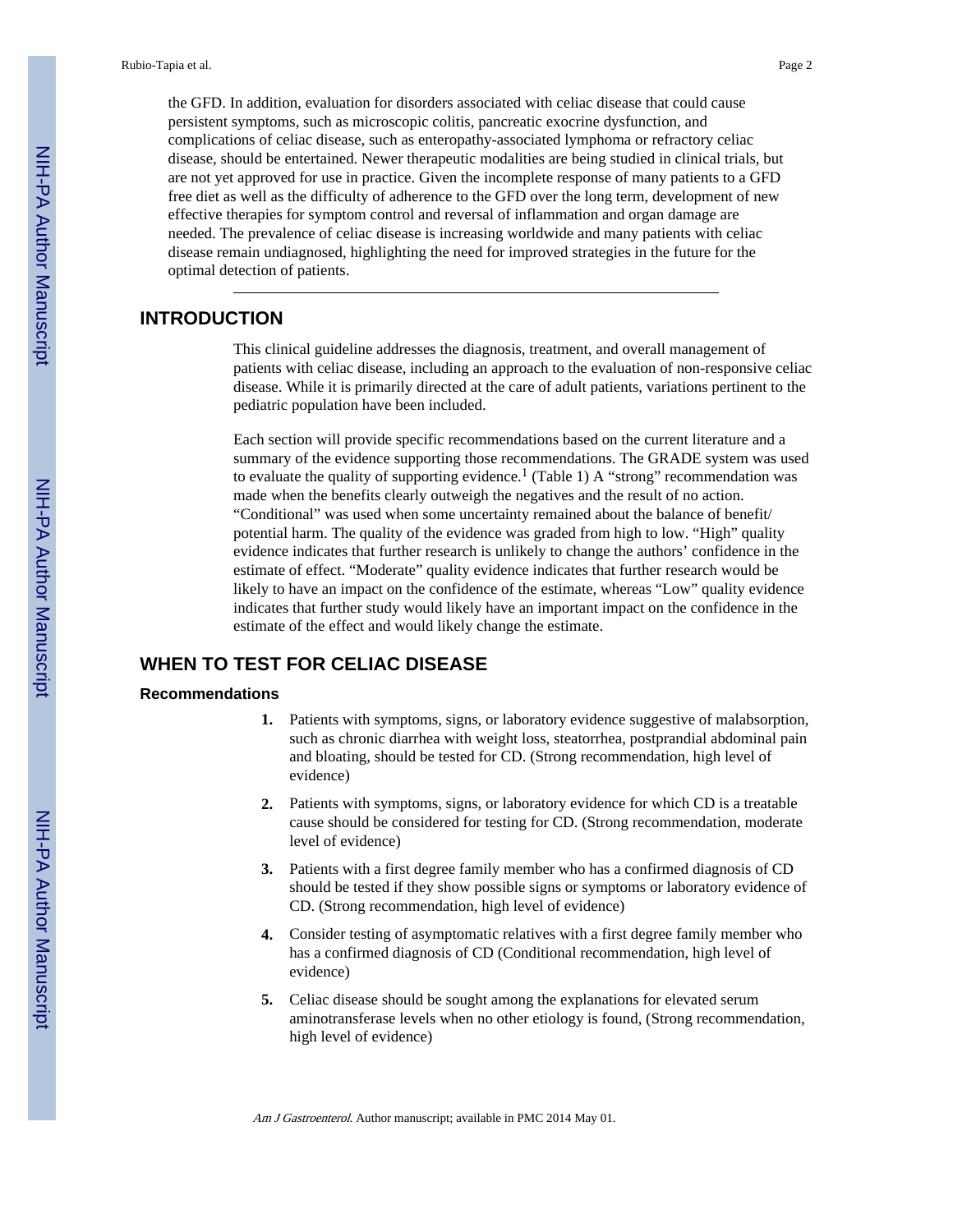**6.** Patients with type I diabetes mellitus should be tested for CD if there are any digestive symptoms, or signs, or laboratory evidence suggestive of celiac disease. (Strong recommendation, high level of evidence)

**Summary of Evidence—**Celiac disease is one of the most common causes of chronic malabsorption.<sup>2</sup> This results from injury to the small intestine with loss of absorptive surface area, reduction of digestive enzymes, and consequential impaired absorption of micronutrients such as fat-soluble vitamins, iron and potentially  $B_{12}$  and folic acid.<sup>3</sup> In addition, the inflammation exacerbates symptoms of malabsorption by causing net secretion of fluid that can result in diarrhea. The failure of absorption of adequate calories leads to weight loss, and the malabsorption results in abdominal pain and bloating.<sup>3</sup> These are common symptoms associated with CD.4, 5

Celiac disease remains under-diagnosed in the US. $<sup>6</sup>$ CD may present in many ways.<sup>7</sup></sup> Currently, active case-finding (serologic testing for CD in patients with symptoms or conditions closely associated with CD) is the favored strategy to increase detection of CD.<sup>8</sup> Active case-finding may increase detection of CD among patients with symptoms attending a primary care office, although this strategy is insufficient to detect most patients with CD.<sup>7</sup> There is no consensus regarding which symptoms, laboratory abnormalities, and/or associated diseases require evaluation for CD. The frequency of CD in common clinical scenarios varies from modestly elevated, such as irritable bowel syndrome, to substantially elevated, such as unexplained iron deficiency anemia (Table 2).<sup>9, 10, 11</sup>

The complexity of deciding who to test is exemplified by patients with dyspepsia. The prevalence of biopsy-proven CD in patients with dyspepsia is 1%, similar to that of the general population<sup>12</sup> and therefore, systematic screening for CD is not recommended based on disease prevalence alone. However, treatment for dyspepsia can be a clinical challenge<sup>13</sup> and dyspepsia as a symptom of CD, will readily respond to the gluten free diet.  $4$ ,  $14$  Thus, mucosal biopsies of the duodenum should be considered in patients with dyspepsia who undergo investigation with upper endoscopy because of persistent symptoms despite initial therapy, are aged >55 years old, and/or present alarm symptoms (e.g., weight loss or clinical evidence of anemia).<sup>15</sup>

The frequency of CD is substantially increased in patients who have a first degree family member affected with CD.  $16$ ,  $17$  The precise risk is highest in monozygous twins, next in human leucocyte antigen (HLA)-matched siblings, siblings, and then finally parents and children of patients with CD.<sup>16</sup> A lower rate probably applies to second degree relatives.<sup>18</sup> Members of families who have more than one individual already identified with CD are at higher risk of CD and recommendations for screening should extend to all other family members including second degree relatives.19 The estimates of prevalence of CD in family members varies substantially with one large multicenter study in the U.S. showing a rate as low as 5% in both first degree relatives and second relatives.<sup>18</sup> Other studies, especially those that are community-based, show a rate that is substantially higher affecting up to 20% in siblings and 10% in other  $1<sup>st</sup>$  degree relatives.<sup>16</sup> The clinical implications are that newlydiagnosed patients with CD should inform their first degree family members of the potential increased risk for CD and the recommendation for testing. In addition, health care providers should determine whether there is a family history of CD in patients with symptoms or signs suggestive of CD and if so consider screening the patient.

Testing of truly symptomless first degree relatives is reasonable but controversial. Even those patients who initially thought themselves to be without symptoms on direct questioning at the time of detection, often report improved health after adapting to the gluten free diet because disappearance of symptoms that may not have been previously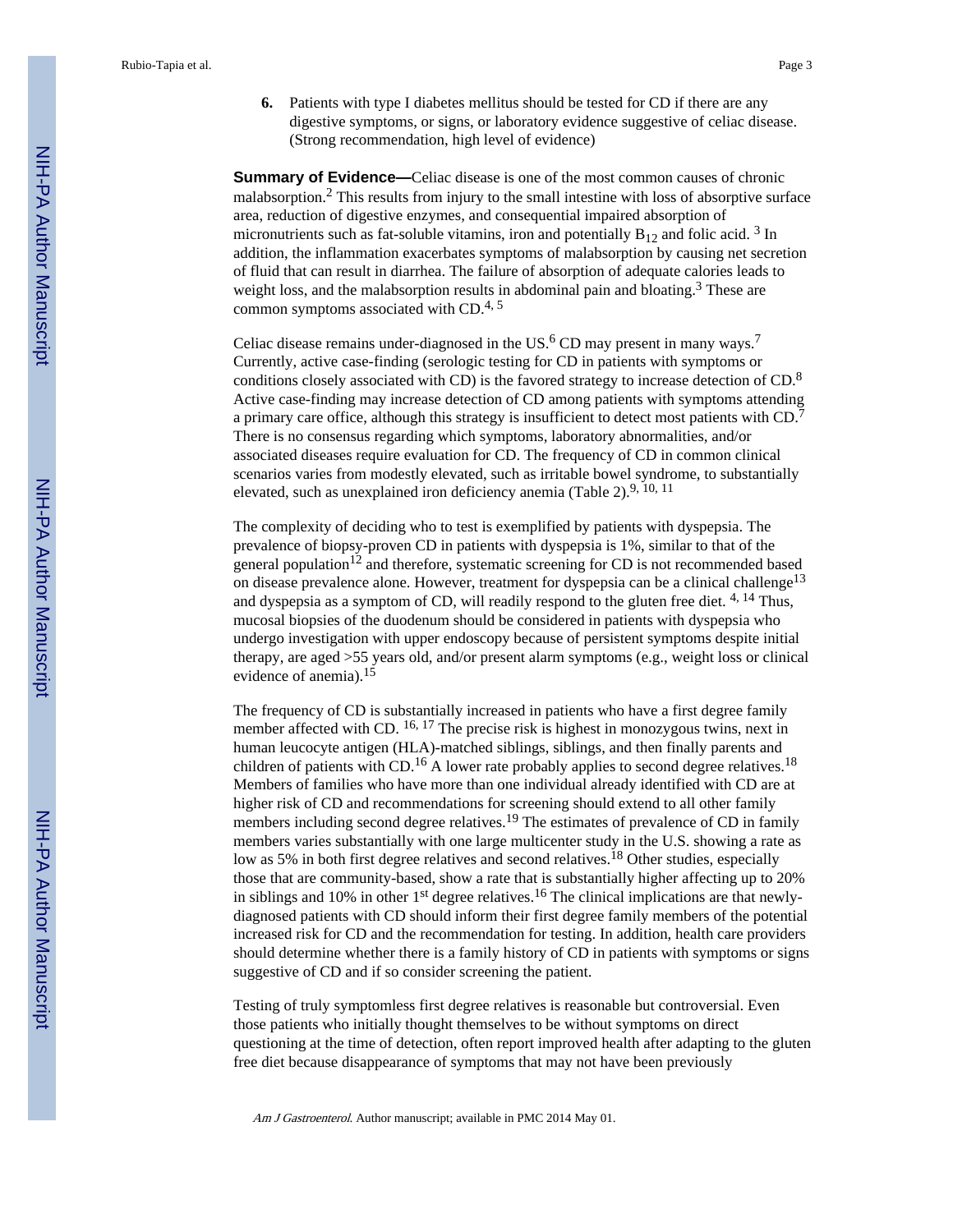explained.<sup>20</sup> Others may have symptoms that they did not consider abnormal until after they initiated a gluten-free diet (GFD) and these symptom resolve.<sup>21</sup> Asymptomatic patients detected by screening do not experience new symptoms after onset of a  $GFD<sup>22</sup>$ . The majority of patients with CD identified on the basis of screening reported dietary adherence and improvements in quality of life on the GFD. $^{20}$  A small proportion of patients, however, report increased health-related anxiety after diagnosis. 23 Overall satisfaction with the diagnosis was high  $(93\%)$ .<sup>20</sup>

Abnormal liver blood tests, in particular elevations of alanine aminotransferase (ALT) and aspartate aminotransferase (AST) are commonly seen in clinical care, although the prevalence of clinically significant liver disease is low.24 In CD, hypertransaminasemia is often a subclinical finding that is gluten dependent.<sup>25</sup> Patients with unexplained elevation of liver enzymes should be assessed for CD.  $^{26}$  There is reasonable data to show that glutendependent hypertransaminasemia will normalize in most patients ( $>95\%$ ) on a GFD.<sup>27</sup> Rarely, CD can be associated with severe liver disease.28, 29

There is evidence that CD is substantially more common in patients with type I diabetes mellitus (DM) than in the general Caucasian population. The estimates vary between 3% and  $10\%$ .<sup>30–32</sup> In children, it has been suggested that yearly or every-other-year screening for CD be undertaken utilizing serology. Patients with type I DM who are undergoing upper endoscopy should undergo duodenal biopsies to rule out CD if they have never been tested previously.

After gastrointestinal symptoms, the second most common manifestation of CD in patients with type I DM is diminished or impaired bone mineralization. There is some evidence suggesting that there is added disease burden to patients already struggling with the management of type I DM. In addition, there is good evidence that gastrointestinal symptoms present at diagnosis will respond to a GFD with overall improvement in quality of life related to GI symptoms. The impact of the treatment of CD on the management of type I DM is mixed.  $33$  Some data suggest an increase in absorption, leading to the need for increased insulin doses. Other data suggests improvement of DM controlled by reduction of hypoglycemic events, especially postprandial.

Testing for CD in asymptomatic patients with type I DM is controversial. No significant adverse outcomes were identified in children with type 1 DM identified by screening who delay therapy with a GFD for up to 2 years.<sup>34</sup> However, it is necessary to look at the potential long term impact of CD in type I DM as well. 35 A large study from Sweden showed an increased risk of diabetic retinopathy in patients with coexistent type I DM and CD. 36 Patients with undiagnosed CD and type 1 DM had a higher prevalence of retinopathy  $(58\% \text{ v. } 25\%)$  and nephropathy  $(42\% \text{ vs. } 4\%)$ .<sup>37</sup> Treatment with a GFD for 1 year was safe in patients with coexistent type I DM and  $CD$ .<sup>37</sup> The effect (if any) of a GFD on DM-related complications requires further investigation.

Parents of children with Type 1 DM or the children of parents with type 1 DM are at increased risk of CD, estimated to be ~4%. 38, 39, 40 Because many patients with unrecognized CD may actually have symptoms that improve on a gluten free diet, informing such parents of the risk of CD is suggested. Also, a family history of either CD or type 1 DM indicates an increased risk of CD in the patient and CD should be considered. There is no data to support a recommendation about when to stop screening for CD in children with type 1 DM but screening is not necessary in the absence of HLA DQ2 and DQ8.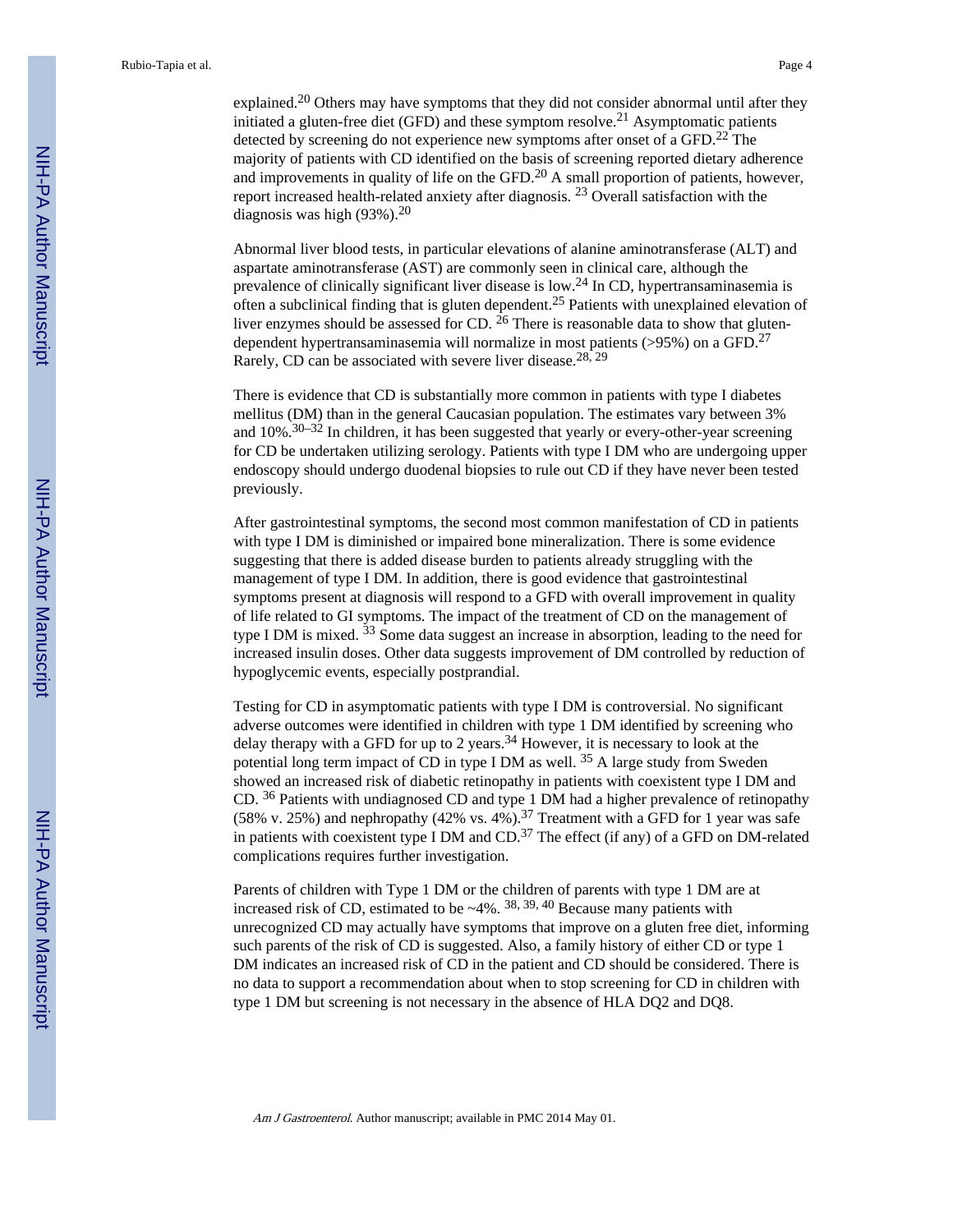## **DIAGNOSIS OF CELIAC DISEASE**

#### **Recommendations**

- **1.** IgA anti-tissue transglutaminase antibody is the preferred single test for detection of CD in individuals over the age of 2 years. (Strong recommendation, high level of evidence)
- **2.** When there exists a high probability of CD the possibility of IgA deficiency is considered, total IgA should be measured. An alternative approach is to include both IgA and IgG based testing, such as IgG deamidated gliadin peptides [DGP], in these high probability patients. (Strong recommendation, moderate level of evidence)
- **3.** In patients in whom low IgA or selective IgA deficiency is identified, IgG-based testing (IgG deamidated gliadin peptides [DGP] and IgG tissue transglutaminase [TTG]) should be performed. (Strong recommendation, moderate level of evidence)
- **4.** If the suspicion of CD is high, intestinal biopsy should be pursued even if serologies are negative. (Strong recommendation, moderate level of evidence)
- **5.** All diagnostic serologic testing should be done with patients on a gluten-containing diet. (Strong recommendation, high level of evidence)
- **6.** Antibodies directed against native gliadin are not recommended for the primary detection of CD. (Strong recommendation, high level of evidence)
- **7.** Combining several tests for CD in lieu of TTG IgA alone may marginally increase sensitivity for CD but reduces specificity therefore are not recommended in low risk populations. (Conditional recommendation, moderate level of evidence)
- **8.** When screening children younger than 2 years of age for CD, the IgA TTG test should be combined with deamidated gliadin peptide (IgA and IgG). (Strong recommendation, moderate level of evidence)

**Summary of Evidence—**The use of TTG-IgA testing and its accuracy in the primary care setting and referral cohorts has been extensively studied.<sup>9</sup> The sensitivity of the TTG-IgA for untreated CD is about 95%. 41 The specificity is also 95% or greater. The higher the titer of the test, there is greater likelihood of a true positive result. <sup>9</sup> The test is most commonly based on an enzyme-linked immunosorbent assay test and less commonly on radioimmunoassay.42 There are recognized differences in test performance between the various commercially available test kits, but overall there is consistency in the sensitivity and specificity of the test.42–44

In the past, several antibody tests have been developed to detect CD. 45 Antibodies may be directed against native or altered cereal derived peptides. Anti-gliadin antibodies (AGA) have been used for decades and are reasonably accurate when there is a high pretest prevalence of CD.46 However, it was with the advent of auto-antibodies, first directed against reticulin and then endomysium antibodies (EMA) and finally TTG antibodies that the truly celiac specific testing was developed.47 The identification of TTG immunoglobulin (Ig) A antibody as the target antigen for IgA EMA antibodies was a major advance.<sup>48</sup> This antigen was initially produced by extraction from the liver or purification from human red cells and most recently, by recombinant protein production. Tissue transglutaminase based assays have brought accurate serology for CD into the reach of most doctors and hospitals. The College of American Pathology laboratory proficiency survey has included TTG antibody testing for several years and most laboratories in the US that provide TTG testing participate. Other similar systems are in place outside the US.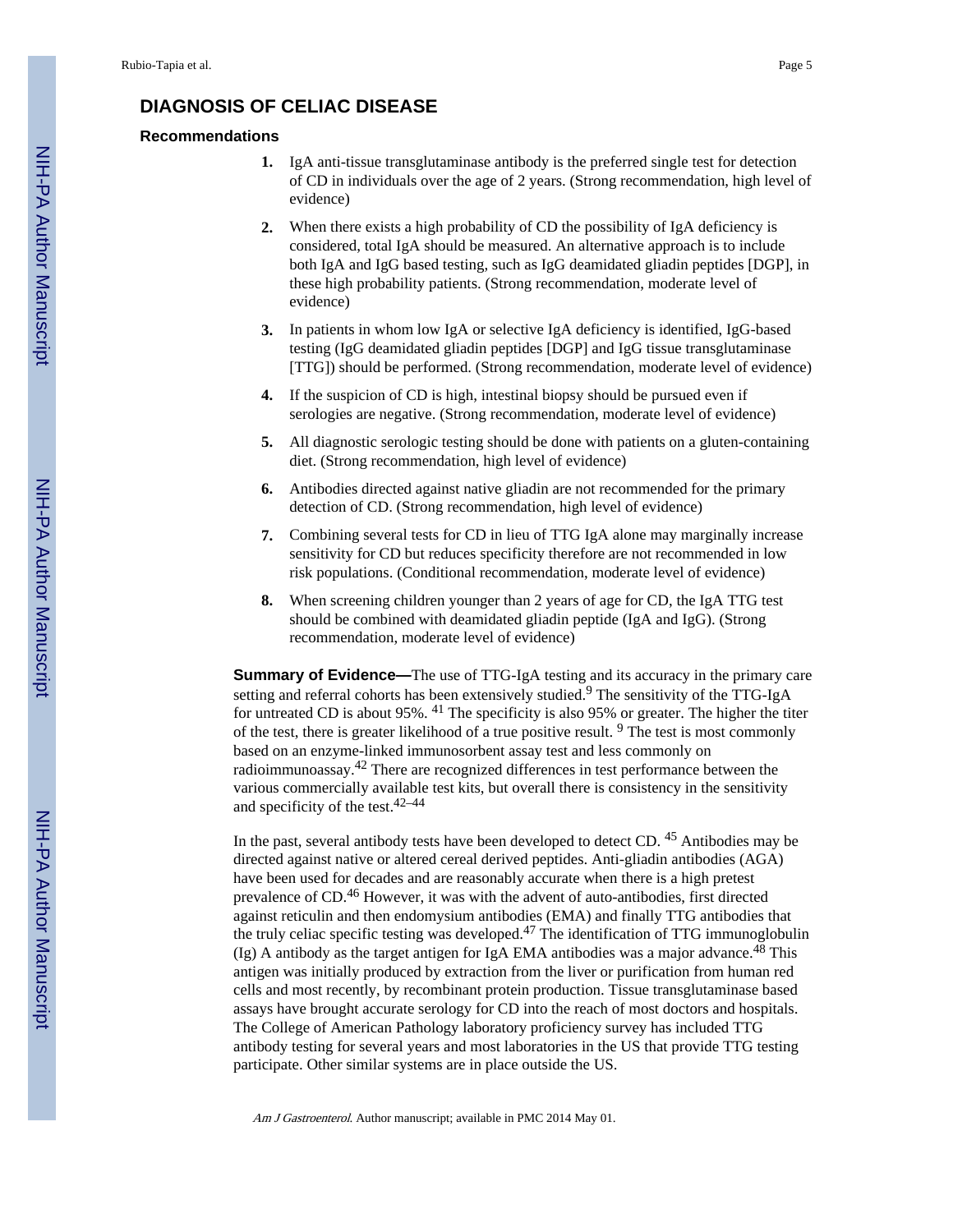IgA deficiency is more common in CD than in the general population. It affects anywhere between 1 in 400 to 1 in 800 members of the general population, but in 2–3% of patients with CD and 1% of those getting tested for  $CD<sup>49, 50</sup>$  In patients in whom there is a high pretest prevalence of CD, the measurement of IgA levels should be considered, especially if IgA-based celiac serology test is negative. One approach is to measure total IgA at the beginning of testing to determine whether IgA levels are sufficient and, if not, to incorporate IgG based testing into the serology testing cascade. Deamidated gliadin peptides IgG and/or TTG IgG would then be the preferred test in this circumstance.51, 52 EMA IgG is not widely available. It has been suggested that IgA deficiency should be considered if the TTG-IgA levels are undetectable.53, 54 However not all assays can detect this with any accuracy or the result is merely reported as negative. While there is limited data on the sensitivity of each of these tests for CD in an IgA deficient person this may be about 80%–90% individually and higher if tests are combined. If the suspicion for CD is high, intestinal biopsy should be pursued even when serologies are negative. Finding IgA deficiency should prompt evaluation for other diseases that may cause villous atrophy such as giardiasis, small-bowel

The antibodies directed against gliadin or its deamidated products as well as the self-antigen TTG are dependent on the ingestion of gluten. The reduction or cessation of dietary gluten leads to a decrease in the levels of all these celiac-associated antibodies to normal concentrations. While little is known about the precise dynamics of the reduction, a weakly positive individual may become negative within weeks of strict adherence to GFD. 56 After 6–12 months of adhering to a GFD, 80% of subjects will test negative by serology.57 By 5 years, more than 90% of those adhering to the GFD will have negative serologies. <sup>58</sup>

bacterial overgrowth, or common variable immunodeficiency.<sup>55</sup>

Whilst antibodies directed against native gliadin (anti-gliadin antibodies (AGA)) have been in use for several decades, there is a wide variability in their diagnostic accuracy.43 Both IgA and IgG AGA antibodies have sensitivities and specificities inferior to those of the  $TTG-IgA$  and DGP-IgA assays<sup>57</sup> and should no longer be included in the routine testing strategy for CD.

No one test for CD has a perfect sensitivity or specificity. Thus, individual tests may be combined in commercially available panels. This strategy may increase the sensitivity if any positive test is regarded as an overall positive result; however, the increased sensitivity comes at the expense of a reduction of specificity. 59 Unless all patients who test positive in the panel undergo histological confirmation of CD, this practice may lead to incorrect and over diagnosis followed by unnecessary treatment with GFD. Conversely, if the threshold is set that all tests within the panel must be positive for a "positive" panel test, then the specificity and hence positive predictive value (PPV) for CD will be increased, but at the expense of sensitivity.<sup>9</sup> One diagnostic approach is shown in Figure 1.

There is some evidence that both TTG and EMA are less sensitive in young children (less than 2 years of age). $60, 61$  In this age group the sensitivity of AGA and DGP antibodies is higher than both the TTG and EMA.  $61-63$  In general, AGA have a low sensitivity and specificity and are not recommended as a screening test for CD. <sup>64, 65</sup> Although DGP tests perform less well than TTG and EMA tests, they are superior to the AGA. 66 For this reason it is preferable to combine the TTG with DGP tests when screening young children.

## **CONFIRMATORY TESTING IN CELIAC DISEASE**

#### **Recommendations**

**1.** The confirmation of a diagnosis of CD should be based on a combination of findings from the medical history, physical examination, serology, and upper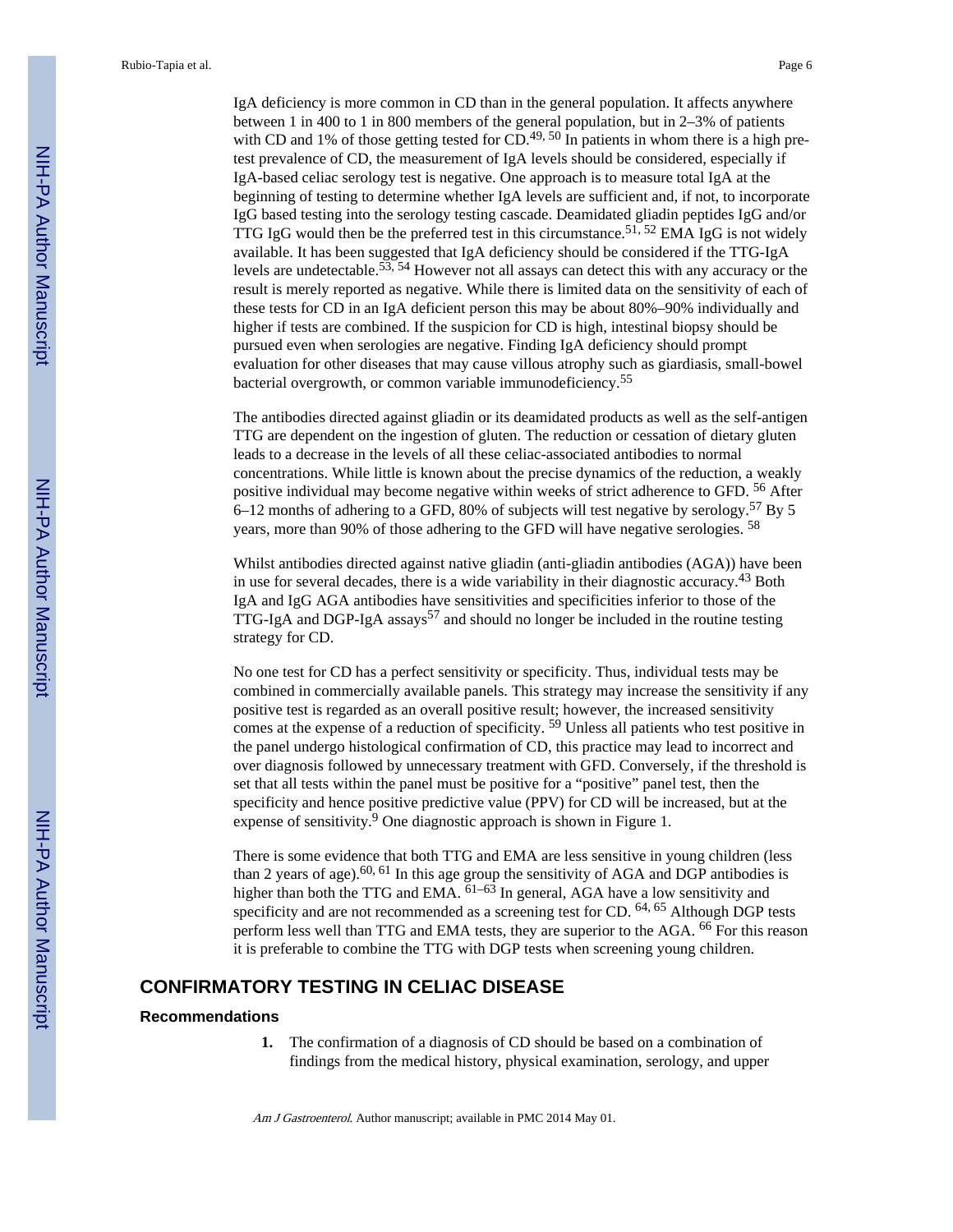- **2.** Upper endoscopy with small bowel biopsy is a critical component of the diagnostic evaluation for persons with suspected CD and is recommended to confirm the diagnosis. (Strong recommendation, high level of evidence)
- **3.** Multiple biopsies of the duodenum (one or two biopsies of the bulb and at least 4 biopsies of the distal duodenum) are recommended to confirm the diagnosis CD. (Strong recommendation, high level of evidence)
- **4.** Lymphocytic infiltration of the intestinal epithelium in the absence of villous atrophy is not specific for CD and other causes should also be considered. (Strong recommendation, high level of evidence)

**Summary of Evidence—**Gastrointestinal symptoms alone cannot accurately differentiate CD from other common gastrointestinal disorders (e.g., 20–50% of patients with CD fulfilled Rome criteria for irritable bowel syndrome).<sup>4, 67</sup> A meta-analysis showed a pooled prevalence of irritable bowel syndrome-type symptoms of 38% (95% confidence interval,  $27\% - 50\%$ ) in patients with CD.<sup>68</sup> Improvement of gastrointestinal symptoms or clinical exacerbation after re-introduction of gluten have very low PPV for CD (36% and 28%, respectively) and should not be used for diagnosis in the absence of other supportive evidence.<sup>69</sup> Moreover, ingestion of gluten can cause gastrointestinal symptoms including abdominal pain and bloating in the absence of CD.70 A GFD improved gastrointestinal symptoms in about 60% of patients with diarrhea-predominant irritable bowel syndrome, especially those with HLA-DQ2.<sup>71</sup>

A positive CD specific serology (TTG, DGP, and EMA) in patients with villous atrophy confirms the diagnosis of CD.<sup>43</sup> TTG-IgA may be negative in  $5\%$ –16% of patients with biopsy-confirmed CD tested when following a gluten-containing diet.<sup>41, 57</sup> IgA EMA negative CD has been described in patients with normal IgA.72 Thus, a negative CD specific serology in patients with villous atrophy does not completely exclude the diagnosis of CD though it does make it much less likely. Other causes of villous atrophy are summarized in Table 3

Histological response to GFD in patients with villous atrophy strongly supports a diagnosis CD. HLA typing and histological response may help to rule out or confirm the diagnosis of CD in patients with sero-negative CD.73, 74

Small intestinal biopsy has been central to the confirmation of the diagnosis of CD since the late 50's. 75 Traditionally, the diagnosis of CD required 3 intestinal biopsies: a biopsy on a gluten-containing diet (diagnosis), a biopsy after a period on GFD, and a biopsy after a gluten challenge.76 Subsequent studies demonstrated that a biopsy at the time of diagnosis in children without subsequent intestinal biopsies was able to correctly diagnose 95% of cases.77 The availability of CD specific serological tests facilitated the recognition of many CD patients and the wide spectrum of clinical manifestations. 6, 18 A positive serological test is supportive of the diagnosis but no single test is 100% specific for CD and the diagnostic accuracy varies dramatically between laboratories.<sup>43</sup> Indeed, a large international study found that laboratory sensitivity ranged from 63% to 93% and specificity ranged from 96% to 100% when comparing TTG assays among various research and clinical laboratories.<sup>42</sup> Serological tests may perform less well in the clinical setting than research (a positive result of both TTG and EMA had sensitivity of 81%).78 A diagnosis of CD requires the demonstration of histological changes associated with the disease which can be classified according Marsh, Marsh modified (Oberhuber), or more recently the simplified Corazza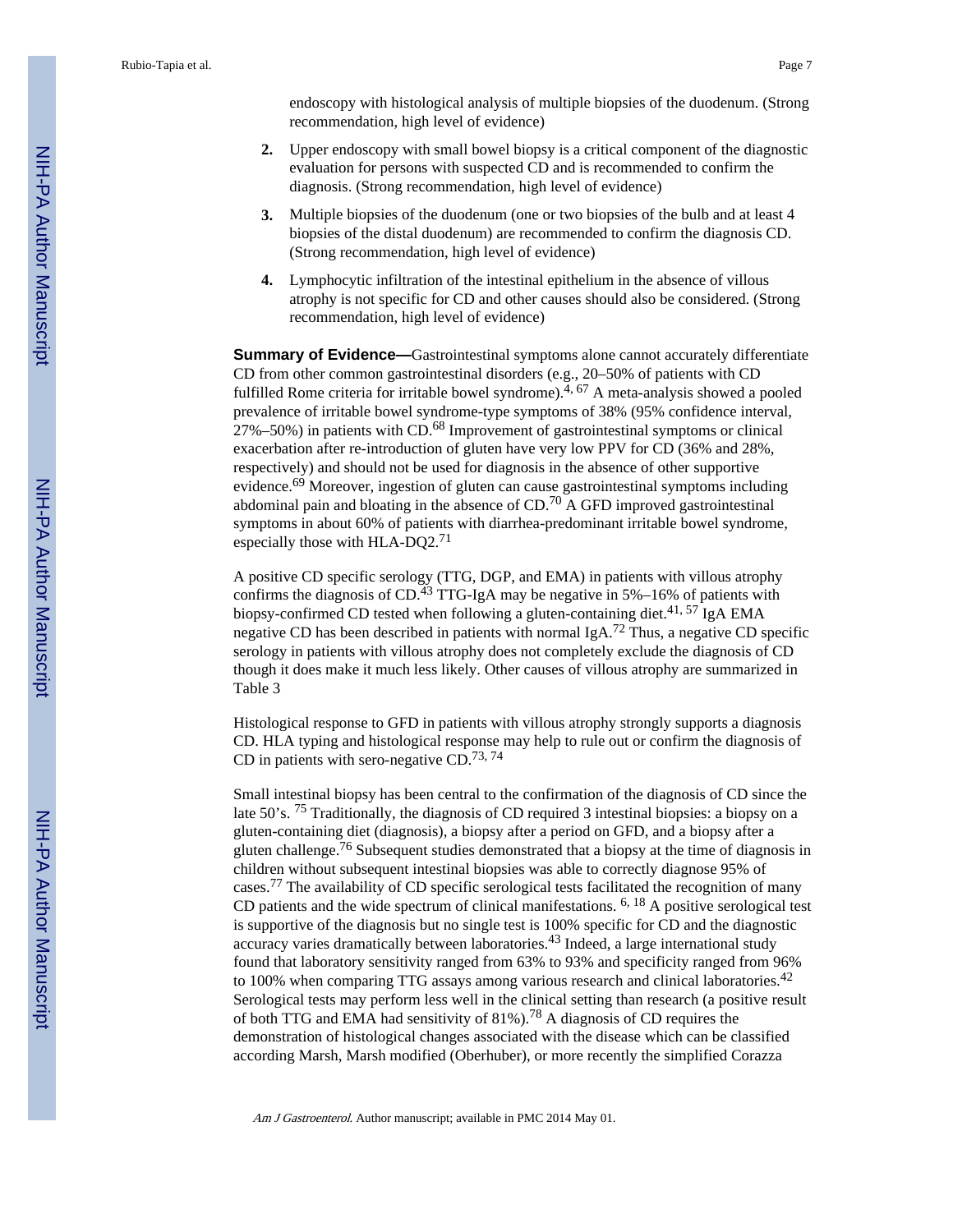classification.79–81 Table 4 Small bowel biopsy is also useful for the differential diagnosis of malabsorptive disorders.82, 83

A recent guideline promulgated by the European Society of Pediatric Gastroenterology, Hepatology, and Nutrition (ESPGHAN) proposed that it may be possible to avoid any intestinal biopsy in children who meet the following criteria: characteristic symptoms of CD, TTG IgA levels >10x upper limit of normal (confirmed with a positive EMA in a different blood sample), and positive HLA-DQ2.<sup>84</sup> A TTGA IgA >5x upper limit of normal was observed in 9% of 236 adult patients with suspected CD and had a PPV for CD of 86.4%.<sup>85</sup> PPV was 97.4% among 150 symptomatic children whom met the "triple test" ESPGHAN criteria.86 Among 3031 family members (25% younger than 18 years old) of patients with CD, TTGA IgA was abnormal in 336 (11%), of these 336, 88 (26%) had TTGA IgA

100U.<sup>87</sup> Population-based data are not available to know how frequent the "triple test" criteria are meet on unselected populations. In the absence of standardization of TTG assays, use of a predefined threshold to select a population to avoid intestinal biopsy may not be the optimal strategy.88 Prospective data to validate ESPGHAN recommendation in children or adults are lacking.

Histological abnormalities associated with CD can be patchy.  $89-93$  Multiple biopsies of duodenum should be performed if the diagnosis of CD is considered. Among 132,352 patients without known CD who underwent duodenal biopsy in the United States, the probability of a new diagnosis of CD was significantly increased when  $\,$  4 specimens were submitted (1.8% vs.  $0.7\%$ , p<0.0001).<sup>94</sup> Unfortunately, 4 or more biopsies were taken in only 39% of patients undergoing biopsy for evaluation of malabsorption/suspicion of CD.<sup>94</sup> The rate of duodenal biopsy was significantly lower among black, older (70 years and older), and male patients.<sup>95</sup> In children and adults with positive CD specific serologies, adding biopsies of the duodenal bulb increases the diagnostic yield because 9%–13% had villous atrophy exclusively in the bulb.96–98 A targeted duodenal bulb biopsy from either the 9- or 12-o'clock position in addition to biopsies of the distal duodenum have a sensitivity of 96% for the diagnosis of CD.99 Care must be taken when interpreting duodenal bulb biopsies to allow for the normal surface architectural changes that overlie Brunner's glands and the acute inflammatory changes of peptic duodenitis. Expert opinion suggests that only a single biopsy specimen should be obtained with each pass of the biopsy forceps,<sup>5</sup> however, there is no evidence that supports that recommendation. We recommend multiple biopsies of the duodenum including one or two biopsies of the bulb (either 9- or 12-o'clock position) and at least 4 biopsies of post-bulbar duodenum. There is insufficient data to guide practice in patients who have not yet been tested serologically o in whom the pre-test prevalence is much lower. The added yield of duodenal bulb biopsies is likely to be small in such circumstances.

Lymphocytic infiltration (≥25 intraepithelial lymphocytes per 100 epithelial cells) also known as lymphocytic duodenosis is common in the general population (prevalence of 5.4%).100 Most patients with lymphocytic duodenosis do not belong to the spectrum of CD and other causes should be sought including work-up to rule out  $\overline{CD}$ .<sup>101, 102</sup> The frequency of diarrhea and weight loss was similar among patients with lymphocytic duodenosis and those with CD.<sup>102</sup> Anemia, skin disorders, positive TTG, and human leukocyte antigen (HLA) DQ2 were more frequent among patients with CD. 102 Other disorders have been associated with lymphocytic duodenosis including Helicobacter pylori (H. pylori) infection, medications (e.g., non-steroidal anti-inflammatory drugs), small-bowel bacterial overgrowth, and systemic autoimmune disorders.<sup>103</sup> Persistent intraepithelial lymphocytosis was observed in 56% patients with treated CD despite evidence of normal villous architecture, the only factor associated with this finding was oat consumption.<sup>104</sup>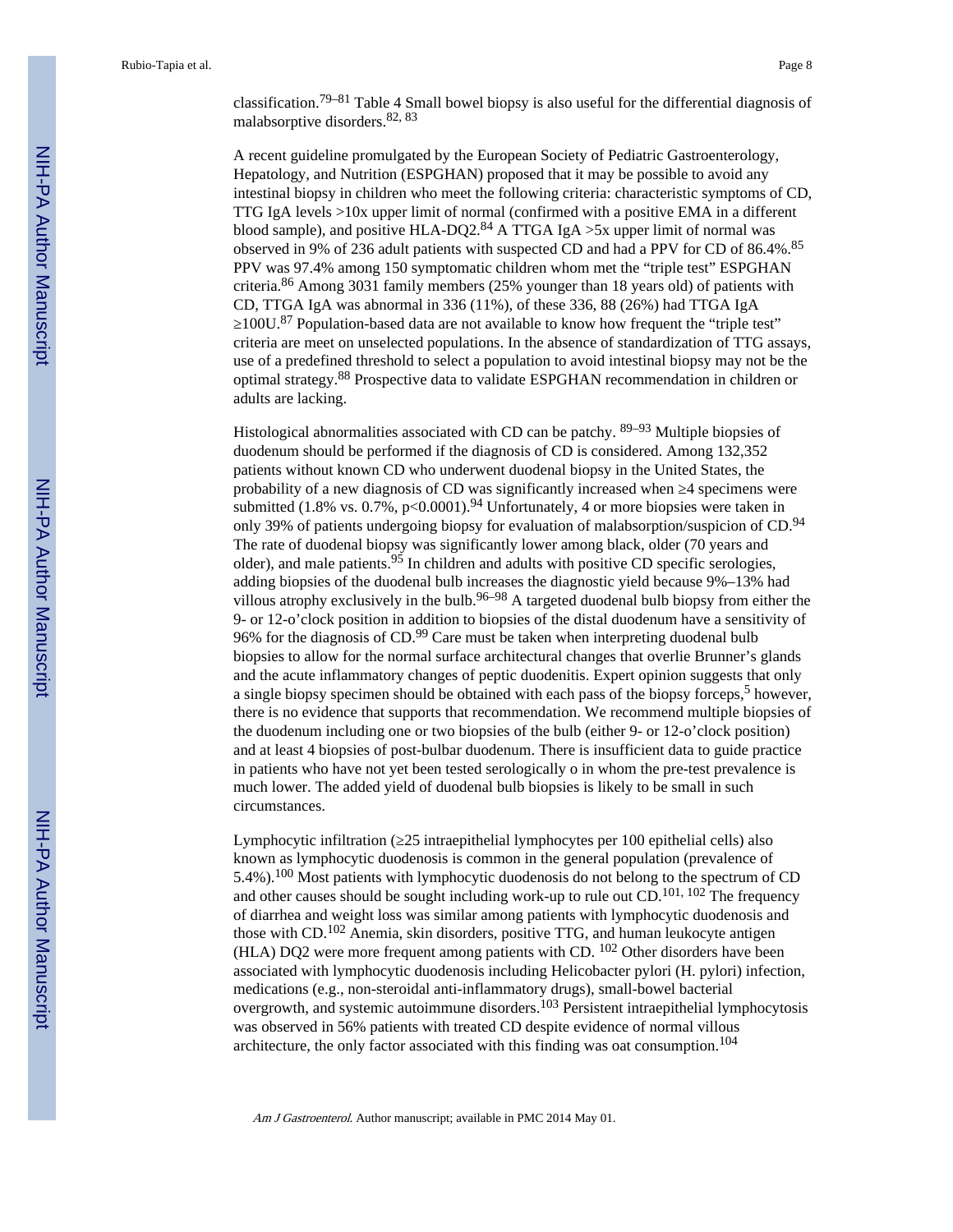Among 56 children without a prior diagnosis of CD and lymphocytic duodenosis evaluated at a referral center, CD was diagnosed in only 9% of these cases.<sup>105</sup> GFD may be beneficial in children and adults with either lymphocytic duodenosis or Marsh II lesions and positive EMA. 106, 107

## **ROLE OF ANCILLARY TESTING IN CELIAC DISEASE**

#### **Recommendations**

- **1** Human leukocyte antigen DQ2/DQ8 testing should not be used routinely in the initial diagnosis of CD. (Strong recommendation, moderate level of evidence)
- **2** Human leukocyte antigen DQ2/DQ8 genotyping testing should be used to effectively rule out the disease in selected clinical situations. (Strong recommendation, moderate level of evidence)

Examples of such clinical situations include but are not limited to:

- **a.** Equivocal small bowel histological finding (Marsh I–II) in seronegative patients
- **b.** Evaluation of patients on a GFD in whom no testing for CD was done before GFD
- **c.** Patients with discrepant celiac specific serology and histology
- **d.** Patients with suspicion of refractory CD where the original diagnosis of celiac remains in question
- **e.** Patients with Down's syndrome
- **3** Capsule endoscopy should not be used for initial diagnosis except when positive celiac specific serology who are unwilling or unable to undergo upper endoscopy with biopsy. (Strong recommendation, moderate level of evidence)
- **4** Capsule endoscopy should be considered for the evaluation of small bowel mucosa in patients with complicated CD. (Strong recommendation, moderate level of evidence)
- **5** Intestinal permeability tests, D-xylose, and small bowel follow-through are neither specific nor sensitive and are not recommended for CD diagnosis. (Strong recommendation, moderate level of evidence)
- **7** Stool studies or salivary tests are neither validated nor recommended for use in the diagnosis of CD. (Strong recommendation, weak level of evidence)

**Summary of Evidence—**The most important genetic risk factor for CD is the presence of HLA-DQ heterodimers DQ2 (encoded by alleles A1\*05 and B1\*02) and DQ8 (encoded by alleles A1 $*03$  and B1 $*0302$ ).<sup>108–110</sup> In a prospective study that included 463 symptomatic patients referred for small-bowel biopsy due to suspicion of CD, the addition of HLA-DQ typing to serological tests (TTG and EMA) did not improve accuracy of serologic tests alone for diagnosis of CD.<sup>78</sup>

HLA-DQ2 (~95%) or HLA-DQ8 (~5%) are present in almost all patients with CD. <sup>111, 112</sup> Testing negative for both HLA-DQ types make CD diagnosis very unlikely (NPV >99%).<sup>78</sup> Among rare patients not carrying these heterodimers, the majority encoded half of the HLA-DQ2 heterodimer.<sup>113</sup> Because HLA-DQ2 is present in approximately 25%–30% of the white population,111, 114 testing for CD with either HLA-DQ type is not useful because the PPV is only about 12%.<sup>78</sup>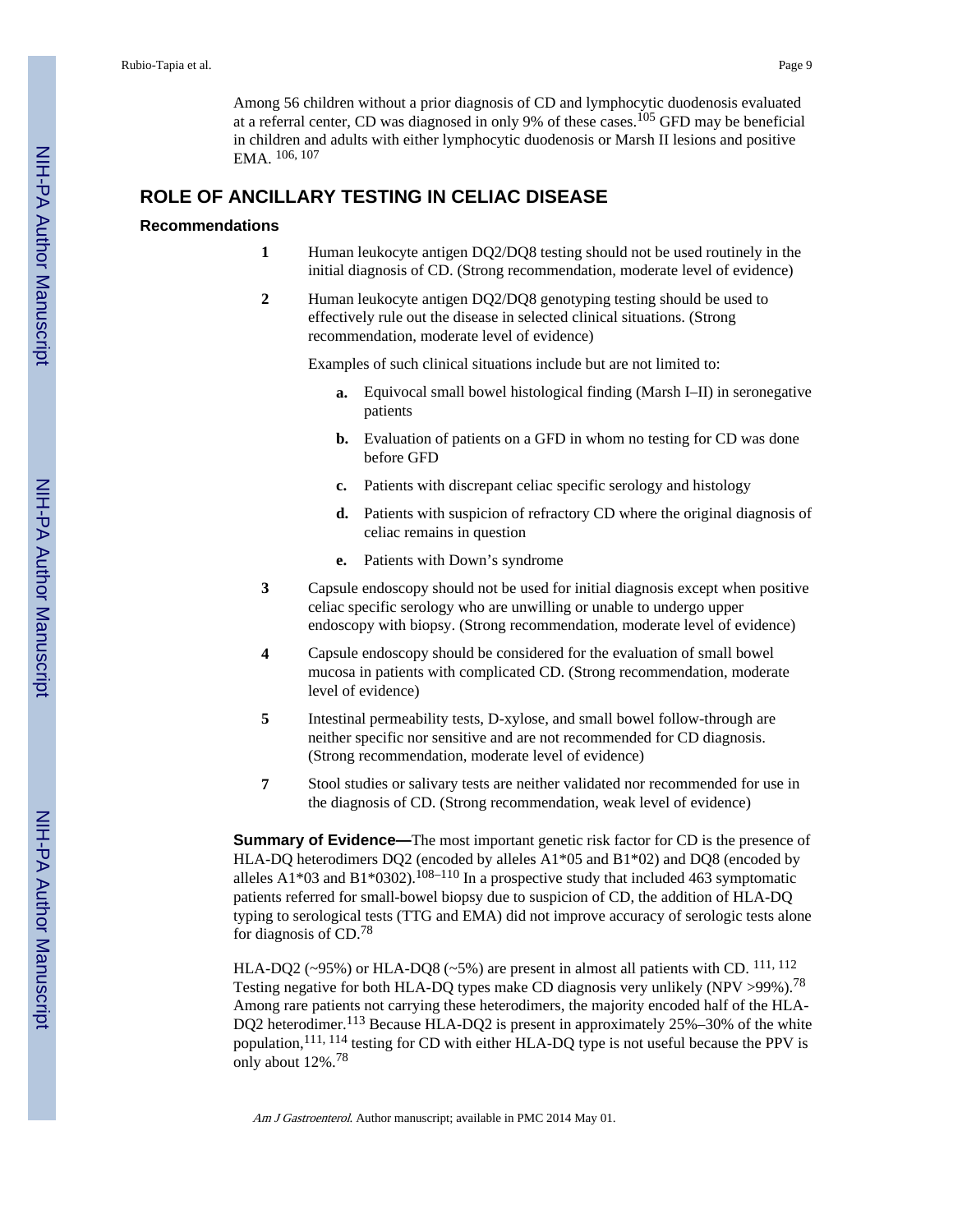Rubio-Tapia et al. Page 10

HLA DQ2 and DQ8 testing has been useful for exclusion of CD in patients with either equivocal small bowel histological finding or those following a GFD.<sup>74</sup> HLA DQ2 and DQ8 testing has been used to exclude a diagnosis of CD in patients with unexplained sprue.<sup>115, 116</sup> The prevalence of CD among persons affected by Down's syndrome was 10% in the United States.<sup>117</sup> HLA-DQ2 was present in 88% of persons with both Down's syndrome and positive EMA, but only 16% of those with Down's and negative EMA.<sup>117</sup> In a prospective study including 155 children with Down's syndrome, all children with CD tested positive for either HLA-DQ2 or DQ8.118 Testing negative for both HLA-DQ2 and DQ8 can reassure most parents of children with Down's syndrome about the absence of genetic risk for CD development. The utility of HLA testing in other at-risk groups (such as Type I diabetics or family members), is more limited because a high proportion of these subjects carry the CD susceptibility alleles (e.g., 73% of first degree family members carry HLA-DQ2).<sup>16</sup>

Capsule endoscopy allows non-invasive visualization of the whole small-bowel mucosa.<sup>119</sup> Capsule endoscopy can be performed in patients who are unable or unwilling to undergo upper endoscopy.<sup>120, 121</sup> A meta-analysis showed that capsule endoscopy had a pooled sensitivity of 89% and specificity of 95% for diagnosis of  $CD$ .<sup>122</sup> Capsule endoscopy had better overall sensitivity for detection of macroscopic features of atrophy compared with regular upper endoscopy  $(92\% \text{ vs. } 55\%)$ .<sup>123</sup> The sensitivity of capsule endoscopy is less when there is partial villous atrophy and all non-atrophic lesions (Marsh I–II) may elude visual detection.123 In addition, markers of villous atrophy were not observed by capsule endoscopy among 8 patients with positive TTG or EMA and normal duodenal biopsy.<sup>124</sup>

Capsule endoscopy can detect severe complications associated with CD.87, 125–127 Extensive mucosal damage detected by capsule endoscopy was associated with low albumin and refractory CD type II.125 Macroscopic features of atrophy found in 31% of the cases was the most frequent finding by capsule endoscopy in patients with non-responsive celiac disease (NRCD).127 Other capsule findings among patients with NRCD include stenosis, erosions, ulcers, and lymphoma.125, 127 Erosions or ulcerations are frequent findings among NRCD patients often associated with the use of non-steroidal anti-inflammatory drugs.<sup>127</sup> Capsule findings in complicated CD may be used to assess the need for further evaluation with deep enteroscopy, especially among these patients with clinical suspicion of lymphoma, adenocarcinoma, or ulcerative jejunitis.<sup>128</sup> Other diagnostic modalities that may be of value in complicated CD include computed tomography enterography and magnetic resonance imaging enterography or enteroclysis.115, 129, 130

D-xylose is a pentose absorbed unchanged from the small-bowel. 131 The D-xylose test involves measurement of serum xylose or measurement of excreted xylose in urine after ingestion of D-xylose.132 The test is abnormal in patients with malabsorption due to mucosal disorders but remains normal in those with maldigestion of pancreatic origin.<sup>132</sup> Sensitivity  $(<65\%)$  and specificity  $(<74\%)$  for either 1-hr plasma test or 4-hr urine excretion test are both lower than those obtained with IgA-TTG or IgA-EMA and the accuracy of the test is suboptimal for diagnosis of  $CD$ .<sup>133, 134</sup>

Intestinal permeability is altered in CD.135 Although permeability tests (e.g., sucrose, lactulose-mannitol ratio) can detect the gross changes on intestinal permeability associated with CD, their sensitivity and specificity are quite variable and these tests are not recommended for diagnosis of CD.136–138 Small-bowel follow-through does not have a role in the initial evaluation of patients with suspicion of CD and may have a limited role for evaluation of chronic diarrhea (e.g., suspicion of small bowel diverticulosis).<sup>139</sup> Jejunoileal fold pattern reversal had a sensitivity of 86% for CD in a retrospective study.<sup>140</sup> Other radiological signs of malabsorption (e.g., dilation, flocculation and segmentation of barium)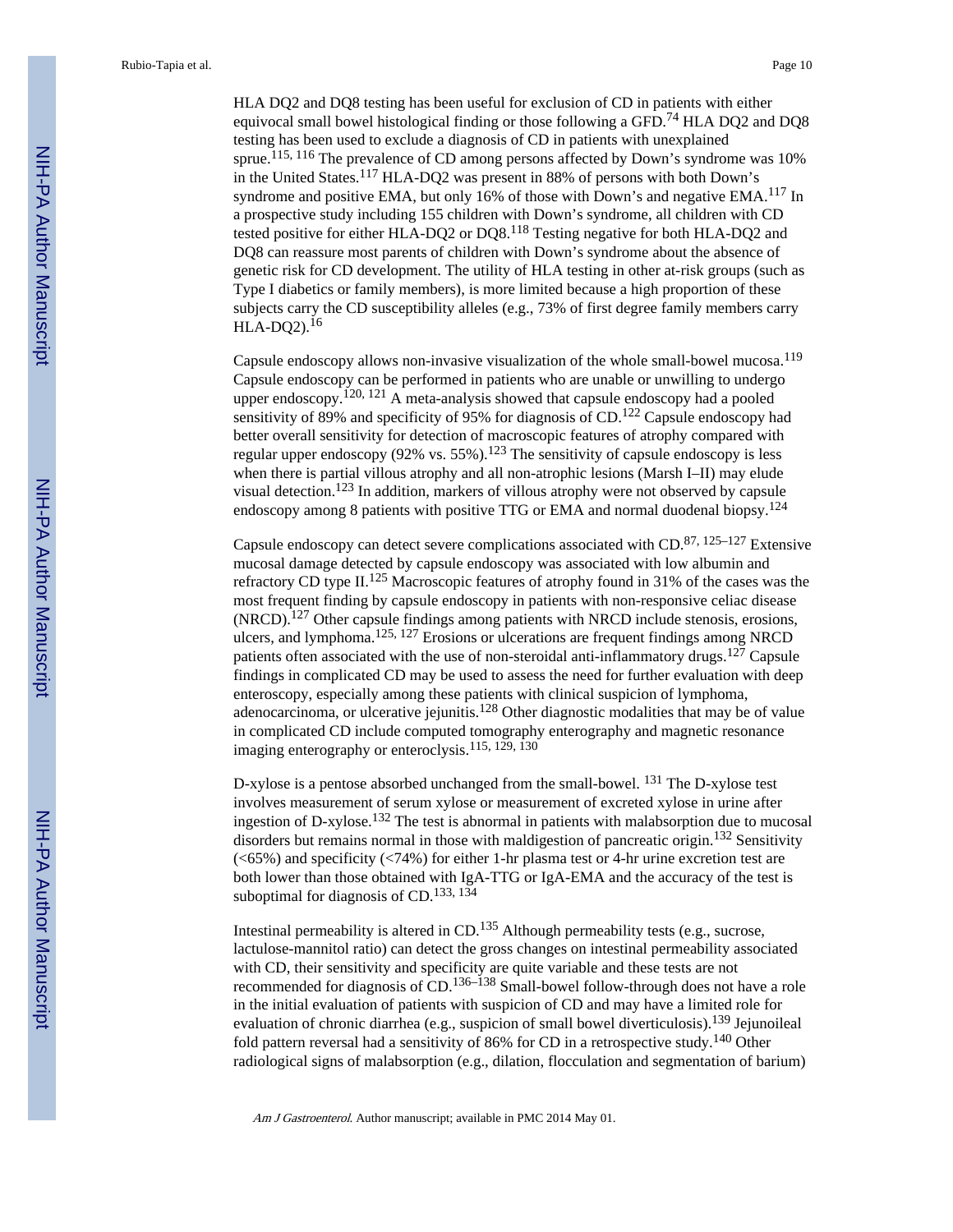are nonspecific (rarely seen with modern barium preparations) and can be seen in subjects with normal fecal fat analysis.<sup>141</sup> Salivary tests for detection of TTG antibodies are under active investigation but there is not enough evidence to make a recommendation for their use.142, 143 Sensitivity of fecal IgA antibodies against TTG was as low as 10%, not suitable for accurate screening for CD.<sup>144</sup>

## **DIFFERENTIATION OF CELIAC DISEASE FROM NON-CELIAC GLUTEN SENSITIVITY**

#### **Recommendations**

- **1.** Symptoms or symptom response to a GFD alone should not be used to diagnosis CD as these do not differentiate CD for from non-celiac gluten sensitivity. (Strong recommendation, moderate level of evidence)
- **2.** A diagnosis of non-celiac gluten sensitivity should be considered only after CD has been excluded with appropriate testing. (Strong recommendation, moderate level of evidence)

**Summary of Evidence—**Non-celiac gluten sensitivity, a condition in which individuals do not have the diagnostic features of CD but nonetheless develop celiac-like symptoms upon exposure to dietary gluten, is important to consider in the differential diagnosis of CD.70, 145, 146 Symptoms alone cannot reliably differentiate CD from non-celiac gluten sensitivity as there is often substantial overlap in symptoms between the two conditions.70, 146 Objective tests including celiac serology and small intestinal histology (both obtained while the patient is consuming a gluten-rich diet) and HLA-DQ typing (to rule out CD if negative) are needed to differentiate between the two disorders.<sup>70, 146</sup>

Knowledge of the pathogenesis, epidemiology and natural history of non-celiac gluten sensitivity is quite rudimentary.<sup>142, 146–148</sup> However, at this time, it appears that non-celiac gluten sensitivity does not have a strong hereditary basis, is not associated with malabsorption or nutritional deficiencies and is not associated with any increased risk for auto-immune disorders or intestinal malignancy. Given these major differences in natural history and outcomes, the differentiation of CD and non-celiac gluten sensitivity is important for advising patients regarding the importance of ongoing disease monitoring, the required duration and strictness of adherence to the gluten free diet, and for counseling and testing of family members.

## **DIAGNOSIS AMONG PATIENTS ON A GLUTEN FREE DIET**

#### **Recommendations**

- **1.** While standard diagnostic tests (specific serology and intestinal biopsy) have a high positive predictive value for CD, they should not be relied upon to exclude CD in patients already adhering to a GFD. (Strong recommendation, high level of evidence)
- **2.** Human leukocyte antigen DQ2/DQ8 genotyping should be used to try to exclude celiac disease prior to embarking on a formal gluten challenge. (Strong recommendation, high level of evidence)
- **3.** CD should be differentiated from non-celiac gluten sensitivity in order to identify risk for nutritional deficiency states, complications of CD, risk for CD and associated disorders in family members and to influence the degree and duration of adherence to the GFD. (Conditional recommendation, moderate level of evidence)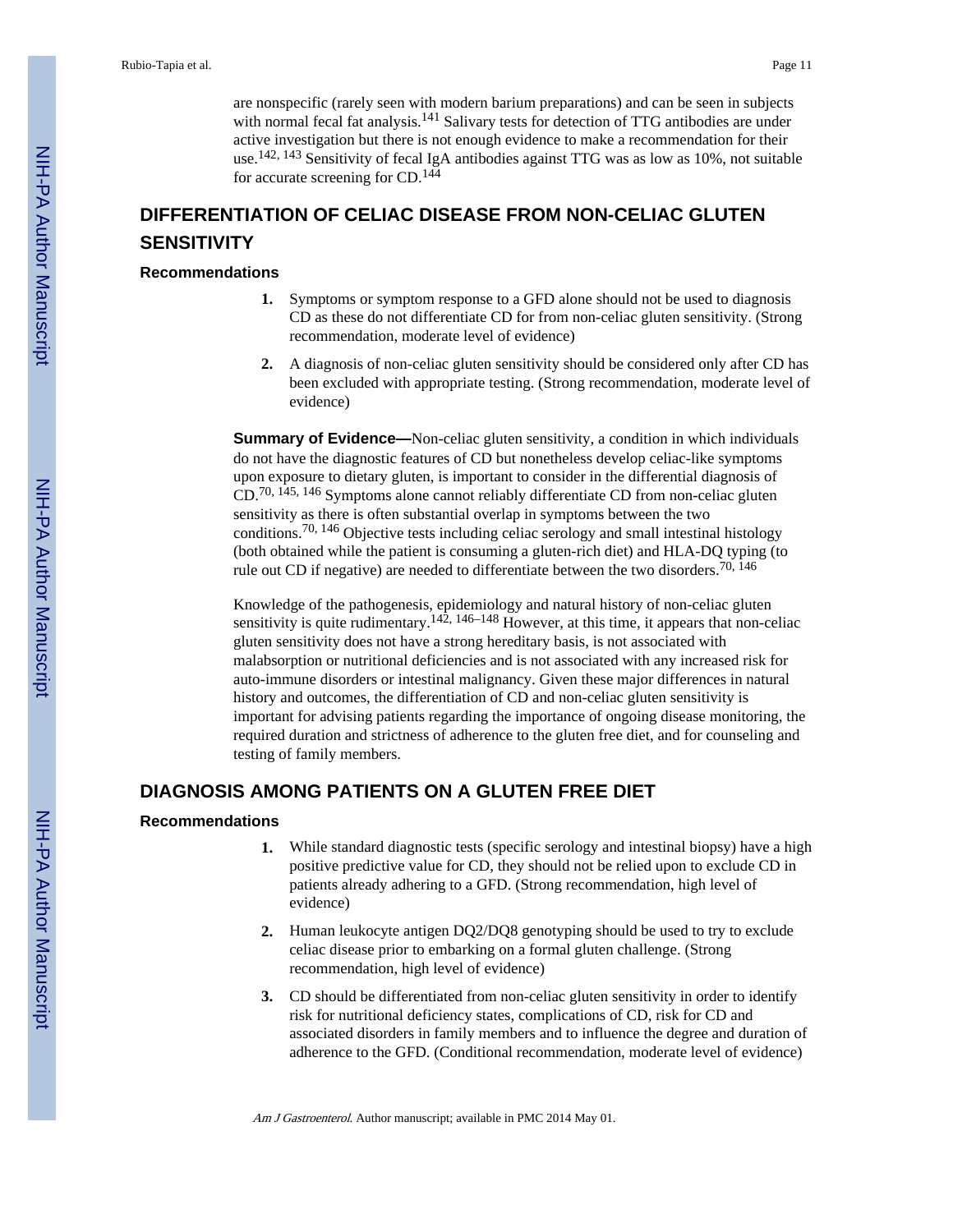- **4.** Formal gluten challenge should be considered, where necessary, to diagnose or exclude CD in patients already adhering to a GFD. (Strong recommendation, high level of evidence)
- **5.** Despite the disadvantages of neither confirming nor excluding a diagnosis of CD, some patients will opt to continue on a strictly GFD without undergoing formal gluten challenge; such patients should be managed in a similar fashion to those with known CD. (Conditional recommendation, low level of evidence)

**Summary of Evidence—**The specific serologic and histologic features of CD do not normalize immediately upon the initiation of a gluten free diet.<sup>8, 43, 149, 150</sup> If the duration of GFD has been brief (less than one month), serology and histology are often still abnormal and can be used to diagnose CD in patients already on GFD. Conversely, given that the degree of serologic and histologic abnormality varies substantially in untreated CD, some patients will quickly revert to normal on a gluten free diet. Hence, normal serologic and histologic findings on a gluten free diet cannot be used to exclude CD definitively.8, 43, 149, 150

As discussed above, the required genotypes, encoding HLA-DQ2 or DQ8, are not influenced by diet and can be used to evaluate the likelihood of CD in patients either on a normal or on a gluten free diet.<sup>8, 151</sup> HLA DQ2/DQ8 testing should be performed prior to embarking on a formal gluten challenge as a negative result will obviate the need for further workup.

Patients with CD treated by a strictly GFD may yield negative results on celiac serology testing and small intestinal histology.<sup>8, 43, 149, 151</sup> HLA-DQ2 or DQ8 positivity will persist but is not sufficiently specific to be useful for positive diagnosis.<sup>8</sup> Gluten challenge is the process whereby a patient with suspected but unproven CD and already treated with a GFD reverts to a normal, gluten-rich diet, under medical supervision, to enable diagnostic testing.152, 153 Gluten challenge was routine for CD diagnosis in the past, but is now less frequently used because of the high PPV of specific celiac serology testing.

Gluten challenge remains the gold standard for CD diagnosis in HLA DQ2 or DQ8 positive patients who have normal serologic and histologic findings when tested on a GFD. It must be noted that patients who develop severe symptoms following gluten ingestion are not suitable candidates for gluten challenge. Although gluten challenge with a diet containing at least 10 grams of gluten per day for 6 to 8 weeks has long been the norm, there are few data to indicate the diagnostic efficacy of this approach or the optimum dose or duration of challenge.154, 155 A recent study found that even if a patient can only tolerate lower doses of gluten (3 grams per day), diagnostic changes are seen in most CD patients after as little as 2 weeks of gluten ingestion. <sup>152</sup> An approach to gluten challenge is presented in Figure 2.<sup>152</sup>

The importance of differentiating CD from non-celiac gluten sensitivity is outlined above. If a patient is unwilling or unable to undergo testing to make this distinction then their further management becomes less well-defined. The management of non-celiac gluten sensitivity is symptom-based without data to elicit major concerns for long term sequel of inadequate therapy.146, 147 The ongoing management of CD is more complex, as described elsewhere in this document. It is reasonable to manage patients with a moderate to high suspicion for (unproven) CD in a similar fashion to those with known CD. However, this approach will of necessity include unnecessary monitoring, therapy and expense. Therefore the patient should be aware of the ongoing availability of definitive testing should they so desire.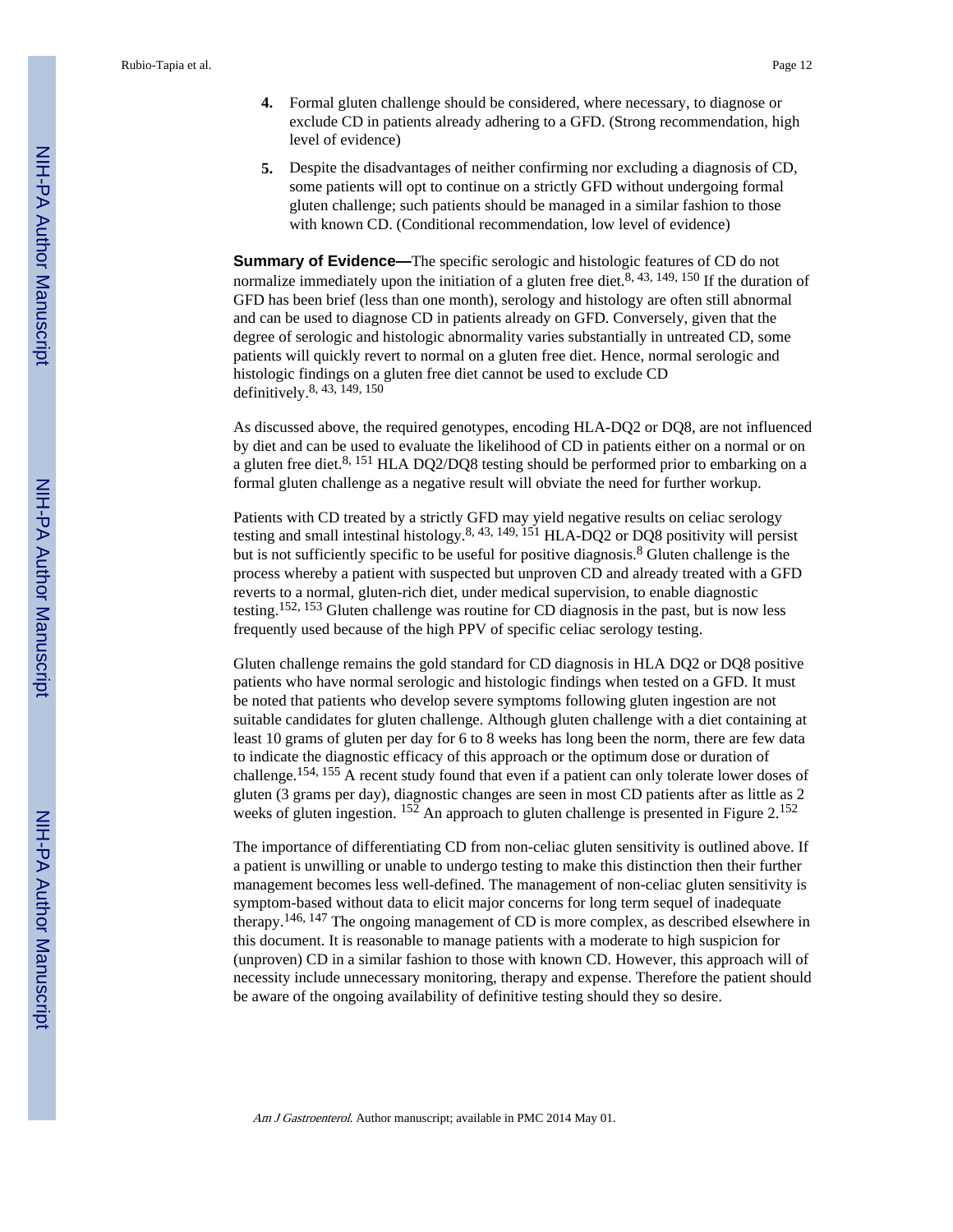## **MANAGEMENT OF CELIAC DISEASE**

#### **Recommendations**

- **1.** People with CD should adhere to a gluten free diet for life. A gluten free diet entails strict avoidance of all products containing the proteins from wheat, barley and rye. (Strong recommendation, high level of evidence)
- **2.** While pure oats appear to be safely tolerated by the majority of people with CD, oats should be introduced into the diet with caution and patients should be monitored closely for evidence of adverse reaction. (Strong recommendation, moderate level of evidence)
- **3.** People with CD should be referred to a registered dietitian who is knowledgeable about CD in order to receive a thorough nutritional assessment and education on the gluten free diet. (Strong recommendation, moderate level of evidence)
- **4.** People with newly diagnosed CD should undergo testing and treatment for micronutrient deficiencies. Deficiencies to be considered for testing should include, but not be limited to, iron, folic acid, vitamin D, and vitamin B12. (Conditional recommendation, low level of evidence)

**Summary of Evidence—**A gluten free diet is the only effective treatment for CD as there are currently no medications that can reliably and safely prevent the mucosal damage caused by exposure to gluten. The principle sources of dietary gluten are wheat, barley and rye. While the term "gluten free" implies complete elimination of all sources of gluten, in reality this is not possible due to contamination of foods with trace amounts of gluten. Hence the term "gluten free" indicates a diet that contains gluten at such a low level as to be considered harmless. The exact level below which gluten is harmless is not known but a recent review suggests less than 10 mg per day is unlikely to cause damage in most patients. <sup>156</sup>. The current international Codex Alimentarius defines gluten free foods as having less than 20 ppm of gluten.

A GFD will result in resolution of symptoms and repair of the intestinal damage over time in most people with CD. Failure to adhere to the GFD carries risk for adverse health consequences and increased mortality. There is an increased risk for malignancies (e.g., small bowel adenocarcinoma, cancer of esophagus, B-cell and T-cell Non-Hodgkin lymphomas), and in particular intestinal T-cell lymphomas, in people with CD.157 Evidence suggests the risk for increased mortality and malignancies is reduced in those who adhere to the diet.158–160 There is evidence that a GFD improves nutritional parameters in symptomatic adults and children with CD. This includes increases in body weight, body mass index and bone mineralization.161–163

Untreated CD is associated with an increased prevalence of low bone mineral density and risk for fractures. Treatment of CD with a GFD improves bone mineral density in both adults and children. 45, 164–176 Women with CD have an increased risk of infertility, spontaneous abortions, preterm deliveries and delivery of low birth weight infants. Treatment of women with CD with GFD reduces these risks to that of the general population. 177–181

Consumption of oats improves the nutrient content of the diets of people on a GFD by increasing the intake of fiber, vitamin B, magnesium and iron.182 While in the past there has been concern that oats can cause intestinal mucosal damage in people with CD, recent evidence suggests oats that are pure and uncontaminated by other gluten containing grains can be safely ingested by most people with CD provided they are taken in limited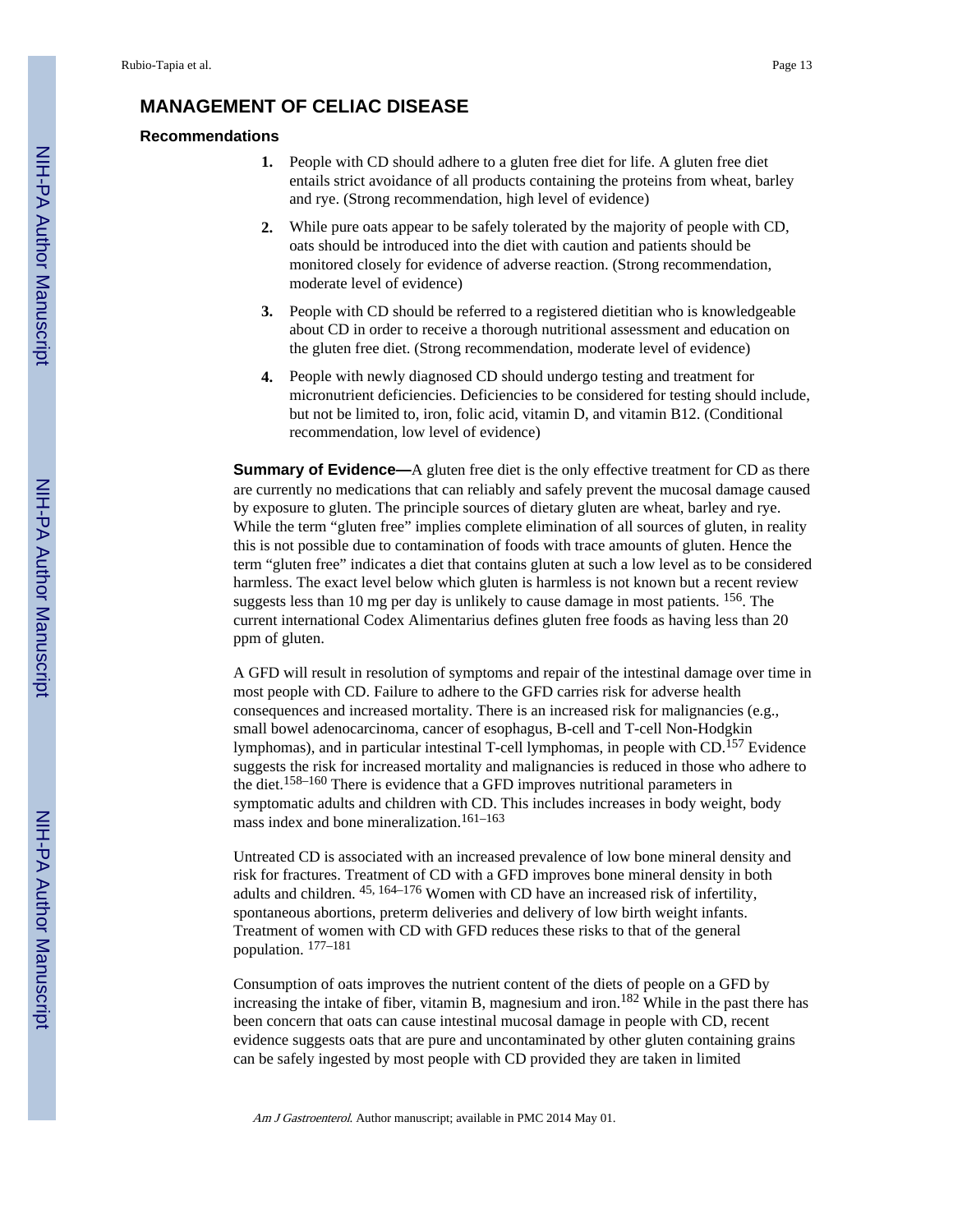quantities.<sup>183–190</sup> However there is still need for caution when introducing oats into the diet of people with CD as there is a high likelihood that commercial oats may be contaminated with gluten from other grains. <sup>191, 192</sup> There is also evidence that a small number of people with gluten from other grains. with CD may be intolerant to pure oats and can develop an immunological response to oat avenins. Based on in vitro studies this may in part be related to a variation in toxicity of oat cultivars.193, 194 Commercial oats should only be introduced into the diet of people with CD provided the oats are guaranteed to be pure and uncontaminated by other gluten containing grains. Even if confirmed to be pure, if oats are introduced into the diet of people with CD there should be careful follow up to monitor for signs of both clinical and serological relapse.

Following a GFD can be cumbersome and strict avoidance of gluten is difficult because there are many hidden sources of gluten in commercial food products. There is evidence that compliance with the GFD is improved in those who are more knowledgeable about CD and the diet.  $195-197$  Most physicians do not have the knowledge about the diet to adequately counsel patients. Registered dietitians are trained to evaluate patients for potential current and future dietary nutrient deficiencies and advise and educate them on how to maintain a strict GFD with provision of healthy alternatives to gluten. The Academy of Nutrition and Dietetics has published evidence based guidelines for treatment of CD and it is recommended these are followed (available at [http://www.adaevidencelibrary.com/](http://www.adaevidencelibrary.com/topic.cfm?cat=3677) [topic.cfm?cat=3677\)](http://www.adaevidencelibrary.com/topic.cfm?cat=3677). In addition to providing initial counseling and education, once the relationship with a dietitian is established the patient can be monitored for compliance with the diet and undergo repeated assessments for potential dietary nutrient deficiencies, inadequate fiber intake, and excess weight gain each of which may be associated with adherence to the GFD.

There is some evidence that people with untreated CD are more frequently deficient in a number of micronutrients compared to those without CD. Micronutrient deficiencies identified include iron,  $198-203$ , folic acid,  $198$ ,  $204$  and Vitamin B12 and B6. $205-207$  Low bone mineral density in people with untreated CD is believed to be partly due to vitamin D deficiency. Other deficiencies described in CD include copper, zinc, and carnitine. 199, 208, 209 Some deficiencies may persist even after a prolonged period on a gluten free diet.<sup>210, 211</sup> In addition to testing for micronutrient deficiencies, dietary review by a registered dietitian, both at the time of initial diagnosis and after starting a GFD, is helpful for identifying potential nutrient deficiencies.

## **MONITORING OF CELIAC DISEASE**

#### **Recommendations**

- **1.** People with CD should be monitored regularly for residual or new symptoms, adherence to GFD, and assessment for complications. In children, special attention to assure normal growth and development is recommended.. (Strong recommendation, moderate level of evidence)
- **2.** Periodic medical follow-up should be performed by a health care practitioner with knowledge of CD. Consultation with a dietitian should be offered if gluten contamination is suspected. (Strong recommendation, moderate level of evidence)
- **3.** Monitoring of adherence to GFD should be based on a combination of history and serology (IgA TTG or IgA [or IgG] deamidated gliadin peptide antibodies). (Strong recommendation, moderate level of evidence)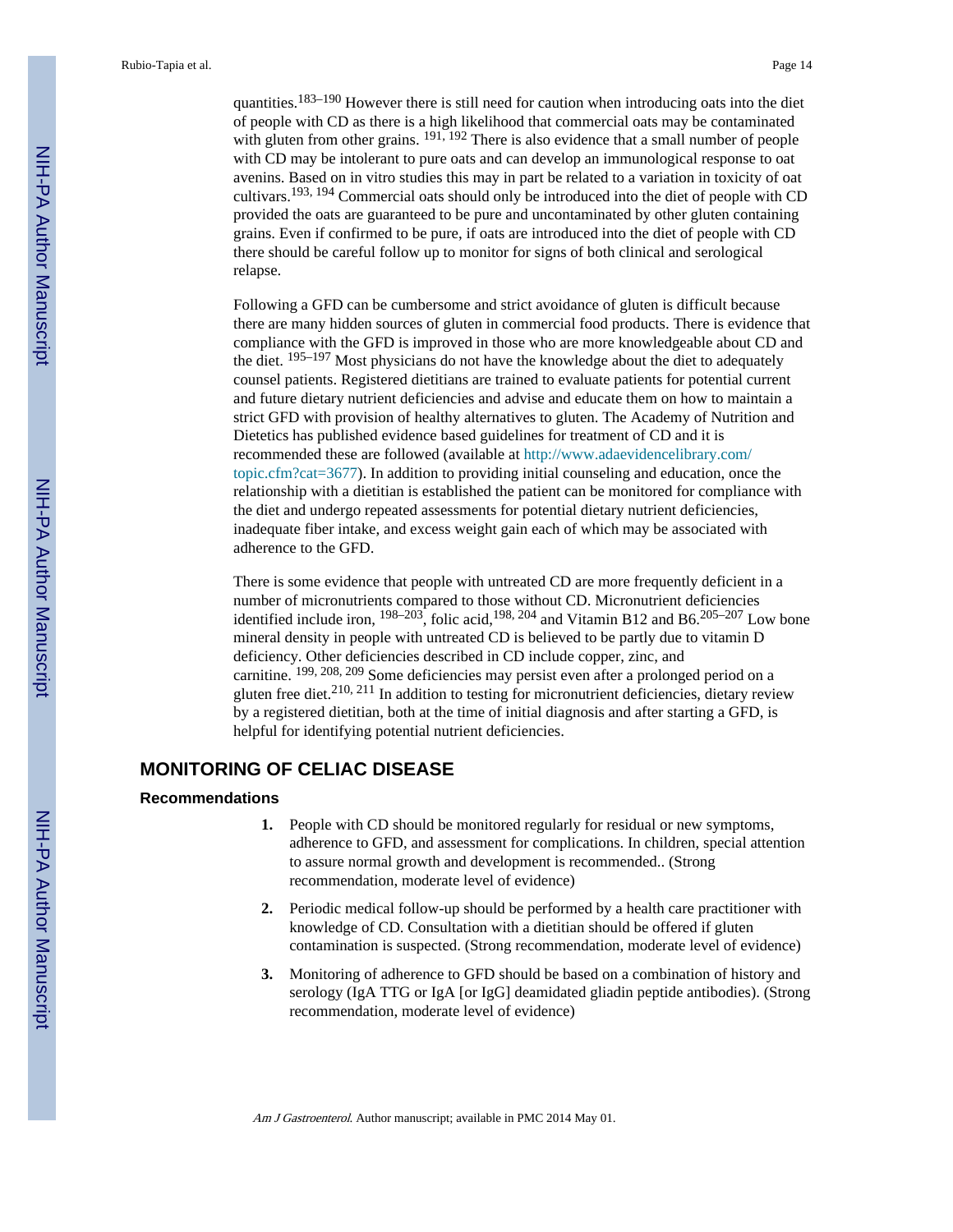- **4.** Upper endoscopy with intestinal biopsies is recommended for monitoring in cases with lack of clinical response or relapse of symptoms despite a GFD. (Strong recommendation, moderate level of evidence)
- **5.** Monitoring of people with CD should include verification of normalization of laboratory abnormalities detected during initial laboratory investigation. (Strong recommendation, moderate level of evidence)

**Summary of Evidence—**There is universal agreement on the necessity of long-term monitoring of patients with CD.<sup>212</sup> The number of patients with CD who receive follow-up is unknown. In the United States, follow-up appears to be suboptimal in practice.<sup>213</sup> A systematic review supports the role of strict adherence to the GFD to control symptoms, improve quality of life, and decrease the risk of complications.214 Normal growth and development are achievable on a GFD and should be goals for monitoring children with CD.215 Control of symptoms (if present), facilitation of adherence to GFD, and avoidance or early detection of complications should be the general goals of monitoring after diagnosis of CD (Figure 3).

It is not clear who should perform follow-up of patients with CD and at what frequency. In a survey of patients in the United Kingdom, the health care practitioner preferred by patients for follow-up was a dietitian with a doctor available if needed.<sup>216</sup> In a population-based cohort of 122 patients from the Midwest in the United States, there were 314 follow-up visits over a period of 5 years. Of these visits, 175 (56%) were conducted with primary care providers and 122 (39%) with gastroenterologists. 213 A nationwide study from Finland showed that medical follow-up by primary care providers was effective (average adherence rate was 88%).<sup>217</sup> Annual follow-up with serology (TTG IgA) was associated with increasing rate of seroconversion of the TTG antibody (99%) among 2245 patients who underwent systematic follow-up.58 Until more evidence is available, annual follow-up seems reasonable.

There is extensive evidence to support the central role of consultation with a dietitian in patients with NR CD or if gluten contamination is suspected.<sup>218, 219</sup> There is no evidence to suggest that medical follow-up by a dietitian and a doctor together is better (or worse) in terms of outcome than follow-up done by either provider alone.

There are several methods to assess adherence to GFD: visits with the doctor and/or dietitian, serology, biopsy of intestine, and structured surveys. The gold standard for monitoring adherence to GFD is consultation with a skilled dietitian.220 All serologic markers associated with celiac autoimmunity are gluten-dependent. A decrease from baseline values is expected within months of strict adherence to the GFD.221, 222 A gluten challenge produces increasing values of antibodies.222 Lack of declining values and/or persistently positive serology one year after starting a GFD strongly suggest gluten contamination.219 Persistently positive serology was seen in only 1% of patients who underwent annual follow-up during a 5 year period.<sup>58</sup> Serology is not accurate to detect lesser degrees of gluten contamination. Seroconversion after GFD does not necessarily imply healing of the intestine.<sup>73, 223, 224</sup> The only accurate method available to verify intestinal healing is biopsy. Structured short surveys have been explored as an alternative to dietitian consultation for quick assessment of adherence to the diet.<sup>225–227</sup> More studies are needed to examine the role of survey instruments for assessment of adherence in practice.

Patients with persistent or recurrent symptoms despite GFD require additional work-up to investigate the presence of disorders commonly associated with NRCD (see "Evaluation of nonresponsive celiac disease" for details).228 Observational experience from referral centers support the role of upper endoscopy with intestinal biopsies for evaluation of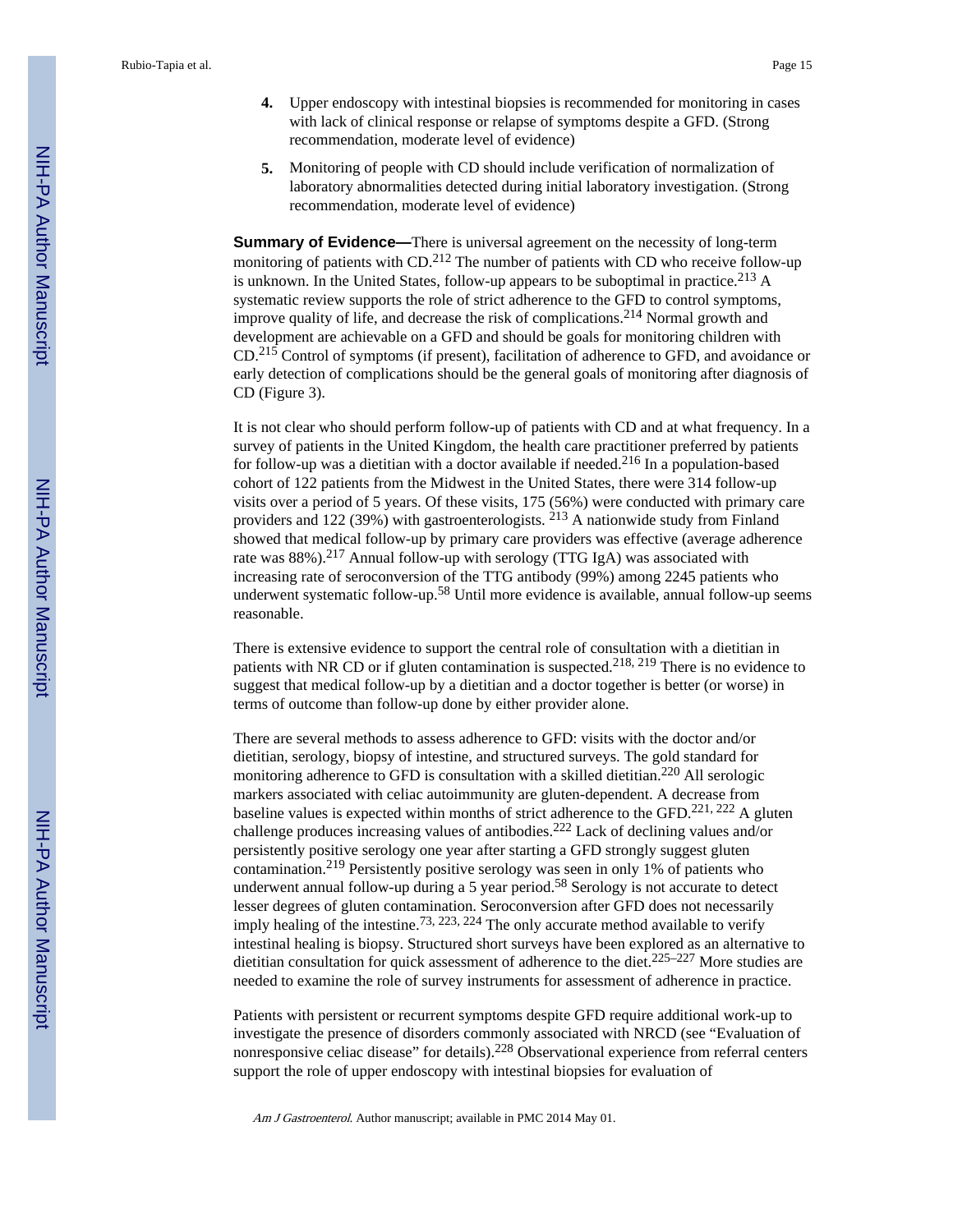NRCD.<sup>218, 219, 229</sup> Intestinal biopsies are the only way to document healing of the intestine. In adults, the intestine will often fail to heal despite negative serology and absence of symptoms.73, 224, 230 This lack of healing may increase the risk of lymphoma, bone disease and ultimately the development of refractory CD.73, 231 A large Swedish study demonstrated no risk of lymphoma (HR =  $0.97$ ; 95% CI = 0.44 to 2.14) among patients with normal histology suggesting that mucosal healing could be the goal to consider during follow-up.<sup>232</sup> Among a group 381 patients with baseline and follow-up biopsy after GFD, mucosal healing was associated with a borderline lower risk of death (HR=0.13, 95% CI: 0.02–1.06, P=0.06) adjusted for age and sex.<sup>73</sup> A much larger study from Sweden failed to confirm a protective role of mucosal healing on mortality risk, yet mortality risk was significantly lower among patients who underwent follow-up biopsy.233 Follow-up biopsy could be considered for assessment of mucosal healing in adults with negative serology and absence of symptoms. In a US study, the median time from onset of GFD to achieve mucosal healing was 3 years.73 It is reasonable to do follow-up biopsy in adults after 2 years of starting a GFD to assess for mucosal healing. Mucosal healing was observed in 95% children within 2 years of starting a GFD.<sup>230</sup> Follow-up biopsy is not recommended as a routine in children, although the evidence for mucosal healing after GFD in children is limited.

A significant decrease (or normalization) of markers of malabsorption such as fat-content of the stools should be expected after GFD.215 Verification of either declining antibody levels or seroconversion of CD specific antibodies is critical during monitoring follow-up.221 A persistently positive TTG antibody after GFD was significantly associated with abnormal duodenal histology, low ferritin, and poor adherence to GFD.234 Among a heterogenous group of patients with refractory iron-deficiency anemia, anemia improved in 92% of patients with CD after treatment with a GFD.<sup>235</sup> Copper deficiency has been described in association with CD.  $208, 236$  Copper levels normalize within a month of adequate supplementation and a GFD, although reversibility of established neurological manifestations is unclear.<sup>208</sup> Copper deficiency appears to be a very rare cause of peripheral neuropathy.237 Long-term adherence to GFD leads to significant improvement in bone density, especially among patients with strict adherence to the diet<sup> $238$ </sup> Although it is well accepted that CD is associated with an increased risk of bone fractures,  $^{239, 240, 241}$  the protective role of GFD on subsequent fracture risk may not be universal. Low serum vitamin B12 was present in about 12% of patients with CD, correction should be expected with adequate replacement and GFD.<sup>205</sup>

## **NON-RESPONSIVE OR REFRACTORY CELIAC DISEASE**

#### **Recommendations**

- **1.** Patients with non-responsive celiac disease should be evaluated carefully to identify and treat the specific etiology in each patient. (Strong recommendation, high level of evidence)
- **2.** Early steps in the evaluation should include measurement of celiac serologies and a thorough review of the patient's diet by a dietician who is experienced in CD management. (Strong recommendation, high level of evidence)
- **3.** Differentiation should be made between Type I and Type II refractory CD as this is important for management and prognosis. (Strong recommendation, moderate level of evidence)
- **4.** Treatment with medication, as an adjunct to the GFD, should be considered in refractory CD. (Conditional recommendation, moderate level of evidence)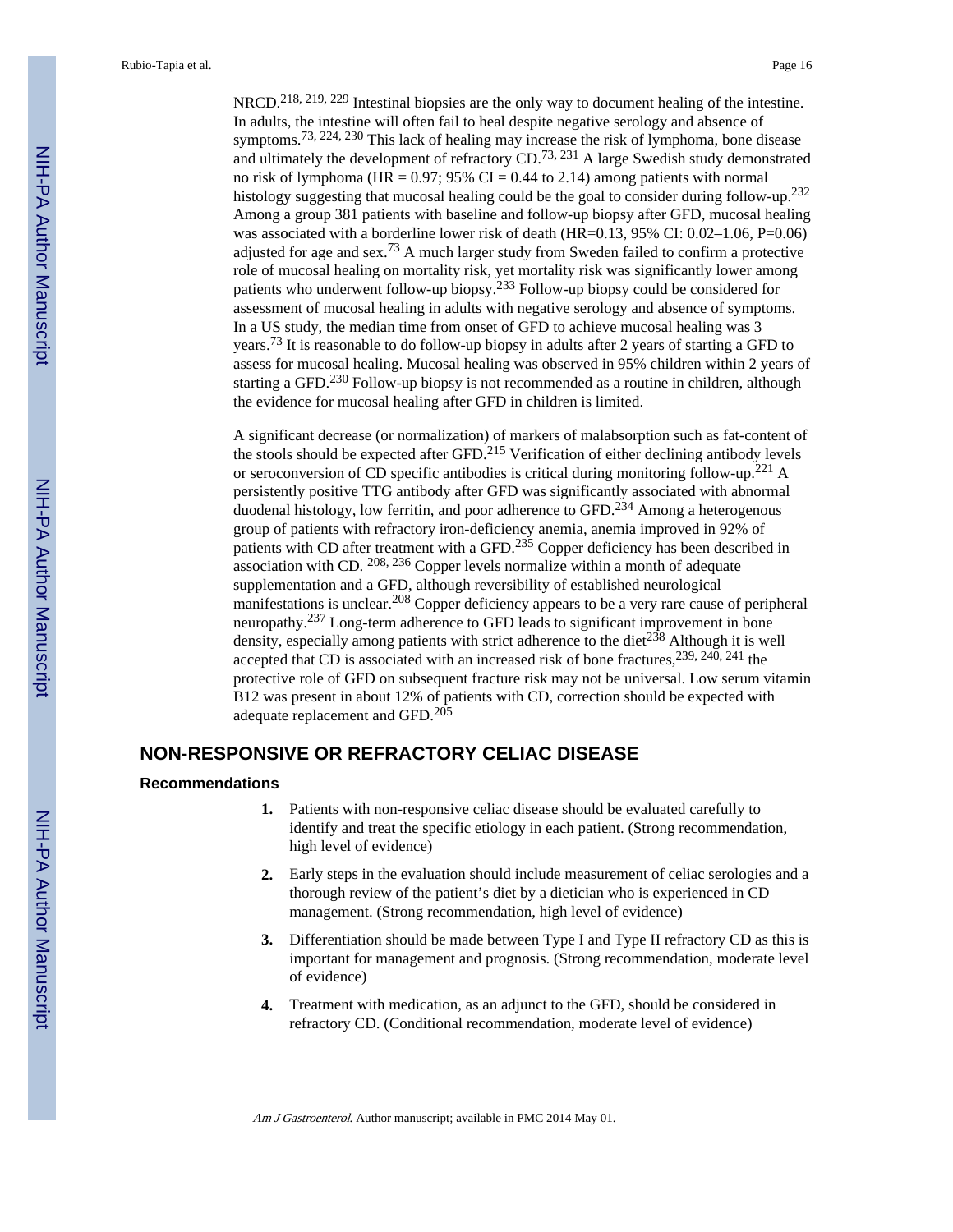Rubio-Tapia et al. Page 17

**5.** Patients with RCD should be monitored closely and receive aggressive nutritional support including parenteral nutrition whenever indicated. (Strong recommendation, high level of evidence)

**Summary of Evidence—**Non-responsive celiac disease may be defined as persistent symptoms, signs or laboratory abnormalities typical of CD despite 6 to 12 months of dietary gluten avoidance.<sup>218, 219, 242, 243</sup> NRCD is common affecting from 7% to 30% of patients treated with a gluten free diet for  $CD^{218, 219, 242}$  There are many distinct etiologies including inadvertent gluten ingestion (the most common cause), other food intolerances (including lactose and fructose intolerance), small intestinal bacterial overgrowth, microscopic colitis, pancreatic insufficiency, irritable bowel syndrome and refractory CD.218, 219, 242–247 Thus, careful evaluation is needed to identify and treat the specific source in any given patient.<sup>218, 219, 242, 243</sup> The first step in evaluation is to re-confirm the initial diagnosis of CD by review of small intestinal histology and serology obtained at the time of diagnosis.(Figure 4) If the diagnosis of CD is not correct then response to a GFD is not to be expected and alternative diagnoses and treatments must be considered.<sup>248</sup> In those with confirmed CD the ingestion of gluten, either purposeful or inadvertent, is the most common causes of NRCD being identified in 35% to 50% of cases.218, 219 Thus, a careful evaluation of the patient's diet by a dietician who is experienced in CD management is the next important assessment. This evaluation should also seek other food intolerances, for example to lactose or fructose. Celiac serologies are helpful if positive as this points to probable gluten exposure as the cause for NRCD.218 However, normal serologies do not exclude intermittent or low-level gluten ingestion sufficient to cause persistent CD activity. Once dietary causes of NRCD have been excluded, small intestinal biopsy should be repeated and the findings compared to the diagnostic biopsy. Ongoing inflammatory enteropathy with villous atrophy is consistent with refractory CD, gluten exposure or possibly small intestinal bacterial overgrowth and other causes of villous atrophy.115, 219, 242, 245 Normal or near-normal small intestinal histology suggests other etiologies such as irritable bowel syndrome, microscopic colitis, food intolerances or pancreatic insufficiency.218, 219, 242 CD and microscopic colitis do overlap.249, 250 There is no sufficient data to make a recommendation for routine testing of CD in patients with microscopic colitis. However, CD should be considered in patients with unresponsive microscopic colitis or those with microscopic colitis and other symptoms or signs suggestive of CD.<sup>251</sup>

Refractory celiac disease (RCD) may be defined as persistent or recurrent symptoms and signs of malabsorption with small intestinal villous atrophy despite a strict GFD for more than 12 months and in the absence of other disorders including overt lymphoma.145, 218, 252 RCD is uncommon, affecting  $1-2\%$  of patients with CD.<sup>115, 244, 245</sup> In Type I RCD lymphocyte infiltration of the small intestinal mucosa is similar to that seen in untreated CD.244, 246, 253, 254 In Type II RCD, CD3-positive intraepithelial T cells exhibit an abnormal immunophenotype with lack of expression of normal cell surface differentiation markers such as CD8.246, 253, 254 Furthermore, T-cell receptor analyses may reveal oligoclonal T cell expansion within the small bowel mucosa.244, 246, 253, 254 These T cell abnormalities in Type II RCD are associated with a significantly less favorable prognosis as compared to Type I RCD.<sup>244, 246</sup> In the United States, Type I RCD appears to be more common than Type II RCD.<sup>245</sup>

Management of Type I RCD includes excluding inadvertent gluten exposure as a cause of ongoing disease activity and evaluation for and treatment of nutritional deficiencies that may result from enteropathy with malabsorption.<sup>115, 218, 245</sup> Symptomatic treatment to reduce diarrhea is often required. There are no published randomized, controlled trials of therapy for Type I RCD. Traditional medical treatment in severe cases consists of systemic steroid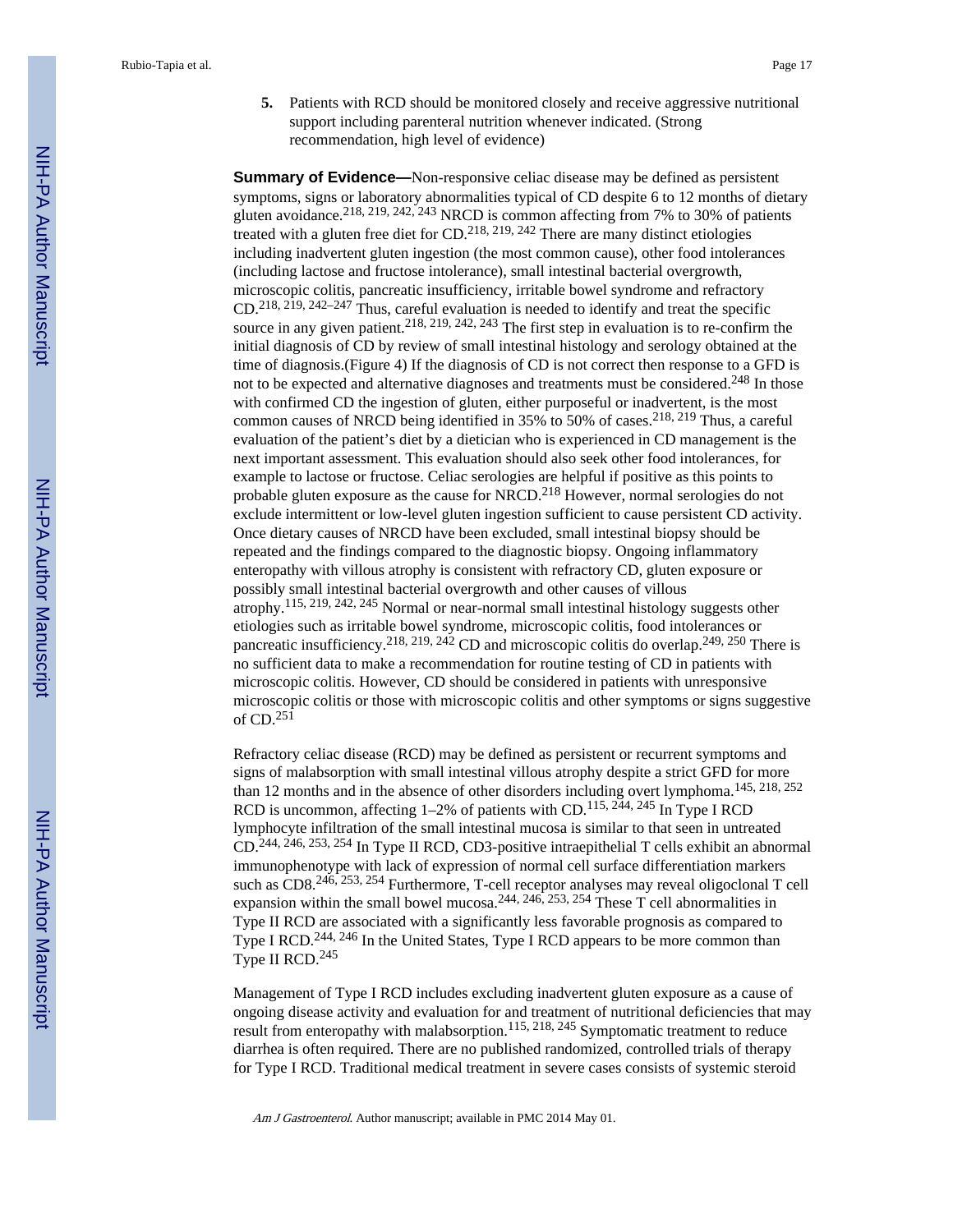therapy with prednisone or a similar agent. In patients with an incomplete response to steroid treatment or who recur when the steroid dose is reduced, immunosuppressive agents such as azathioprine can be used. Recent reports indicate that budesonide or small intestinal release mesalamine may be effective and carry the potential advantage of causing fewer side-effects.255–257

The general approach to management of Type II RCD is the same as for Type I RCD.115, 244–246 However, symptoms and signs of disease are more severe in Type II RCD and are less likely to respond to therapy. Malnutrition in Type II RCD may be profound and require parenteral nutritional support. In one study, the 5 year survival of patients with Type II RCD was 44% compared to 93% for Type I RCD.244 Causes of death included lymphoma, malnutrition and sepsis.

There are no published randomized, controlled trials of therapy for Type II RCD and there are no treatments of proven efficacy. Agents that are used for treatment include systemic corticosteroids, enteric-coated budesonide, azathioprine or 6-mercaptopurine, methotrexate, cyclosporine, anti-TNF antibodies or cladribine.6, 115, 116, 244, 252, 255, 258–261 Transformation to enteropathy-associated T cell lymphoma (EATCL) is a prominent risk and may require treatment by surgery, chemotherapy or bone marrow transplantation. 262, 263 In some patients EATCL may run a prolonged, non-aggressive course but the overall prognosis remains poor.

## **SUMMARY OF RECOMMENDATIONS**

- **1.** Patients with symptoms, signs, or laboratory evidence suggestive of malabsorption, such as chronic diarrhea with weight loss, steatorrhea, postprandial abdominal pain and bloating, should be tested for CD. (Strong recommendation, high level of evidence)
- **2.** Patients with symptoms, signs, or laboratory evidence for which CD is a treatable cause should be considered for testing for CD. (Strong recommendation, moderate level of evidence)
- **3.** Patients with a first degree family member who has a confirmed diagnosis of CD should be tested if they show possible signs or symptoms or laboratory evidence of CD.
- **4.** Consider testing of asymptomatic relatives with a first degree family member who has a confirmed diagnosis of CD (Conditional recommendation, high level of evidence)
- **5.** Celiac disease should be sought among the explanations for elevated serum aminotransferase levels when no other etiology is found, (Strong recommendation, high level of evidence)
- **6.** Patients with type I diabetes mellitus should be tested for CD if there are any digestive symptoms, or signs, or laboratory evidence suggestive of celiac disease. (Strong recommendation, high level of evidence)
- **7.** IgA anti-tissue transglutaminase antibody is the preferred single test for detection of CD in individuals over the age of 2 years. (Strong recommendation, high level of evidence)
- **8.** When there exists a high probability of CD the possibility of IgA deficiency is considered, total IgA should be measured. An alternative approach is to include both IgA and IgG based testing, such as IgG deamidated gliadin peptides [DGP], in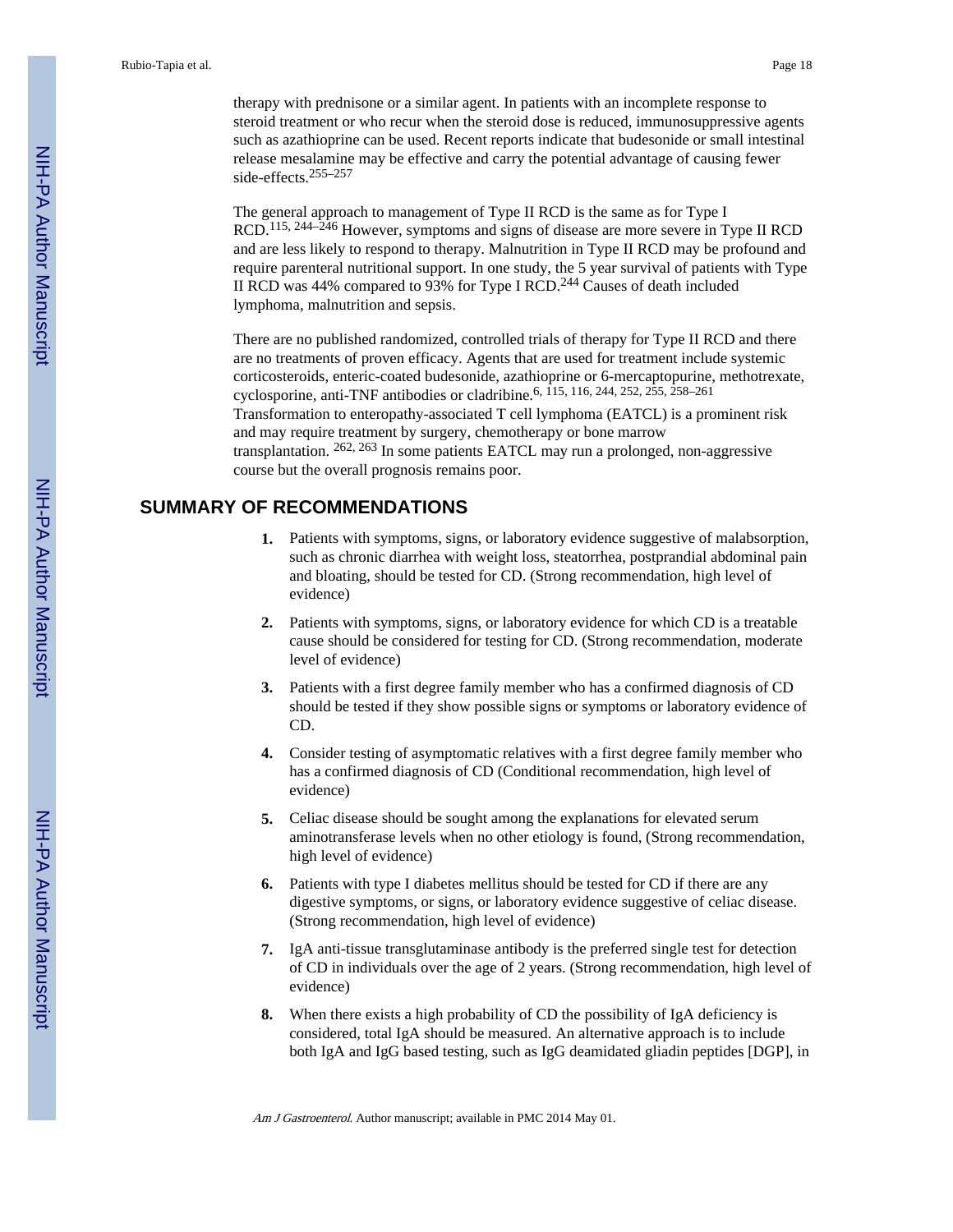Rubio-Tapia et al. Page 19

these high probability patients. (Strong recommendation, moderate level of evidence)

- **9.** In patients in whom low IgA or selective IgA deficiency is identified, IgG-based testing (IgG deamidated gliadin peptides [DGP] and IgG tissue transglutaminase [TTG]) should be performed. (Strong recommendation, moderate level of evidence)
- **10.** If the suspicion of CD is high, intestinal biopsy should be pursued even if serologies are negative. (Strong recommendation, moderate level of evidence)
- **11.** All diagnostic serologic testing should be done with patients on a gluten-containing diet. (Strong recommendation, high level of evidence)
- **12.** Antibodies directed against native gliadin are not recommended for the primary detection of CD. (Strong recommendation, high level of evidence)
- **13.** Combining several tests for CD in lieu of TTG IgA alone may marginally increase sensitivity for CD but reduces specificity therefore are not recommended in low risk populations. (Conditional recommendation, moderate level of evidence)
- **14.** When screening children younger than 2 years of age for CD, the IgA TTG test should be combined with deamidated gliadin peptide (IgA and IgG). (Strong recommendation, moderate level of evidence)
- **15.** The confirmation of a diagnosis of CD should be based on a combination of findings from the medical history, physical examination, serology, and upper endoscopy with histological analysis of multiple biopsies of the duodenum. (Strong recommendation, high level of evidence)
- **16.** Upper endoscopy with small bowel biopsy is a critical component of the diagnostic evaluation for persons with suspected CD and is recommended to confirm the diagnosis. (Strong recommendation, high level of evidence)
- **17.** Multiple biopsies of the duodenum (one or two biopsies of the bulb and at least 4 biopsies of the distal duodenum) are recommended to confirm the diagnosis CD. (Strong recommendation, high level of evidence)
- **18.** Lymphocytic infiltration of the intestinal epithelium in the absence of villous atrophy is not specific for CD and other causes should also be considered. (Strong recommendation, high level of evidence)
- **19.** Human leukocyte antigen DQ2/DQ8 testing should not be used routinely in the initial diagnosis of CD. (Strong recommendation, moderate level of evidence)
- **20.** Human leukocyte antigen DQ2/DQ8 genotyping testing should be used to effectively rule out the disease in selected clinical situations. (Strong recommendation, moderate level of evidence)

Examples of such clinical situations include but are not limited to:

- **a.** Equivocal small bowel histological finding (Marsh I–II) in seronegative patients
- **b.** Evaluation of patients on a GFD in whom no testing for CD was done before GFD
- **c.** Patients with discrepant celiac specific serology and histology
- **d.** Patients with suspicion of refractory CD where the original diagnosis of celiac remains in question
- **e.** Patients with Down's syndrome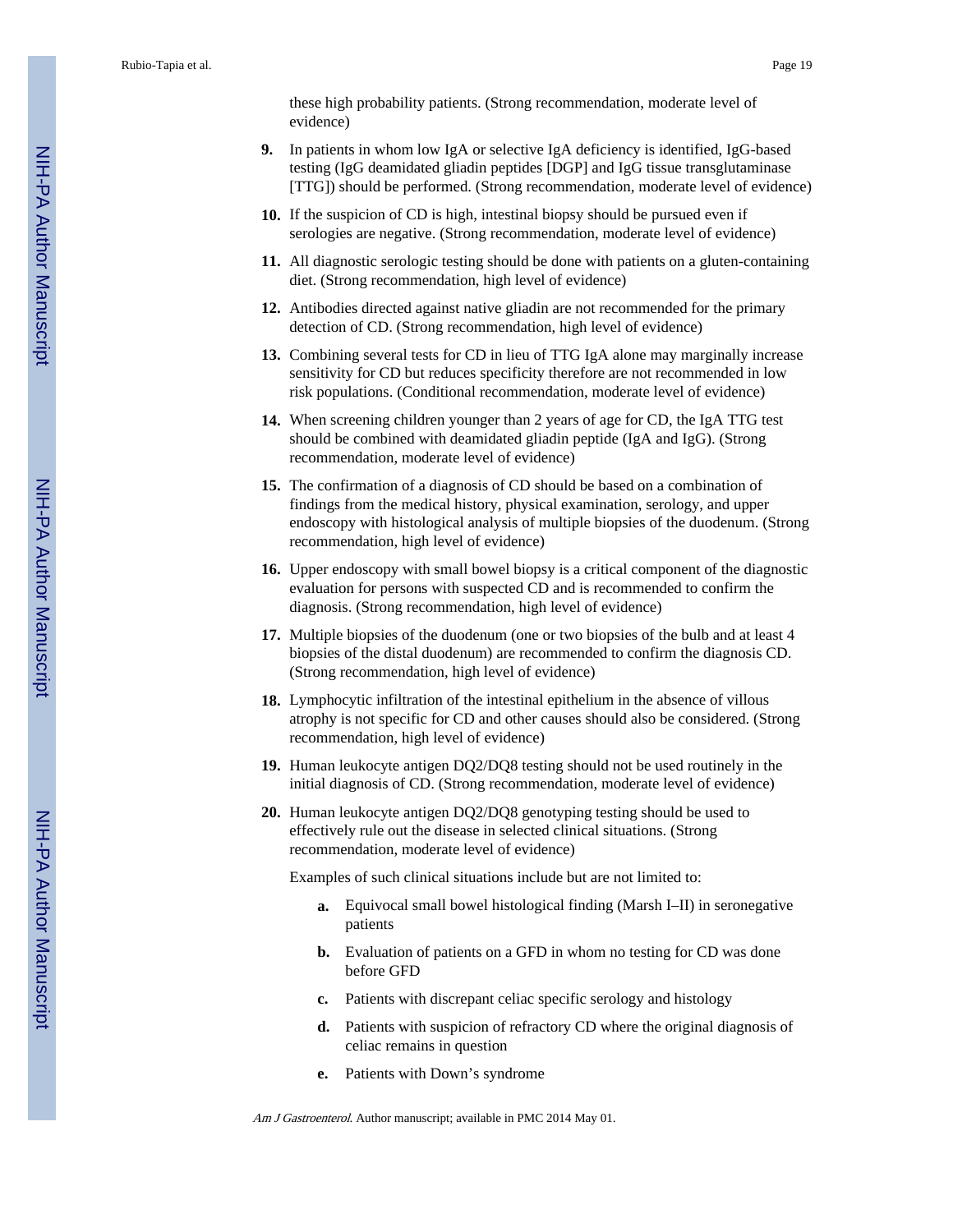- **21.** Capsule endoscopy should not be used for initial diagnosis except when positive celiac specific serology who are unwilling or unable to undergo upper endoscopy with biopsy. (Strong recommendation, moderate level of evidence)
- **22.** Capsule endoscopy should be considered for the evaluation of small bowel mucosa in patients with complicated CD. (Strong recommendation, moderate level of evidence)
- **23.** Intestinal permeability tests, D-xylose, and small bowel follow-through are neither specific nor sensitive and are not recommended for CD diagnosis. (Strong recommendation, moderate level of evidence)
- **24.** Stool studies or salivary tests are neither validated nor recommended for use in the diagnosis of CD. (Strong recommendation, weak level of evidence)
- **25.** Symptoms or symptom response to a GFD alone should not be used to diagnosis CD as these do not differentiate CD for from non-celiac gluten sensitivity. (Strong recommendation, moderate level of evidence)
- **26.** A diagnosis of non-celiac gluten sensitivity should be considered only after CD has been excluded with appropriate testing. (Strong recommendation, moderate level of evidence)
- **27.** While standard diagnostic tests (specific serology and intestinal biopsy) have a high positive predictive value for CD, they should not be relied upon to exclude CD in patients already adhering to a GFD. (Strong recommendation, high level of evidence)
- **28.** Human leukocyte antigen DQ2/DQ8 genotyping should be used to try to exclude celiac disease prior to embarking on a formal gluten challenge. (Strong recommendation, high level of evidence)
- **29.** CD should be differentiated from non-celiac gluten sensitivity in order to identify risk for nutritional deficiency states, complications of CD, risk for CD and associated disorders in family members and to influence the degree and duration of adherence to the GFD. (Conditional recommendation, moderate level of evidence)
- **30.** Formal gluten challenge should be considered, where necessary, to diagnose or exclude CD in patients already adhering to a GFD. (Strong recommendation, high level of evidence)
- **31.** Despite the disadvantages of neither confirming nor excluding a diagnosis of CD, some patients will opt to continue on a strictly GFD without undergoing formal gluten challenge; such patients should be managed in a similar fashion to those with known CD. (Conditional recommendation, low level of evidence)
- **32.** People with CD should adhere to a gluten free diet for life. A gluten free diet entails strict avoidance of all products containing the proteins from wheat, barley and rye. (Strong recommendation, high level of evidence)
- **33.** While pure oats appear to be safely tolerated by the majority of people with CD, oats should be introduced into the diet with caution and patients should be monitored closely for evidence of adverse reaction. (Strong recommendation, moderate level of evidence)
- **34.** People with CD should be referred to a registered dietitian who is knowledgeable about CD in order to receive a thorough nutritional assessment and education on the gluten free diet. (Strong recommendation, moderate level of evidence)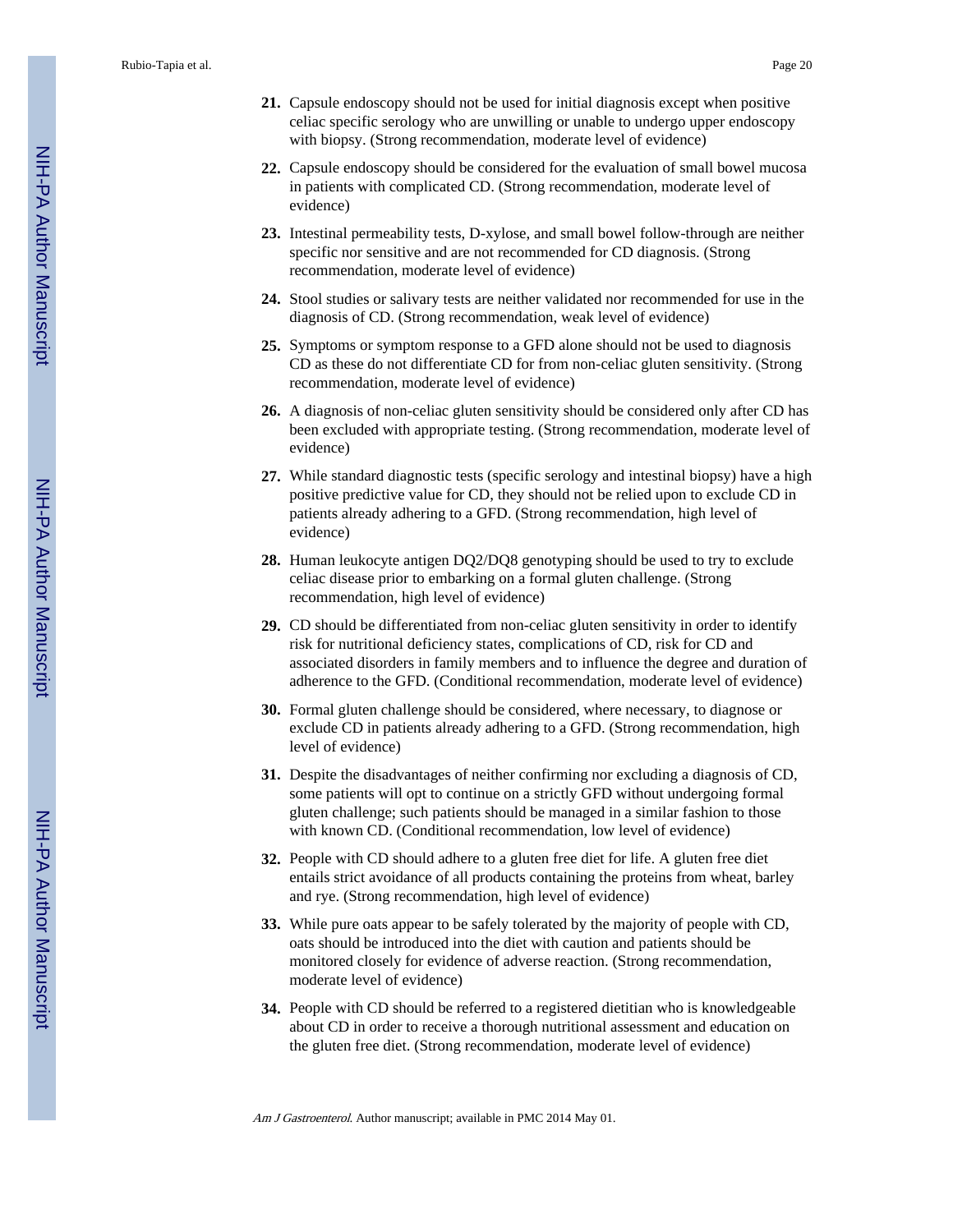- **35.** People with newly diagnosed CD should undergo testing and treatment for micronutrient deficiencies. Deficiencies to be considered for testing should include, but not be limited to, iron, folic acid, vitamin D, and vitamin B12. (Conditional recommendation, low level of evidence)
- **36.** People with CD should be monitored regularly for residual or new symptoms, adherence to GFD, and assessment for complications. In children, special attention to assure normal growth and development is recommended.. (Strong recommendation, moderate level of evidence)
- **37.** Periodic medical follow-up should be performed by a health care practitioner with knowledge of CD. Consultation with a dietitian should be offered if gluten contamination is suspected. (Strong recommendation, moderate level of evidence)
- **38.** Monitoring of adherence to GFD should be based on a combination of history and serology (IgA TTG or IgA [or IgG] deamidated gliadin peptide antibodies). (Strong recommendation, moderate level of evidence)
- **39.** Upper endoscopy with intestinal biopsies is recommended for monitoring in cases with lack of clinical response or relapse of symptoms despite a GFD. (Strong recommendation, moderate level of evidence)
- **40.** Monitoring of people with CD should include verification of normalization of laboratory abnormalities detected during initial laboratory investigation. (Strong recommendation, moderate level of evidence)
- **41.** Patients with non-responsive celiac disease should be evaluated carefully to identify and treat the specific etiology in each patient. (Strong recommendation, high level of evidence)
- **42.** Early steps in the evaluation should include measurement of celiac serologies and a thorough review of the patient's diet by a dietician who is experienced in CD management. (Strong recommendation, high level of evidence)
- **43.** Differentiation should be made between Type I and Type II refractory CD as this is important for management and prognosis. (Strong recommendation, moderate level of evidence)
- **44.** Treatment with medication, as an adjunct to the GFD, should be considered in refractory CD. (Conditional recommendation, moderate level of evidence)
- **45.** Patients with RCD should be monitored closely and receive aggressive nutritional support including parenteral nutrition whenever indicated. (Strong recommendation, high level of evidence)

## **Acknowledgments**

**Financial support**: The authors are supported by National Institutes of Health DK-57982 (JAM), 1K08 DK090150 (AHC), and American College of Gastroenterology Junior Faculty Development Award (ART).

## **Abbreviations**

| AGA | anti-gliadin antibodies     |
|-----|-----------------------------|
| CD  | celiac disease              |
| DGP | deamidated gliadin peptides |
| EMA | endomysium antibody         |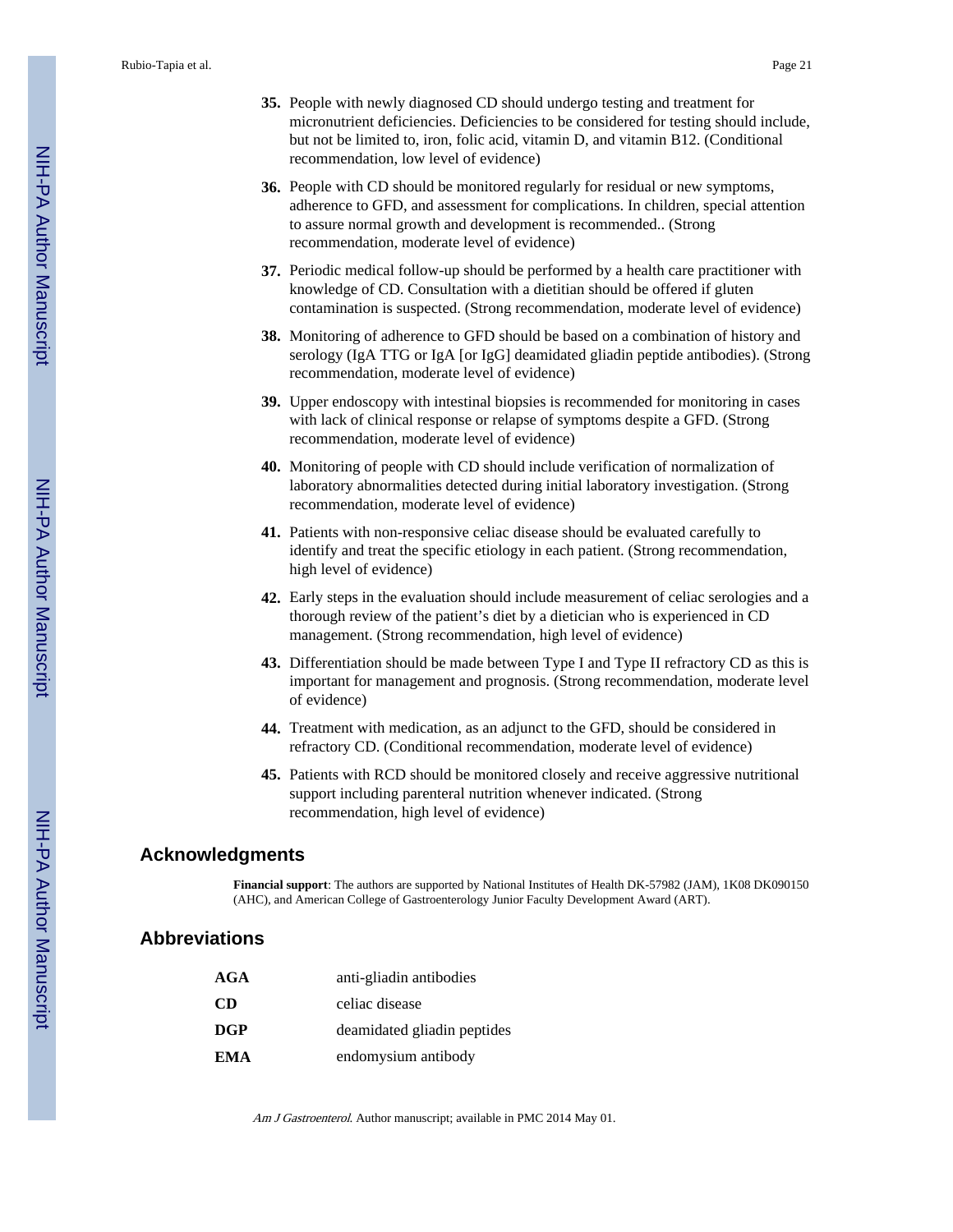| <b>ESPGHAN</b> | European Society of Pediatric Gastroenterology, Hepatology, and Nutrition |
|----------------|---------------------------------------------------------------------------|
| <b>GFD</b>     | gluten-free diet                                                          |
| <b>HLA</b>     | human leukocyte antigen                                                   |
| Ig             | immunoglobulin                                                            |
| <b>NRCD</b>    | non-responsive celiac disease                                             |
| <b>NPV</b>     | negative predictive value                                                 |
| <b>PPV</b>     | positive predictive value                                                 |
| <b>RCD</b>     | refractory celiac disease                                                 |
| <b>TTG</b>     | tissue transglutaminase                                                   |

## **References**

- 1. Atkins D, Best D, Briss PA, Eccles M, Falck-Ytter Y, Flottorp S, Guyatt GH, Harbour RT, Haugh MC, Henry D, Hill S, Jaeschke R, Leng G, Liberati A, Magrini N, Mason J, Middleton P, Mrukowicz J, O'Connell D, Oxman AD, Phillips B, Schunemann HJ, Edejer T, Varonen H, Vist GE, Williams JW Jr, Zaza S. Grading quality of evidence and strength of recommendations. BMJ. 2004; 328:1490. [PubMed: 15205295]
- 2. Di Sabatino A, Corazza GR. Coeliac disease. Lancet. 2009; 373:1480–93. [PubMed: 19394538]
- 3. Reilly NR, Fasano A, Green PH. Presentation of celiac disease. Gastrointest Endosc Clin N Am. 2012; 22:613–21. [PubMed: 23083982]
- 4. Murray JA, Watson T, Clearman B, Mitros F. Effect of a gluten-free diet on gastrointestinal symptoms in celiac disease. Am J Clin Nutr. 2004; 79:669–73. [PubMed: 15051613]
- 5. Rostom A, Murray JA, Kagnoff MF. American Gastroenterological Association (AGA) Institute technical review on the diagnosis and management of celiac disease. Gastroenterology. 2006; 131:1981–2002. [PubMed: 17087937]
- 6. Rubio-Tapia A, Murray JA. Classification and management of refractory coeliac disease. Gut. 2010; 59:547–57. [PubMed: 20332526]
- 7. Catassi C, Kryszak D, Louis-Jacques O, Duerksen DR, Hill I, Crowe SE, Brown AR, Procaccini NJ, Wonderly BA, Hartley P, Moreci J, Bennett N, Horvath K, Burk M, Fasano A. Detection of Celiac disease in primary care: a multicenter case-finding study in North America. Am J Gastroenterol. 2007; 102:1454–60. [PubMed: 17355413]
- 8. Lebwohl B, Rubio-Tapia A, Assiri A, Newland C, Guandalini S. Diagnosis of celiac disease. Gastrointest Endosc Clin N Am. 2012; 22:661–77. [PubMed: 23083985]
- 9. van der Windt DA, Jellema P, Mulder CJ, Kneepkens CM, van der Horst HE. Diagnostic testing for celiac disease among patients with abdominal symptoms: a systematic review. Jama. 2010; 303:1738–46. [PubMed: 20442390]
- 10. Ford AC, Chey WD, Talley NJ, Malhotra A, Spiegel BM, Moayyedi P. Yield of diagnostic tests for celiac disease in individuals with symptoms suggestive of irritable bowel syndrome: systematic review and meta-analysis. Arch Intern Med. 2009; 169:651–8. [PubMed: 19364994]
- 11. Aziz I, Sanders DS. The irritable bowel syndrome-celiac disease connection. Gastrointest Endosc Clin N Am. 2012; 22:623–37. [PubMed: 23083983]
- 12. Ford AC, Ching E, Moayyedi P. Meta-analysis: yield of diagnostic tests for coeliac disease in dyspepsia. Aliment Pharmacol Ther. 2009; 30:28–36. [PubMed: 19416130]
- 13. Lacy BE, Talley NJ, Locke GR 3rd, Bouras EP, DiBaise JK, El-Serag HB, Abraham BP, Howden CW, Moayyedi P, Prather C. Review article: current treatment options and management of functional dyspepsia. Aliment Pharmacol Ther. 2012; 36:3–15. [PubMed: 22591037]
- 14. Norstrom F, Sandstrom O, Lindholm L, Ivarsson A. A gluten-free diet effectively reduces symptoms and health care consumption in a Swedish celiac disease population. BMC Gastroenterol. 2012; 12:125. [PubMed: 22984893]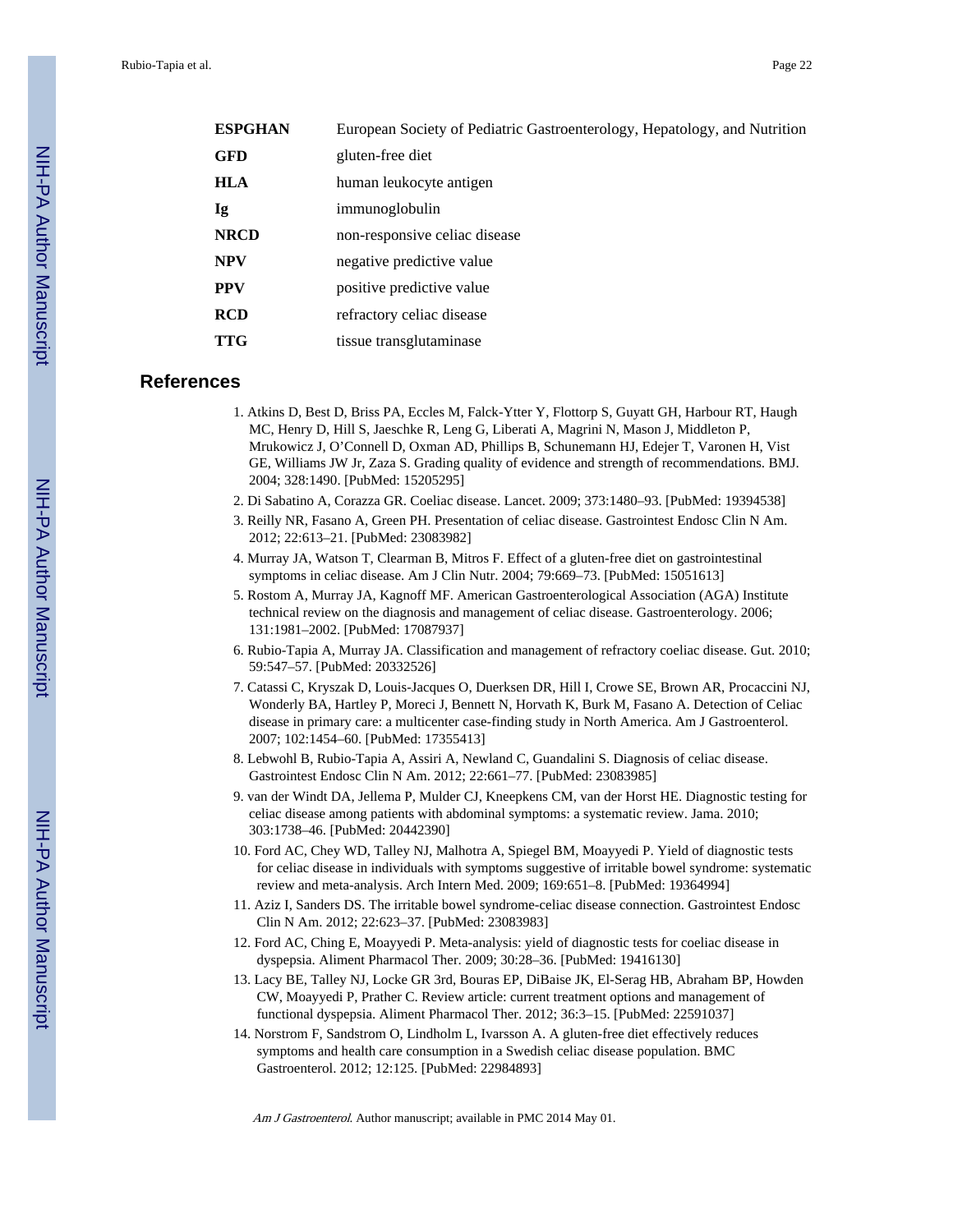- 15. Talley NJ, Vakil NB, Moayyedi P. American gastroenterological association technical review on the evaluation of dyspepsia. Gastroenterology. 2005; 129:1756–80. [PubMed: 16285971]
- 16. Rubio-Tapia A, Van Dyke CT, Lahr BD, Zinsmeister AR, El-Youssef M, Moore SB, Bowman M, Burgart LJ, Melton LJ 3rd, Murray JA. Predictors of family risk for celiac disease: a populationbased study. Clin Gastroenterol Hepatol. 2008; 6:983–7. [PubMed: 18585974]
- 17. Murray JA. Celiac disease in patients with an affected member, type 1 diabetes, iron-deficiency, or osteoporosis? Gastroenterology. 2005; 128:S52–6. [PubMed: 15825127]
- 18. Fasano A, Berti I, Gerarduzzi T, Not T, Colletti RB, Drago S, Elitsur Y, Green PH, Guandalini S, Hill ID, Pietzak M, Ventura A, Thorpe M, Kryszak D, Fornaroli F, Wasserman SS, Murray JA, Horvath K. Prevalence of celiac disease in at-risk and not-at-risk groups in the United States: a large multicenter study. Arch Intern Med. 2003; 163:286–92. [PubMed: 12578508]
- 19. Book L, Zone JJ, Neuhausen SL. Prevalence of celiac disease among relatives of sib pairs with celiac disease in U.S. families. Am J Gastroenterol. 2003; 98:377–81. [PubMed: 12591058]
- 20. Kinos S, Kurppa K, Ukkola A, Collin P, Lahdeaho ML, Huhtala H, Kekkonen L, Maki M, Kaukinen K. Burden of illness in screen-detected children with celiac disease and their families. J Pediatr Gastroenterol Nutr. 2012; 55:412–6. [PubMed: 22614110]
- 21. Vilppula A, Kaukinen K, Luostarinen L, Krekela I, Patrikainen H, Valve R, Luostarinen M, Laurila K, Maki M, Collin P. Clinical benefit of gluten-free diet in screen-detected older celiac disease patients. BMC Gastroenterol. 2011; 11:136. [PubMed: 22176557]
- 22. Paavola A, Kurppa K, Ukkola A, Collin P, Lahdeaho ML, Huhtala H, Maki M, Kaukinen K. Gastrointestinal symptoms and quality of life in screen-detected celiac disease. Dig Liver Dis. 2012; 44:814–8. [PubMed: 22673312]
- 23. Ukkola A, Maki M, Kurppa K, Collin P, Huhtala H, Kekkonen L, Kaukinen K. Diet improves perception of health and well-being in symptomatic, but not asymptomatic, patients with celiac disease. Clin Gastroenterol Hepatol. 2011; 9:118–23. [PubMed: 21029791]
- 24. Kamath PS. Clinical approach to the patient with abnormal liver test results. Mayo Clin Proc. 1996; 71:1089–94. quiz 1094–5. [PubMed: 8917295]
- 25. Korpimaki S, Kaukinen K, Collin P, Haapala AM, Holm P, Laurila K, Kurppa K, Saavalainen P, Haimila K, Partanen J, Maki M, Lahdeaho ML. Gluten-sensitive hypertransaminasemia in celiac disease: an infrequent and often subclinical finding. Am J Gastroenterol. 2011; 106:1689–96. [PubMed: 21502996]
- 26. Rubio-Tapia A, Murray JA. The liver in celiac disease. Hepatology. 2007; 46:1650–8. [PubMed: 17969053]
- 27. Sainsbury A, Sanders DS, Ford AC. Meta-analysis: Coeliac disease and hypertransaminasaemia. Aliment Pharmacol Ther. 2012; 34:33–40. [PubMed: 21545472]
- 28. Kaukinen K, Halme L, Collin P, Farkkila M, Maki M, Vehmanen P, Partanen J, Hockerstedt K. Celiac disease in patients with severe liver disease: gluten-free diet may reverse hepatic failure. Gastroenterology. 2002; 122:881–8. [PubMed: 11910339]
- 29. Rubio-Tapia A, Abdulkarim AS, Wiesner RH, Moore SB, Krause PK, Murray JA. Celiac disease autoantibodies in severe autoimmune liver disease and the effect of liver transplantation. Liver Int. 2008; 28:467–76. [PubMed: 18339073]
- 30. Dube C, Rostom A, Sy R, Cranney A, Saloojee N, Garritty C, Sampson M, Zhang L, Yazdi F, Mamaladze V, Pan I, Macneil J, Mack D, Patel D, Moher D. The prevalence of celiac disease in average-risk and at-risk Western European populations: a systematic review. Gastroenterology. 2005; 128:S57–67. [PubMed: 15825128]
- 31. Gillett PM, Gillett HR, Israel DM, Metzger DL, Stewart L, Chanoine JP, Freeman HJ. High prevalence of celiac disease in patients with type 1 diabetes detected by antibodies to endomysium and tissue transglutaminase. Can J Gastroenterol. 2001; 15:297–301. [PubMed: 11381296]
- 32. Holmes GK. Screening for coeliac disease in type 1 diabetes. Arch Dis Child. 2002; 87:495–8. [PubMed: 12456547]
- 33. Amin R, Murphy N, Edge J, Ahmed ML, Acerini CL, Dunger DB. A longitudinal study of the effects of a gluten-free diet on glycemic control and weight gain in subjects with type 1 diabetes and celiac disease. Diabetes Care. 2002; 25:1117–22. [PubMed: 12087007]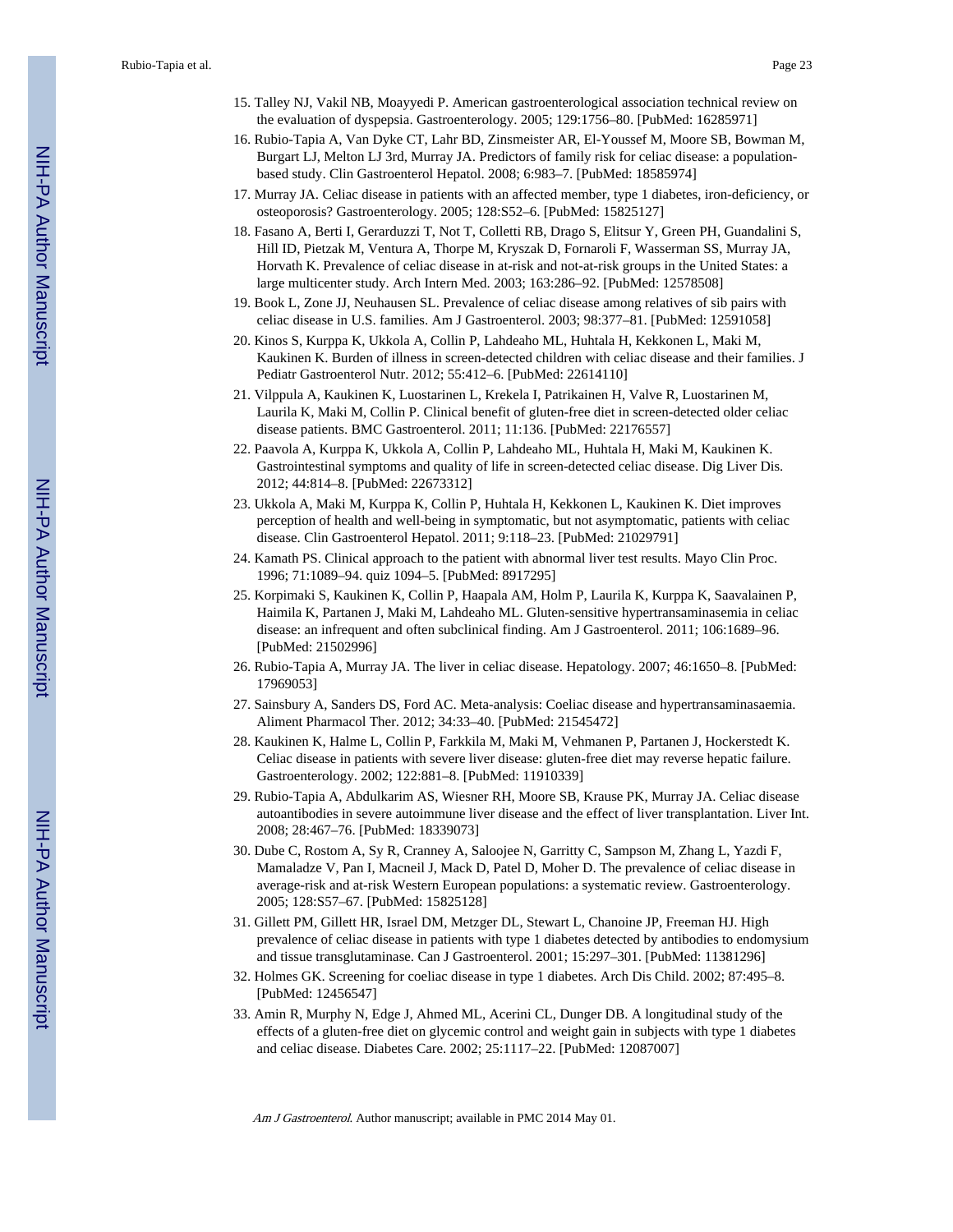- 34. Simmons JH, Klingensmith GJ, McFann K, Rewers M, Ide LM, Taki I, Liu E, Hoffenberg EJ. Celiac autoimmunity in children with type 1 diabetes: a two-year follow-up. J Pediatr. 2011; 158:276–81 e1. [PubMed: 20817171]
- 35. Rewers M, Eisenbarth GS. Autoimmunity: Celiac disease in T1DM-the need to look long term. Nat Rev Endocrinol. 2011; 8:5–6. 7–8.
- 36. Mollazadegan K, Kugelberg M, Montgomery SM, Sanders DS, Ludvigsson J, Ludvigsson JF. A Population-Based Study of the Risk of Diabetic Retinopathy in Patients With Type 1 Diabetes and Celiac Disease. Diabetes Care. 2013; 36:316–21. [PubMed: 22966098]
- 37. Leeds JS, Hopper AD, Hadjivassiliou M, Tesfaye S, Sanders DS. High prevalence of microvascular complications in adults with type 1 diabetes and newly diagnosed celiac disease. Diabetes Care. 2011; 34:2158–63. [PubMed: 21911773]
- 38. Hummel S, Hummel M, Banholzer J, Hanak D, Mollenhauer U, Bonifacio E, Ziegler AG. Development of autoimmunity to transglutaminase C in children of patients with type 1 diabetes: relationship to islet autoantibodies and infant feeding. Diabetologia. 2007; 50:390–4. [PubMed: 17171363]
- 39. Hummel M, Bonifacio E, Stern M, Dittler J, Schimmel A, Ziegler AG. Development of celiac disease-associated antibodies in offspring of parents with type I diabetes. Diabetologia. 2000; 43:1005–11. [PubMed: 10990078]
- 40. Jaeger C, Hatziagelaki E, Petzoldt R, Bretzel RG. Comparative analysis of organ-specific autoantibodies and celiac disease--associated antibodies in type 1 diabetic patients, their firstdegree relatives, and healthy control subjects. Diabetes Care. 2001; 24:27–32. [PubMed: 11194235]
- 41. Lewis NR, Scott BB. Meta-analysis: deamidated gliadin peptide antibody and tissue transglutaminase antibody compared as screening tests for coeliac disease. Aliment Pharmacol Ther. 2010; 31:73–81. [PubMed: 19664074]
- 42. Li M, Yu L, Tiberti C, Bonamico M, Taki I, Miao D, Murray JA, Rewers MJ, Hoffenberg EJ, Agardh D, Mueller P, Stern M, Bonifacio E, Liu E. A report on the International Transglutaminase Autoantibody Workshop for Celiac Disease. Am J Gastroenterol. 2009; 104:154–63. [PubMed: 19098864]
- 43. Leffler DA, Schuppan D. Update on serologic testing in celiac disease. Am J Gastroenterol. 2010; 105:2520–4. [PubMed: 21131921]
- 44. Klapp G, Masip E, Bolonio M, Donat E, Polo B, Ramos D, Ribes-Koninckx C. Coeliac Disease: The New Proposed ESPGHAN Diagnostic Criteria Do Work Well in A Selected Population. J Pediatr Gastroenterol Nutr. 2012 Oct 29. [Epub ahead of print].
- 45. Cranney A, Rostom A, Sy R, Dube C, Saloogee N, Garritty C, Moher D, Sampson M, Zhang L, Yazdi F, Mamaladze V, Pan I, MacNeil J. Consequences of testing for celiac disease. Gastroenterology. 2005; 128:S109–20. [PubMed: 15825118]
- 46. Harewood GC, Murray JA. Diagnostic approach to a patient with suspected celiac disease: a cost analysis. Dig Dis Sci. 2001; 46:2510–4. [PubMed: 11713962]
- 47. Jabri B, Sollid LM. Mechanisms of disease: immunopathogenesis of celiac disease. Nat Clin Pract Gastroenterol Hepatol. 2006; 3:516–25. [PubMed: 16951668]
- 48. Dieterich W, Ehnis T, Bauer M, Donner P, Volta U, Riecken EO, Schuppan D. Identification of tissue transglutaminase as the autoantigen of celiac disease. Nat Med. 1997; 3:797–801. [PubMed: 9212111]
- 49. Conrad K, Roggenbuck D, Ittenson A, Reinhold D, Buettner T, Laass MW. A new dot immunoassay for simultaneous detection of celiac specific antibodies and IgA-deficiency. Clin Chem Lab Med. 2012; 50:337–43. [PubMed: 22505544]
- 50. McGowan KE, Lyon ME, Butzner JD. Celiac disease and IgA deficiency: complications of serological testing approaches encountered in the clinic. Clin Chem. 2008; 54:1203–9. [PubMed: 18487281]
- 51. Villalta D, Alessio MG, Tampoia M, Tonutti E, Brusca I, Bagnasco M, Pesce G, Stella S, Bizzaro N. Testing for IgG class antibodies in celiac disease patients with selective IgA deficiency. A comparison of the diagnostic accuracy of 9 IgG anti-tissue transglutaminase, 1 IgG anti-gliadin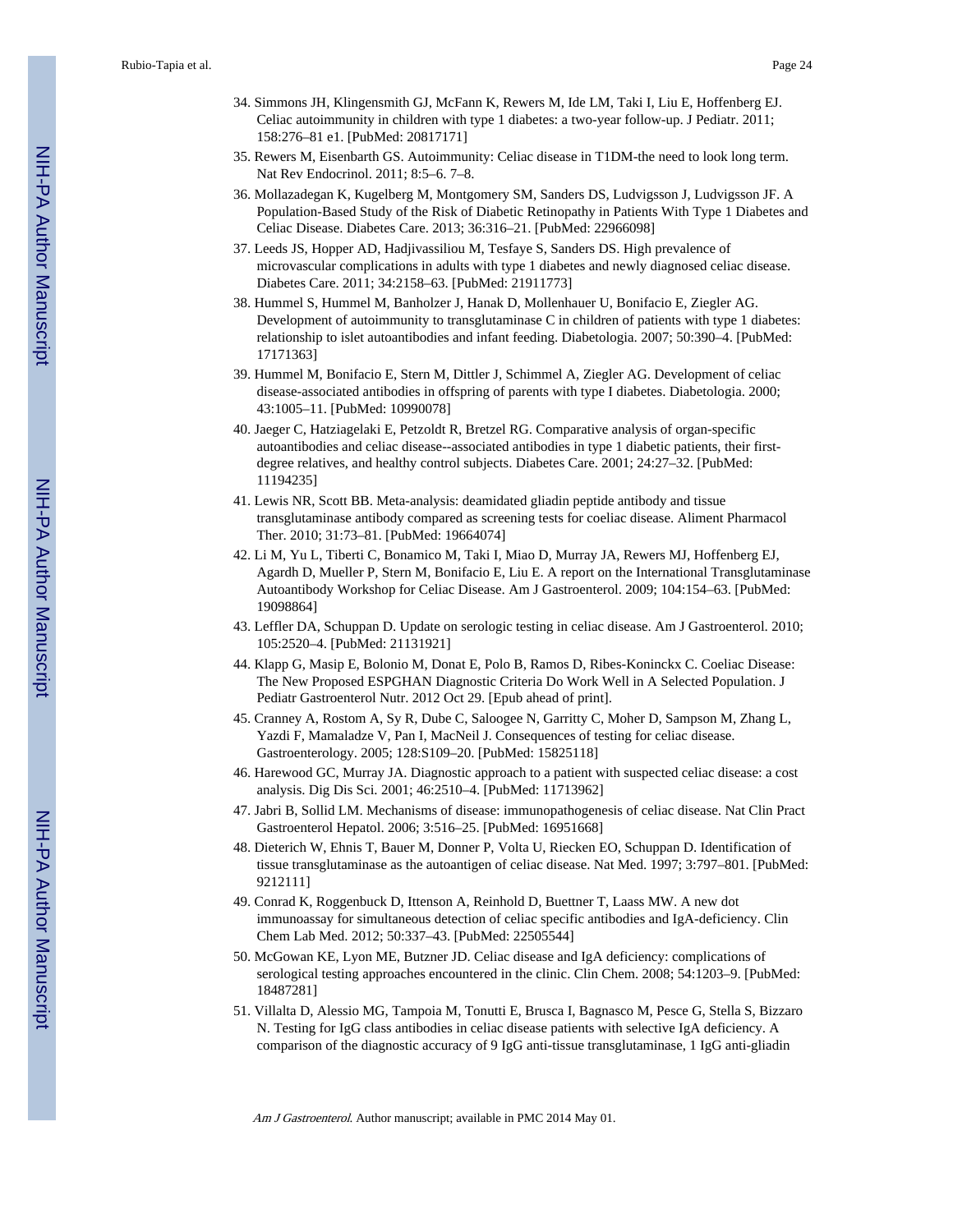and 1 IgG anti-deaminated gliadin peptide antibody assays. Clin Chim Acta. 2007; 382:95–9. [PubMed: 17490629]

- 52. Villalta D, Tonutti E, Prause C, Koletzko S, Uhlig HH, Vermeersch P, Bossuyt X, Stern M, Laass MW, Ellis JH, Ciclitira PJ, Richter T, Daehnrich C, Schlumberger W, Mothes T. IgG antibodies against deamidated gliadin peptides for diagnosis of celiac disease in patients with IgA deficiency. Clin Chem. 2010; 56:464–8. [PubMed: 20022984]
- 53. Lowbeer C, Wallinder H. Undetectable anti-tissue transglutaminase IgA antibody measured with EliA Celikey indicates selective IgA deficiency. Clin Chim Acta. 2010; 411:612. [PubMed: 20096679]
- 54. Sinclair D, Saas M, Turk A, Goble M, Kerr D. Do we need to measure total serum IgA to exclude IgA deficiency in coeliac disease? J Clin Pathol. 2006; 59:736–9. [PubMed: 16489174]
- 55. Malamut G, Verkarre V, Suarez F, Viallard JF, Lascaux AS, Cosnes J, Bouhnik Y, Lambotte O, Bechade D, Ziol M, Lavergne A, Hermine O, Cerf-Bensussan N, Cellier C. The enteropathy associated with common variable immunodeficiency: the delineated frontiers with celiac disease. Am J Gastroenterol. 2010; 105:2262–75. [PubMed: 20551941]
- 56. Casella S, Zanini B, Lanzarotto F, Villanacci V, Ricci C, Lanzini A. Celiac disease in elderly adults: clinical, serological, and histological characteristics and the effect of a gluten-free diet. J Am Geriatr Soc. 2012; 60:1064–9. [PubMed: 22690983]
- 57. Rashtak S, Ettore MW, Homburger HA, Murray JA. Comparative usefulness of deamidated gliadin antibodies in the diagnosis of celiac disease. Clin Gastroenterol Hepatol. 2008; 6:426–32. quiz 370. [PubMed: 18304884]
- 58. Zanini B, Lanzarotto F, Mora A, Bertolazzi S, Turini D, Cesana B, Donato F, Ricci C, Lonati F, Vassallo F, Scarcella C, Lanzini A. Five year time course of celiac disease serology during gluten free diet: results of a community based "CD-Watch" program. Dig Liver Dis. 2010; 42:865–70. [PubMed: 20598661]
- 59. Rashtak S, Ettore MW, Homburger HA, Murray JA. Combination testing for antibodies in the diagnosis of coeliac disease: comparison of multiplex immunoassay and ELISA methods. Aliment Pharmacol Ther. 2008; 28:805–13. [PubMed: 19145736]
- 60. Burgin-Wolff A, Gaze H, Hadziselimovic F, Huber H, Lentze MJ, Nussle D, Reymond-Berthet C. Antigliadin and antiendomysium antibody determination for coeliac disease. Arch Dis Child. 1991; 66:941–7. [PubMed: 1819255]
- 61. Lagerqvist C, Dahlbom I, Hansson T, Jidell E, Juto P, Olcen P, Stenlund H, Hernell O, Ivarsson A. Antigliadin immunoglobulin A best in finding celiac disease in children younger than 18 months of age. J Pediatr Gastroenterol Nutr. 2008; 47:428–35. [PubMed: 18852634]
- 62. Aberg AK, Olcen P. Serologic screening for celiac disease in children: a comparison between established assays and tests with deamidated gliadin-derived peptides plus conjugates for both IgA and IgG antibodies. Apmis. 2009; 117:808–13. [PubMed: 19845531]
- 63. Basso D, Guariso G, Fogar P, Meneghel A, Zambon CF, Navaglia F, Greco E, Schiavon S, Rugge M, Plebani M. Antibodies against synthetic deamidated gliadin peptides for celiac disease diagnosis and follow-up in children. Clin Chem. 2009; 55:150–7. [PubMed: 18988751]
- 64. Hill ID. What are the sensitivity and specificity of serologic tests for celiac disease? Do sensitivity and specificity vary in different populations? Gastroenterology. 2005; 128:S25–32. [PubMed: 15825123]
- 65. Rostom A, Dube C, Cranney A, Saloojee N, Sy R, Garritty C, Sampson M, Zhang L, Yazdi F, Mamaladze V, Pan I, MacNeil J, Mack D, Patel D, Moher D. The diagnostic accuracy of serologic tests for celiac disease: a systematic review. Gastroenterology. 2005; 128:S38–46. [PubMed: 15825125]
- 66. Giersiepen K, Lelgemann M, Stuhldreher N, Ronfani L, Husby S, Koletzko S, Korponay-Szabo IR. Accuracy of diagnostic antibody tests for coeliac disease in children: summary of an evidence report. J Pediatr Gastroenterol Nutr. 2012; 54:229–41. [PubMed: 22266486]
- 67. O'Leary C, Wieneke P, Buckley S, O'Regan P, Cronin CC, Quigley EM, Shanahan F. Celiac disease and irritable bowel-type symptoms. Am J Gastroenterol. 2002; 97:1463–7. [PubMed: 12094866]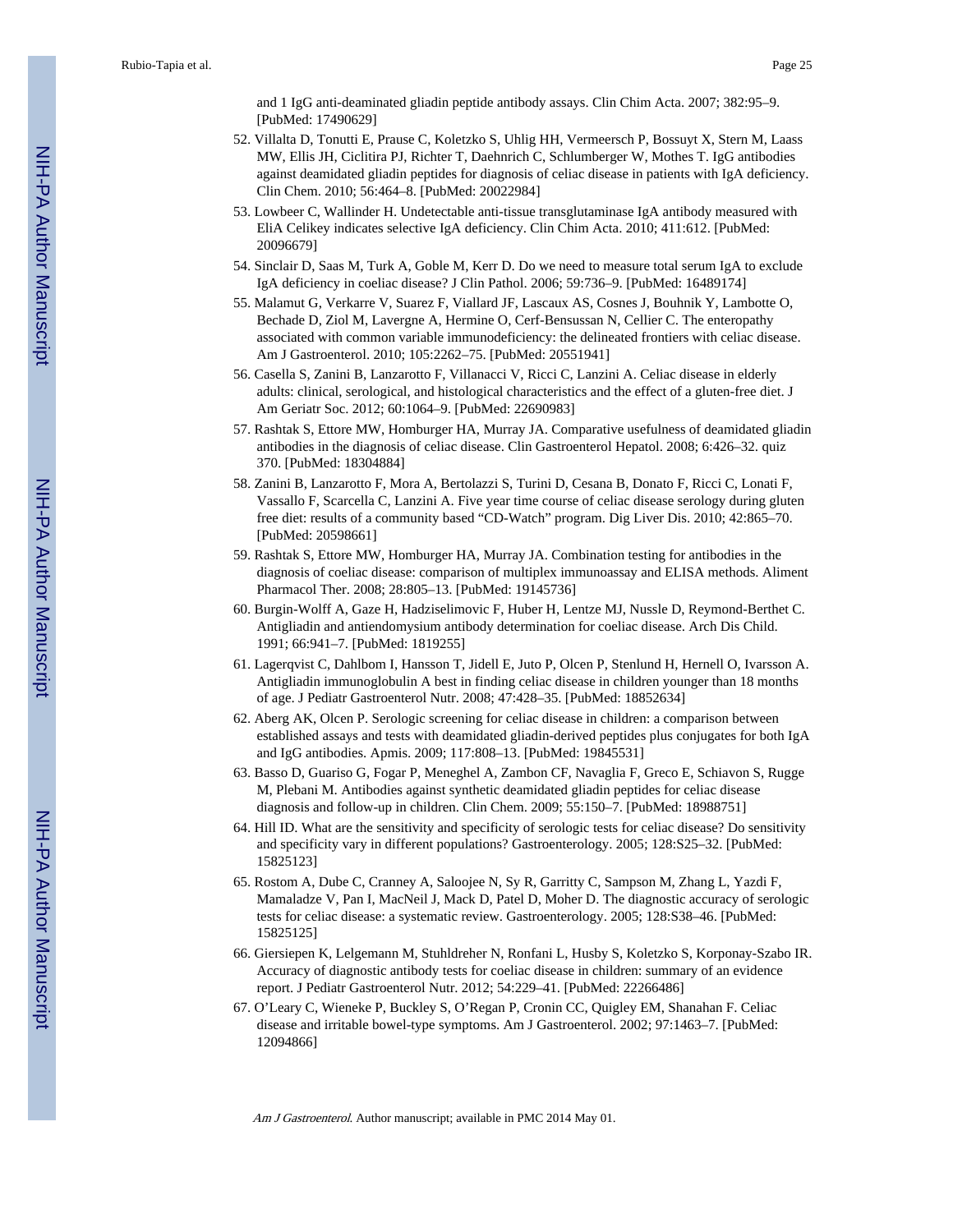- 68. Sainsbury A, Sanders DS, Ford AC. Prevalence of Irritable Bowel Syndrome-type Symptoms in Patients With Celiac Disease: A Meta-analysis. Clin Gastroenterol Hepatol. 2012 Dec 13. [Epub ahead of print].
- 69. Campanella J, Biagi F, Ilaria Bianchi P, Zanellati G, Marchese A, Roberto Corazza G. Clinical response to gluten withdrawal is not an indicator of coeliac disease. Scand J Gastroenterol. 2008:1–4.
- 70. Biesiekierski JR, Newnham ED, Irving PM, Barrett JS, Haines M, Doecke JD, Shepherd SJ, Muir JG, Gibson PR. Gluten causes gastrointestinal symptoms in subjects without celiac disease: a double-blind randomized placebo-controlled trial. Am J Gastroenterol. 2011; 106:508–14. quiz 515. [PubMed: 21224837]
- 71. Wahnschaffe U, Schulzke JD, Zeitz M, Ullrich R. Predictors of clinical response to gluten-free diet in patients diagnosed with diarrhea-predominant irritable bowel syndrome. Clin Gastroenterol Hepatol. 2007; 5:844–50. quiz 769. [PubMed: 17553753]
- 72. Salmi TT, Collin P, Korponay-Szabo IR, Laurila K, Partanen J, Huhtala H, Kiraly R, Lorand L, Reunala T, Maki M, Kaukinen K. Endomysial antibody-negative coeliac disease: clinical characteristics and intestinal autoantibody deposits. Gut. 2006; 55:1746–53. [PubMed: 16571636]
- 73. Rubio-Tapia A, Rahim MW, See JA, Lahr BD, Wu TT, Murray JA. Mucosal Recovery and Mortality in Adults With Celiac Disease After Treatment With a Gluten-Free Diet. Am J Gastroenterol. 2010; 105:1412–20. [PubMed: 20145607]
- 74. Kaukinen K, Partanen J, Maki M, Collin P. HLA-DQ typing in the diagnosis of celiac disease. Am J Gastroenterol. 2002; 97:695–9. [PubMed: 11922565]
- 75. Shiner M. Small intestinal biopsy: diagnostic and research value. Proc R Soc Med. 1959; 52:10–4. [PubMed: 13623842]
- 76. McNeish AS, Harms HK, Rey J, Shmerling DH, Visakorpi JK, Walker-Smith JA. The diagnosis of coeliac disease. A commentary on the current practices of members of the European Society for Paediatric Gastroenterology and Nutrition (ESPGAN). Arch Dis Child. 1979; 54:783–6. [PubMed: 507902]
- 77. Guandalini S, Ventura A, Ansaldi N, Giunta AM, Greco L, Lazzari R, Mastella G, Rubino A. Diagnosis of coeliac disease: time for a change? Arch Dis Child. 1989; 64:1320–4. discussion 1324–5. [PubMed: 2817956]
- 78. Hadithi M, von Blomberg BM, Crusius JB, Bloemena E, Kostense PJ, Meijer JW, Mulder CJ, Stehouwer CD, Pena AS. Accuracy of serologic tests and HLA-DQ typing for diagnosing celiac disease. Ann Intern Med. 2007; 147:294–302. [PubMed: 17785484]
- 79. Marsh MN. Gluten, major histocompatibility complex, and the small intestine. A molecular and immunobiologic approach to the spectrum of gluten sensitivity ('celiac sprue'). Gastroenterology. 1992; 102:330–54. [PubMed: 1727768]
- 80. Oberhuber G. Histopathology of celiac disease. Biomed Pharmacother. 2000; 54:368–72. [PubMed: 10989975]
- 81. Corazza GR, Villanacci V, Zambelli C, Milione M, Luinetti O, Vindigni C, Chioda C, Albarello L, Bartolini D, Donato F. Comparison of the interobserver reproducibility with different histologic criteria used in celiac disease. Clin Gastroenterol Hepatol. 2007; 5:838–43. [PubMed: 17544877]
- 82. Owens SR, Greenson JK. The pathology of malabsorption: current concepts. Histopathology. 2007; 50:64–82. [PubMed: 17204022]
- 83. Yantiss RK, Odze RD. Optimal approach to obtaining mucosal biopsies for assessment of inflammatory disorders of the gastrointestinal tract. Am J Gastroenterol. 2009; 104:774–83. [PubMed: 19209164]
- 84. Husby S, Koletzko S, Korponay-Szabo IR, Mearin ML, Phillips A, Shamir R, Troncone R, Giersiepen K, Branski D, Catassi C, Lelgeman M, Maki M, Ribes-Koninckx C, Ventura A, Zimmer KP. European Society for Pediatric Gastroenterology, Hepatology, and Nutrition guidelines for the diagnosis of coeliac disease. J Pediatr Gastroenterol Nutr. 2012; 54:136–60. [PubMed: 22197856]
- 85. Wakim-Fleming J, Pagadala MR, Lemyre MS, Lopez R, Kumaravel A, Carey WD, Zein NN. Diagnosis of Celiac Disease in Adults Based on Serology Test Results, Without Small-Bowel Biopsy. Clin Gastroenterol Hepatol. 2013 Jan 7. [Epub ahead of print].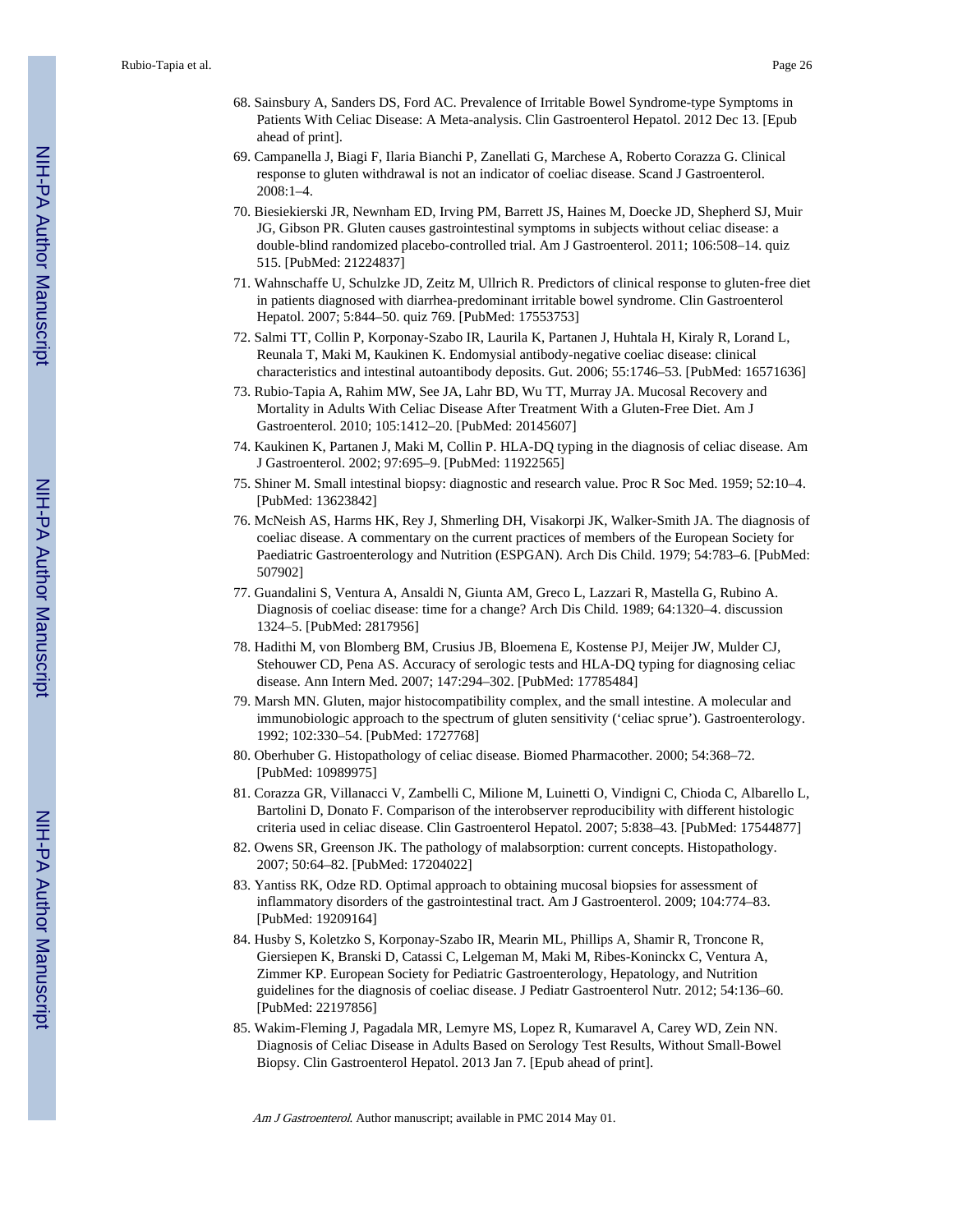Rubio-Tapia et al. Page 27

- 86. Klapp G, Masip E, Bolonio M, Donat E, Polo B, Ramos D, Ribes-Koninckx C. Coeliac Disease: The New Proposed ESPGHAN Diagnostic Criteria Do Work Well in A Selected Population. J Pediatr Gastroenterol Nutr. 2012 Oct 29. [Epub ahead of pring].
- 87. Kurppa K, Salminiemi J, Ukkola A, Saavalainen P, Loytynoja K, Laurila K, Collin P, Maki M, Kaukinen K. Utility of the new ESPGHAN criteria for the diagnosis of celiac disease in at-risk groups. Journal of pediatric gastroenterology and nutrition. 2012; 54:387–91. [PubMed: 22094901]
- 88. Swallow K, Wild G, Sargur R, Sanders DS, Aziz I, Hopper AD, Egner W. Quality not quantity for transglutaminase antibody 2: the performance of an endomysial and tissue transglutaminase test in screening coeliac disease remains stable over time. Clin Exp Immunol. 2013; 171:100–6. [PubMed: 23199329]
- 89. Ravelli A, Bolognini S, Gambarotti M, Villanacci V. Variability of histologic lesions in relation to biopsy site in gluten-sensitive enteropathy. Am J Gastroenterol. 2005; 100:177–85. [PubMed: 15654798]
- 90. Ravelli A, Villanacci V, Monfredini C, Martinazzi S, Grassi V, Manenti S. How patchy is patchy villous atrophy? : distribution pattern of histological lesions in the duodenum of children with celiac disease. Am J Gastroenterol. 2010; 105:2103–10. [PubMed: 20372112]
- 91. Weir DC, Glickman JN, Roiff T, Valim C, Leichtner AM. Variability of histopathological changes in childhood celiac disease. Am J Gastroenterol. 2010; 105:207–12. [PubMed: 19809405]
- 92. Bonamico M, Mariani P, Thanasi E, Ferri M, Nenna R, Tiberti C, Mora B, Mazzilli MC, Magliocca FM. Patchy villous atrophy of the duodenum in childhood celiac disease. J Pediatr Gastroenterol Nutr. 2004; 38:204–7. [PubMed: 14734885]
- 93. Hopper AD, Cross SS, Sanders DS. Patchy villous atrophy in adult patients with suspected glutensensitive enteropathy: is a multiple duodenal biopsy strategy appropriate? Endoscopy. 2008; 40:219–24. [PubMed: 18058655]
- 94. Lebwohl B, Kapel RC, Neugut AI, Green PH, Genta RM. Adherence to biopsy guidelines increases celiac disease diagnosis. Gastrointest Endosc. 2011; 74:103–9. [PubMed: 21601201]
- 95. Lebwohl B, Tennyson CA, Holub JL, Lieberman DA, Neugut AI, Green PH. Sex and racial disparities in duodenal biopsy to evaluate for celiac disease. Gastrointest Endosc. 2012; 76:779– 85. [PubMed: 22732871]
- 96. Evans KE, Aziz I, Cross SS, Sahota GR, Hopper AD, Hadjivassiliou M, Sanders DS. A prospective study of duodenal bulb biopsy in newly diagnosed and established adult celiac disease. Am J Gastroenterol. 2011; 106:1837–742. [PubMed: 21606978]
- 97. Gonzalez S, Gupta A, Cheng J, Tennyson C, Lewis SK, Bhagat G, Green PH. Prospective study of the role of duodenal bulb biopsies in the diagnosis of celiac disease. Gastrointest Endosc. 2010; 72:758–65. [PubMed: 20883853]
- 98. Bonamico M, Thanasi E, Mariani P, Nenna R, Luparia RP, Barbera C, Morra I, Lerro P, Guariso G, De Giacomo C, Scotta S, Pontone S, Carpino F, Magliocca FM. Duodenal bulb biopsies in celiac disease: a multicenter study. J Pediatr Gastroenterol Nutr. 2008; 47:618–22. [PubMed: 18979585]
- 99. Kurien M, Evans KE, Hopper AD, Hale MF, Cross SS, Sanders DS. Duodenal bulb biopsies for diagnosing adult celiac disease: is there an optimal biopsy site? Gastrointest Endosc. 2012; 75:1190–6. [PubMed: 22624810]
- 100. Walker MM, Murray JA, Ronkainen J, Aro P, Storskrubb T, D'Amato M, Lahr B, Talley NJ, Agreus L. Detection of celiac disease and lymphocytic enteropathy by parallel serology and histopathology in a population-based study. Gastroenterology. 2010; 139:112–9. [PubMed: 20398668]
- 101. Jarvinen TT, Kaukinen K, Laurila K, Kyronpalo S, Rasmussen M, Maki M, Korhonen H, Reunala T, Collin P. Intraepithelial lymphocytes in celiac disease. Am J Gastroenterol. 2003; 98:1332–7. [PubMed: 12818278]
- 102. Vande Voort JL, Murray JA, Lahr BD, Van Dyke CT, Kroning CM, Moore SB, Wu TT. Lymphocytic duodenosis and the spectrum of celiac disease. Am J Gastroenterol. 2009; 104:142– 8. [PubMed: 19098862]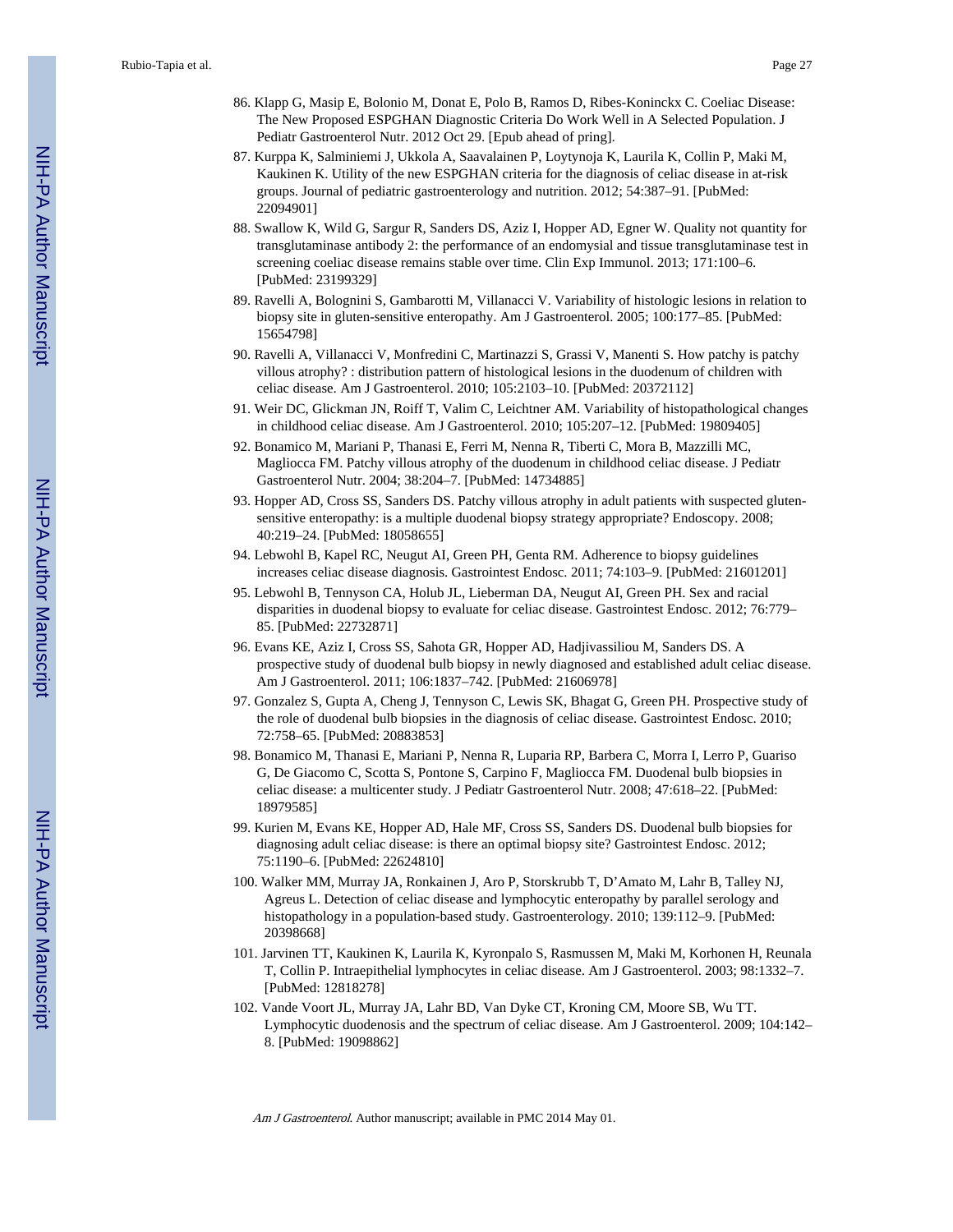- 103. Aziz I, Evans KE, Hopper AD, Smillie DM, Sanders DS. A prospective study into the aetiology of lymphocytic duodenosis. Alimentary pharmacology & therapeutics. 2010; 32:1392–7. [PubMed: 21050242]
- 104. Tuire I, Marja-Leena L, Teea S, Katri H, Jukka P, Paivi S, Heini H, Markku M, Pekka C, Katri K. Persistent duodenal intraepithelial lymphocytosis despite a long-term strict gluten-free diet in celiac disease. Am J Gastroenterol. 2012; 107:1563–9. [PubMed: 22825364]
- 105. Shmidt E, Smyrk TC, Faubion WA, Oxentenko AS. Duodenal Intraepithelial Lymphocytosis with Normal Villous Architecture in Pediatric Patients, 2000–2009: The Mayo Clinic Experience. J Pediatr Gastroenterol Nutr. 2012 Jul 9. [Epub ahead of print].
- 106. Kurppa K, Ashorn M, Iltanen S, Koskinen LL, Saavalainen P, Koskinen O, Maki M, Kaukinen K. Celiac disease without villous atrophy in children: a prospective study. J Pediatr. 2010; 157:373– 80. 380 e1. [PubMed: 20400102]
- 107. Kurppa K, Collin P, Viljamaa M, Haimila K, Saavalainen P, Partanen J, Laurila K, Huhtala H, Paasikivi K, Maki M, Kaukinen K. Diagnosing mild enteropathy celiac disease: a randomized, controlled clinical study. Gastroenterology. 2009; 136:816–23. [PubMed: 19111551]
- 108. Lundin KE, Gjertsen HA, Scott H, Sollid LM, Thorsby E. Function of DQ2 and DQ8 as HLA susceptibility molecules in celiac disease. Hum Immunol. 1994; 41:24–7. [PubMed: 7836060]
- 109. Paulsen G, Lundin KE, Gjertsen HA, Hansen T, Sollid LM, Thorsby E. HLA-DQ2-restricted Tcell recognition of gluten-derived peptides in celiac disease. Influence of amino acid substitutions in the membrane distal domain of DQ beta 1\*0201. Hum Immunol. 1995; 42:145–53. [PubMed: 7744618]
- 110. Kim CY, Quarsten H, Bergseng E, Khosla C, Sollid LM. Structural basis for HLA-DQ2-mediated presentation of gluten epitopes in celiac disease. Proc Natl Acad Sci U S A. 2004; 101:4175–9. [PubMed: 15020763]
- 111. Sollid LM, Markussen G, Ek J, Gjerde H, Vartdal F, Thorsby E. Evidence for a primary association of celiac disease to a particular HLA-DQ alpha/beta heterodimer. J Exp Med. 1989; 169:345–50. [PubMed: 2909659]
- 112. Sollid LM, Thorsby E. The primary association of celiac disease to a given HLA-DQ alpha/beta heterodimer explains the divergent HLA-DR associations observed in various Caucasian populations. Tissue Antigens. 1990; 36:136–7. [PubMed: 2278049]
- 113. Karell K, Louka AS, Moodie SJ, Ascher H, Clot F, Greco L, Ciclitira PJ, Sollid LM, Partanen J. HLA types in celiac disease patients not carrying the DQA1\*05-DQB1\*02 (DQ2) heterodimer: results from the European Genetics Cluster on Celiac Disease. Hum Immunol. 2003; 64:469–77. [PubMed: 12651074]
- 114. Wolters VM, Wijmenga C. Genetic background of celiac disease and its clinical implications. Am J Gastroenterol. 2008; 103:190–5. [PubMed: 18184122]
- 115. Rubio-Tapia A, Kelly DG, Lahr BD, Dogan A, Wu TT, Murray JA. Clinical staging and survival in refractory celiac disease: a single center experience. Gastroenterology. 2009; 136:99–107. quiz 352–3. [PubMed: 18996383]
- 116. Al-Toma A, Verbeek WH, Hadithi M, von Blomberg BM, Mulder CJ. Survival in refractory coeliac disease and enteropathy-associated T-cell lymphoma: retrospective evaluation of singlecentre experience. Gut. 2007; 56:1373–8. [PubMed: 17470479]
- 117. Book L, Hart A, Black J, Feolo M, Zone JJ, Neuhausen SL. Prevalence and clinical characteristics of celiac disease in Downs syndrome in a US study. Am J Med Genet. 2001; 98:70–4. [PubMed: 11426458]
- 118. Wouters J, Weijerman ME, van Furth AM, Schreurs MW, Crusius JB, von Blomberg BM, de Baaij LR, Broers CJ, Gemke RJ. Prospective human leukocyte antigen, endomysium immunoglobulin A antibodies, and transglutaminase antibodies testing for celiac disease in children with Down syndrome. J Pediatr. 2009; 154:239–42. [PubMed: 18822429]
- 119. Iddan G, Meron G, Glukhovsky A, Swain P. Wireless capsule endoscopy. Nature. 2000; 405:417. [PubMed: 10839527]
- 120. Tennyson CA, Ciaccio EJ, Lewis SK. Video capsule endoscopy in celiac disease. Gastrointest Endosc Clin N Am. 2012; 22:747–58. [PubMed: 23083991]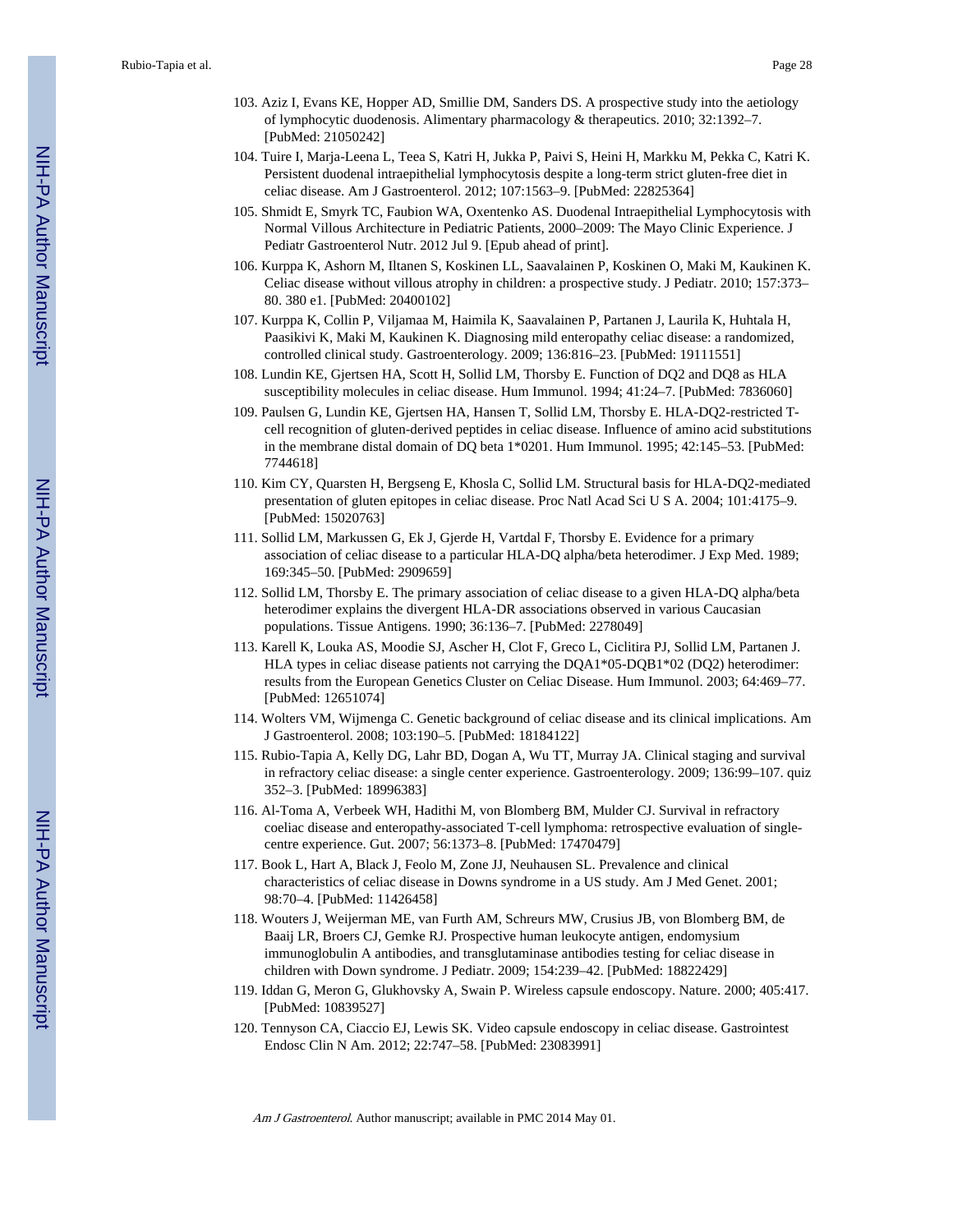Rubio-Tapia et al. Page 29

- 121. Chang MS, Rubin M, Lewis SK, Green PH. Diagnosing celiac disease by video capsule endoscopy (VCE) when esophogastroduodenoscopy (EGD) and biopsy is unable to provide a diagnosis: a case series. BMC Gastroenterol. 2012; 12:90. [PubMed: 22812595]
- 122. Rokkas T, Niv Y. The role of video capsule endoscopy in the diagnosis of celiac disease: a metaanalysis. Eur J Gastroenterol Hepatol. 2012; 24:303–8. [PubMed: 22266837]
- 123. Murray JA, Rubio-Tapia A, Van Dyke CT, Brogan DL, Knipschield MA, Lahr B, Rumalla A, Zinsmeister AR, Gostout CJ. Mucosal atrophy in celiac disease: extent of involvement, correlation with clinical presentation, and response to treatment. Clin Gastroenterol Hepatol. 2008; 6:186–93. quiz 125. [PubMed: 18096440]
- 124. Lidums I, Cummins AG, Teo E. The role of capsule endoscopy in suspected celiac disease patients with positive celiac serology. Dig Dis Sci. 2011; 56:499–505. [PubMed: 20552401]
- 125. Barret M, Malamut G, Rahmi G, Samaha E, Edery J, Verkarre V, Macintyre E, Lenain E, Chatellier G, Cerf-Bensussan N, Cellier C. Diagnostic yield of capsule endoscopy in refractory celiac disease. Am J Gastroenterol. 2012; 107:1546–53. [PubMed: 22964554]
- 126. Culliford A, Daly J, Diamond B, Rubin M, Green PH. The value of wireless capsule endoscopy in patients with complicated celiac disease. Gastrointest Endosc. 2005; 62:55–61. [PubMed: 15990820]
- 127. Atlas DS, Rubio-Tapia A, Van Dyke CT, Lahr BD, Murray JA. Capsule endoscopy in nonresponsive celiac disease. Gastrointest Endosc. 2011; 74:1315–22. [PubMed: 21835400]
- 128. Hadithi M, Al-toma A, Oudejans J, van Bodegraven AA, Mulder CJ, Jacobs M. The value of double-balloon enteroscopy in patients with refractory celiac disease. Am J Gastroenterol. 2007; 102:987–96. [PubMed: 17378908]
- 129. Van Weyenberg SJ, Meijerink MR, Jacobs MA, van Kuijk C, Mulder CJ, van Waesberghe JH. MR enteroclysis in refractory celiac disease: proposal and validation of a severity scoring system. Radiology. 2011; 259:151–61. [PubMed: 21330559]
- 130. Tennyson CA, Semrad CE. Small bowel imaging in celiac disease. Gastrointest Endosc Clin N Am. 2012; 22:735–46. [PubMed: 23083990]
- 131. Fordtran JS, Soergel KH, Ingelfinger FJ. Intestinal absorption of D-xylose in man. N Engl J Med. 1962; 267:274–9. [PubMed: 13894031]
- 132. Craig RM, Ehrenpreis ED. D-xylose testing. J Clin Gastroenterol. 1999; 29:143–50. [PubMed: 10478874]
- 133. Tveito K, Brunborg C, Bratlie J, Askedal M, Sandvik L, Lundin KE, Skar V. Intestinal malabsorption of D-xylose: comparison of test modalities in patients with celiac disease. Scand J Gastroenterol. 2010; 45:1289–94. [PubMed: 20626306]
- 134. Carroccio A, Iacono G, Montalto G, Cavataio F, Soresi M, Kazmierska I, Notarbartolo A. Immunologic and absorptive tests in celiac disease: can they replace intestinal biopsies? Scand J Gastroenterol. 1993; 28:673–6. [PubMed: 8210980]
- 135. Heyman M, Abed J, Lebreton C, Cerf-Bensussan N. Intestinal permeability in coeliac disease: insight into mechanisms and relevance to pathogenesis. Gut. 2012; 61:1355–64. [PubMed: 21890812]
- 136. Smecuol E, Bai JC, Vazquez H, Kogan Z, Cabanne A, Niveloni S, Pedreira S, Boerr L, Maurino E, Meddings JB. Gastrointestinal permeability in celiac disease. Gastroenterology. 1997; 112:1129–36. [PubMed: 9097995]
- 137. Juby LD, Rothwell J, Axon AT. Cellobiose/mannitol sugar test--a sensitive tubeless test for coeliac disease: results on 1010 unselected patients. Gut. 1989; 30:476–80. [PubMed: 2497056]
- 138. Juby LD, Rothwell J, Axon AT. Lactulose/mannitol test: an ideal screen for celiac disease. Gastroenterology. 1989; 96:79–85. [PubMed: 2491824]
- 139. La Seta F, Buccellato A, Albanese M, Barbiera F, Cottone M, Oliva L, Agricola A, Costanzo GS, Lagalla R. Radiology and adult celiac disease. Current indications of small bowel barium examinations. Radiol Med. 2004; 108:515–21. [PubMed: 15722997]
- 140. Barlow JM, Johnson CD, Stephens DH. Celiac disease: how common is jejunoileal fold pattern reversal found at small-bowel follow-through? AJR Am J Roentgenol. 1996; 166:575–7. [PubMed: 8623630]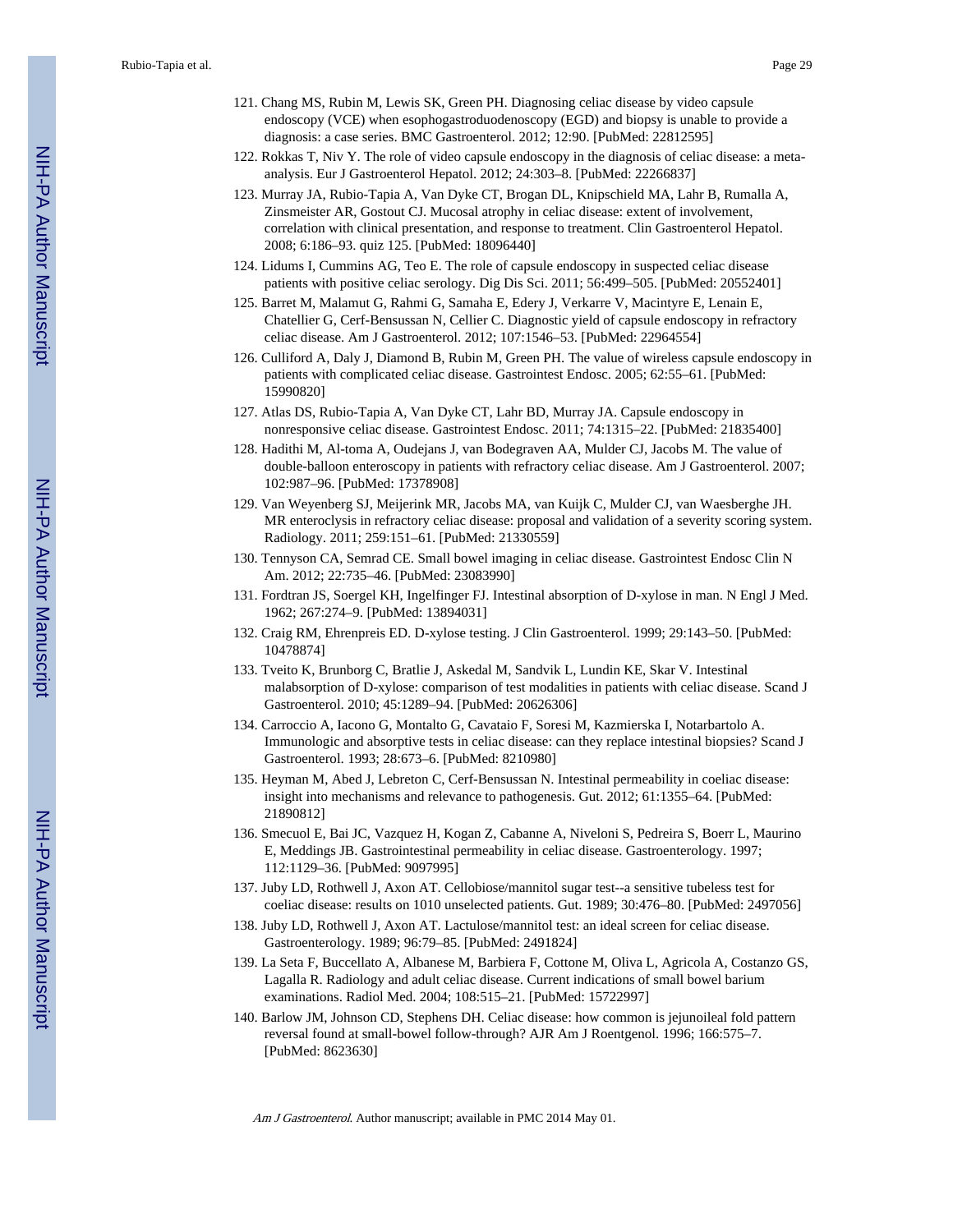- 141. Weizman Z, Stringer DA, Durie PR. Radiologic manifestations of malabsorption: a nonspecific finding. Pediatrics. 1984; 74:530–3. [PubMed: 6483519]
- 142. Bonamico M, Ferri M, Nenna R, Verrienti A, Di Mario U, Tiberti C. Tissue transglutaminase autoantibody detection in human saliva: a powerful method for celiac disease screening. J Pediatr. 2004; 144:632–6. [PubMed: 15126998]
- 143. Bonamico M, Nenna R, Luparia RP, Perricone C, Montuori M, Lucantoni F, Castronovo A, Mura S, Turchetti A, Strappini P, Tiberti C. Radioimmunological detection of anti-transglutaminase autoantibodies in human saliva: a useful test to monitor coeliac disease follow-up. Aliment Pharmacol Ther. 2008; 28:364–70. [PubMed: 19086333]
- 144. Kappler M, Krauss-Etschmann S, Diehl V, Zeilhofer H, Koletzko S. Detection of secretory IgA antibodies against gliadin and human tissue transglutaminase in stool to screen for coeliac disease in children: validation study. Bmj. 2006; 332:213–4. [PubMed: 16377644]
- 145. Ludvigsson JF, Leffler DA, Bai JC, Biagi F, Fasano A, Green PH, Hadjivassiliou M, Kaukinen K, Kelly CP, Leonard JN, Lundin KE, Murray JA, Sanders DS, Walker MM, Zingone F, Ciacci C. The Oslo definitions for coeliac disease and related terms. Gut. 2013; 62:43–52. [PubMed: 22345659]
- 146. Lundin KE, Alaedini A. Non-celiac Gluten Sensitivity. Gastrointest Endosc Clin N Am. 2012; 22:723–34. [PubMed: 23083989]
- 147. Aziz I, Sanders DS. Emerging concepts: from coeliac disease to non-coeliac gluten sensitivity. Proc Nutr Soc. 2012; 71:576–80. [PubMed: 22954208]
- 148. Carroccio A, Mansueto P, Iacono G, Soresi M, D'Alcamo A, Cavataio F, Brusca I, Florena AM, Ambrosiano G, Seidita A, Pirrone G, Rini GB. Non-Celiac Wheat Sensitivity Diagnosed by Double-Blind Placebo-Controlled Challenge: Exploring a New Clinical Entity. Am J Gastroenterol. 2012; 107:1898–906. [PubMed: 22825366]
- 149. Bao F, Green PH, Bhagat G. An update on celiac disease histopathology and the road ahead. Arch Pathol Lab Med. 2012; 136:735–45. [PubMed: 22742547]
- 150. Nasr I, Leffler DA, Ciclitira PJ. Management of celiac disease. Gastrointest Endosc Clin N Am. 2012; 22:695–704. [PubMed: 23083987]
- 151. Green PH, Cellier C. Celiac disease. N Engl J Med. 2007; 357:1731–43. [PubMed: 17960014]
- 152. Leffler D, Schuppan D, Pallav K, Najarian R, Goldsmith JD, Hansen J, Kabbani T, Dennis M, Kelly CP. Kinetics of the histological, serological and symptomatic responses to gluten challenge in adults with coeliac disease. Gut. 2012 May 22. [Epub ahead of print].
- 153. Lahdeaho ML, Maki M, Laurila K, Huhtala H, Kaukinen K. Small- bowel mucosal changes and antibody responses after low- and moderate-dose gluten challenge in celiac disease. BMC Gastroenterol. 2011; 11:129. [PubMed: 22115041]
- 154. Rujner J, Socha J, Romanczuk W, Stolarczyk A, Wozniewicz B, Gregorek H, Madalinski K, Syczewska M. Individual sensitivity of jejunal mucosa to small doses of gluten in coeliac disease. Wiad Lek. 2002; 55:554–60. [PubMed: 12607410]
- 155. Ansaldi N, Tavassoli K, Faussone D, Forni M, Oderda G. Clinico-histological behavior of celiac patients after gluten load following the definitive diagnosis. Pediatr Med Chir. 1988; 10:3–6. [PubMed: 3375125]
- 156. Akobeng AK, Thomas AG. Systematic review: tolerable amount of gluten for people with coeliac disease. Aliment Pharmacol Ther. 2008; 27:1044–52. [PubMed: 18315587]
- 157. Ludvigsson JF. Mortality and malignancy in celiac disease. Gastrointestinal endoscopy clinics of North America. 2012; 22:705–22. [PubMed: 23083988]
- 158. West J, Logan RF, Smith CJ, Hubbard RB, Card TR. Malignancy and mortality in people with coeliac disease: population based cohort study. BMJ. 2004; 329:716–9. [PubMed: 15269095]
- 159. Askling J, Linet M, Gridley G, Halstensen TS, Ekstrom K, Ekbom A. Cancer incidence in a population-based cohort of individuals hospitalized with celiac disease or dermatitis herpetiformis. Gastroenterology. 2002; 123:1428–35. [PubMed: 12404215]
- 160. Corrao G, Corazza GR, Bagnardi V, Brusco G, Ciacci C, Cottone M, Sategna Guidetti C, Usai P, Cesari P, Pelli MA, Loperfido S, Volta U, Calabro A, Certo M. Mortality in patients with coeliac disease and their relatives: a cohort study. Lancet. 2001; 358:356–61. [PubMed: 11502314]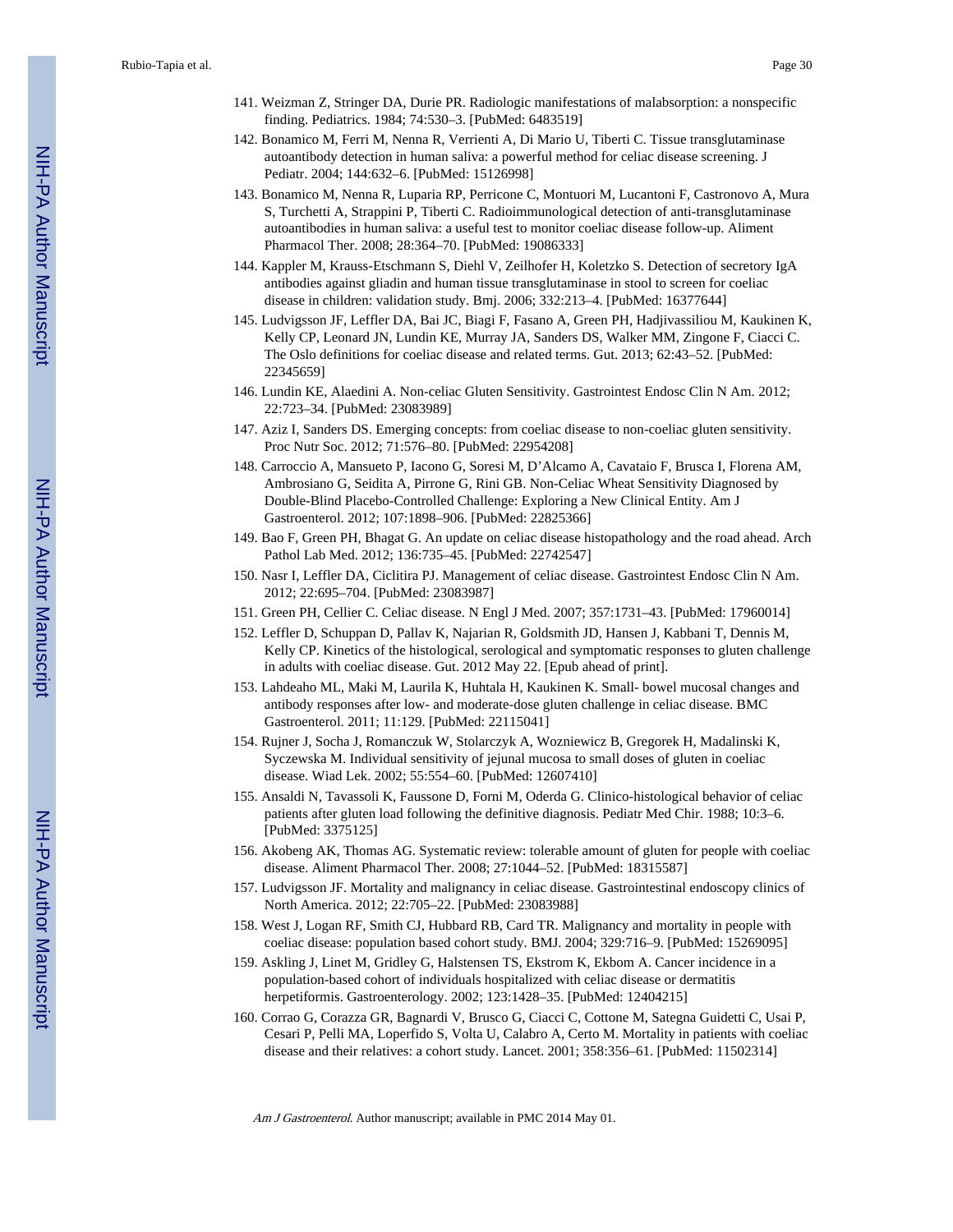- 161. Bardella MT, Fredella C, Prampolini L, Molteni N, Giunta AM, Bianchi PA. Body composition and dietary intakes in adult celiac disease patients consuming a strict gluten-free diet. Am J Clin Nutr. 2000; 72:937–9. [PubMed: 11010934]
- 162. Barera G, Mora S, Brambilla P, Ricotti A, Menni L, Beccio S, Bianchi C. Body composition in children with celiac disease and the effects of a gluten-free diet: a prospective case-control study. Am J Clin Nutr. 2000; 72:71–5. [PubMed: 10871563]
- 163. Rea F, Polito C, Marotta A, Di Toro A, Iovene A, Collini R, Rea L, Sessa G. Restoration of body composition in celiac children after one year of gluten-free diet. J Pediatr Gastroenterol Nutr. 1996; 23:408–12. [PubMed: 8956176]
- 164. Kemppainen T, Kroger H, Janatuinen E, Arnala I, Kosma VM, Pikkarainen P, Julkunen R, Jurvelin J, Alhava E, Uusitupa M. Osteoporosis in adult patients with celiac disease. Bone. 1999; 24:249–55. [PubMed: 10071918]
- 165. Meyer D, Stavropolous S, Diamond B, Shane E, Green PH. Osteoporosis in a north american adult population with celiac disease. Am J Gastroenterol. 2001; 96:112–9. [PubMed: 11197239]
- 166. Kalayci AG, Kansu A, Girgin N, Kucuk O, Aras G. Bone mineral density and importance of a gluten-free diet in patients with celiac disease in childhood. Pediatrics. 2001; 108:E89. [PubMed: 11694673]
- 167. Sategna-Guidetti C, Grosso SB, Grosso S, Mengozzi G, Aimo G, Zaccaria T, Di Stefano M, Isaia GC. The effects of 1-year gluten withdrawal on bone mass, bone metabolism and nutritional status in newly-diagnosed adult coeliac disease patients. Aliment Pharmacol Ther. 2000; 14:35– 43. [PubMed: 10632643]
- 168. Valdimarsson T, Lofman O, Toss G, Strom M. Reversal of osteopenia with diet in adult coeliac disease. Gut. 1996; 38:322–7. [PubMed: 8675082]
- 169. Bernstein CN, Leslie WD, Leboff MS. AGA technical review on osteoporosis in gastrointestinal diseases. Gastroenterology. 2003; 124:795–841. [PubMed: 12612917]
- 170. Fickling WE, McFarlane XA, Bhalla AK, Robertson DA. The clinical impact of metabolic bone disease in coeliac disease. Postgrad Med J. 2001; 77:33–6. [PubMed: 11123392]
- 171. Vasquez H, Mazure R, Gonzalez D, Flores D, Pedreira S, Niveloni S, Smecuol E, Maurino E, Bai JC. Risk of fractures in celiac disease patients: a cross-sectional, case-control study. Am J Gastroenterol. 2000; 95:183–9. [PubMed: 10638580]
- 172. West J, Logan RF, Card TR, Smith C, Hubbard R. Fracture risk in people with celiac disease: a population-based cohort study. Gastroenterology. 2003; 125:429–36. [PubMed: 12891545]
- 173. Ciacci C, Maurelli L, Klain M, Savino G, Salvatore M, Mazzacca G, Cirillo M. Effects of dietary treatment on bone mineral density in adults with celiac disease: factors predicting response. Am J Gastroenterol. 1997; 92:992–6. [PubMed: 9177517]
- 174. Mustalahti K, Collin P, Sievanen H, Salmi J, Maki M. Osteopenia in patients with clinically silent coeliac disease warrants screening. Lancet. 1999; 354:744–5. [PubMed: 10475193]
- 175. McFarlane XA, Bhalla AK, Robertson DA. Effect of a gluten free diet on osteopenia in adults with newly diagnosed coeliac disease. Gut. 1996; 39:180–4. [PubMed: 8991855]
- 176. Mora S, Barera G, Beccio S, Menni L, Proverbio MC, Bianchi C, Chiumello G. A prospective, longitudinal study of the long-term effect of treatment on bone density in children with celiac disease. J Pediatr. 2001; 139:516–21. [PubMed: 11598597]
- 177. Choi JM, Lebwohl B, Wang J, Lee SK, Murray JA, Sauer MV, Green PH. Increased prevalence of celiac disease in patients with unexplained infertility in the United States. J Reprod Med. 2011; 56:199–203. [PubMed: 21682114]
- 178. Ciacci C, Cirillo M, Auriemma G, Di Dato G, Sabbatini F, Mazzacca G. Celiac disease and pregnancy outcome. Am J Gastroenterol. 1996; 91:718–22. [PubMed: 8677936]
- 179. Norgard B, Fonager K, Sorensen HT, Olsen J. Birth outcomes of women with celiac disease: a nationwide historical cohort study. Am J Gastroenterol. 1999; 94:2435–40. [PubMed: 10484005]
- 180. Ludvigsson JF, Montgomery SM, Ekbom A. Celiac disease and risk of adverse fetal outcome: a population-based cohort study. Gastroenterology. 2005; 129:454–63. [PubMed: 16083702]
- 181. Khashan AS, Henriksen TB, Mortensen PB, McNamee R, McCarthy FP, Pedersen MG, Kenny LC. The impact of maternal celiac disease on birthweight and preterm birth: a Danish populationbased cohort study. Hum Reprod. 2010; 25:528–34. [PubMed: 19939833]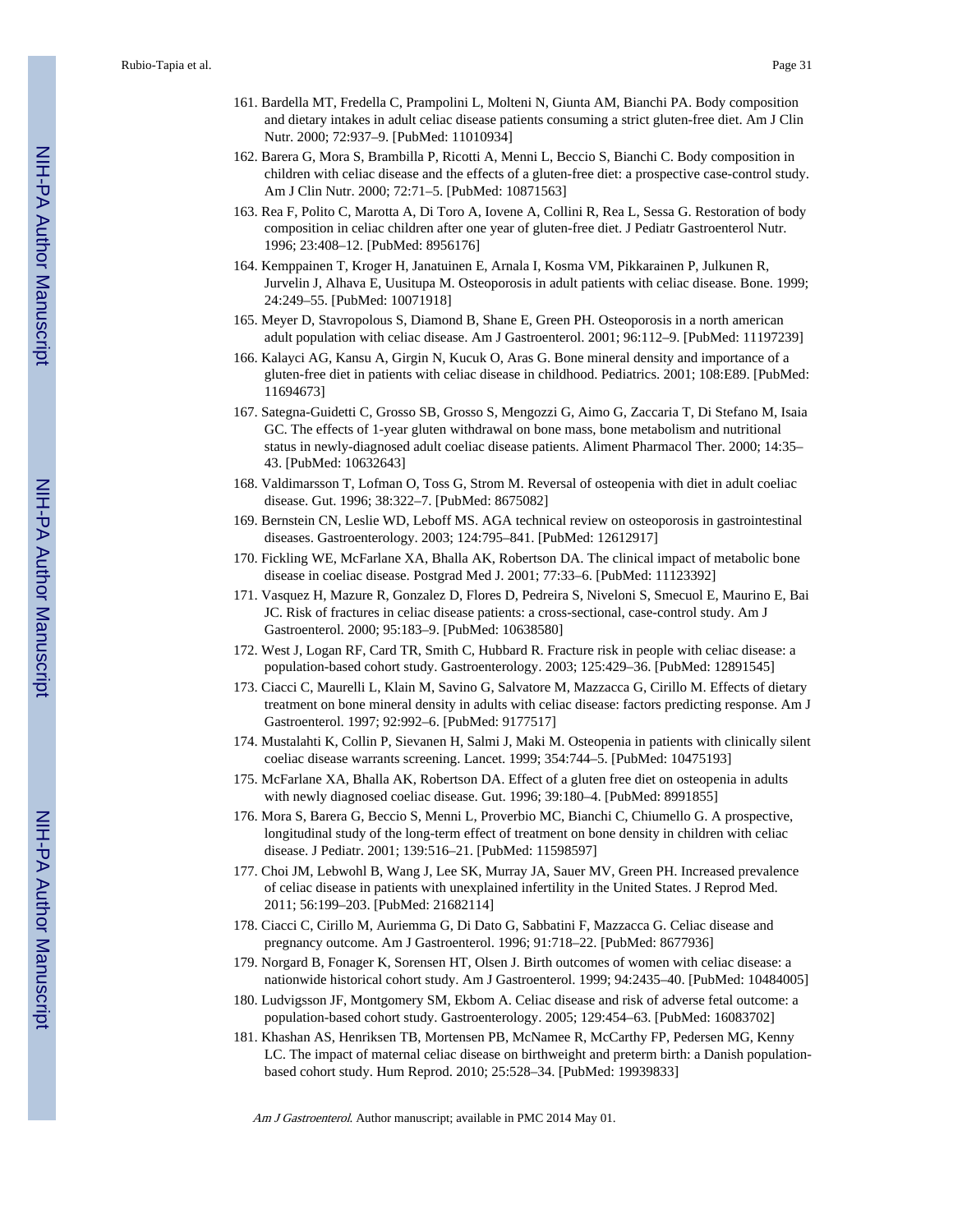- 182. Kemppainen TA, Heikkinen MT, Ristikankare MK, Kosma VM, Julkunen RJ. Nutrient intakes during diets including unkilned and large amounts of oats in celiac disease. Eur J Clin Nutr. 2010; 64:62–7. [PubMed: 19756027]
- 183. Sey MS, Parfitt J, Gregor J. Prospective study of clinical and histological safety of pure and uncontaminated Canadian oats in the management of celiac disease. JPEN J Parenter Enteral Nutr. 2011; 35:459–64. [PubMed: 21628610]
- 184. Koskinen O, Villanen M, Korponay-Szabo I, Lindfors K, Maki M, Kaukinen K. Oats do not induce systemic or mucosal autoantibody response in children with coeliac disease. J Pediatr Gastroenterol Nutr. 2009; 48:559–65. [PubMed: 19412007]
- 185. Kemppainen TA, Heikkinen MT, Ristikankare MK, Kosma VM, Sontag-Strohm TS, Brinck O, Salovaara HO, Julkunen RJ. Unkilned and large amounts of oats in the coeliac disease diet: a randomized, controlled study. Scand J Gastroenterol. 2008; 43:1094–101. [PubMed: 18609150]
- 186. Guttormsen V, Lovik A, Bye A, Bratlie J, Morkrid L, Lundin KE. No induction of anti-avenin IgA by oats in adult, diet-treated coeliac disease. Scand J Gastroenterol. 2008; 43:161–5. [PubMed: 18224563]
- 187. Maglio M, Mazzarella G, Barone MV, Gianfrani C, Pogna N, Gazza L, Stefanile R, Camarca A, Colicchio B, Nanayakkara M, Miele E, Iaquinto G, Giardullo N, Maurano F, Santoro P, Troncone R, Auricchio S. Immunogenicity of two oat varieties, in relation to their safety for celiac patients. Scand J Gastroenterol. 2011; 46:1194–205. [PubMed: 21843037]
- 188. Rashid M, Butzner D, Burrows V, Zarkadas M, Case S, Molloy M, Warren R, Pulido O, Switzer C. Consumption of pure oats by individuals with celiac disease: a position statement by the Canadian Celiac Association. Can J Gastroenterol. 2007; 21:649–51. [PubMed: 17948135]
- 189. Janatuinen EK, Kemppainen TA, Julkunen RJ, Kosma VM, Maki M, Heikkinen M, Uusitupa MI. No harm from five year ingestion of oats in coeliac disease. Gut. 2002; 50:332–5. [PubMed: 11839710]
- 190. Hogberg L, Laurin P, Falth-Magnusson K, Grant C, Grodzinsky E, Jansson G, Ascher H, Browaldh L, Hammersjo JA, Lindberg E, Myrdal U, Stenhammar L. Oats to children with newly diagnosed coeliac disease: a randomised double blind study. Gut. 2004; 53:649–54. [PubMed: 15082581]
- 191. Koerner TB, Cleroux C, Poirier C, Cantin I, Alimkulov A, Elamparo H. Gluten contamination in the Canadian commercial oat supply. Food Addit Contam Part A Chem Anal Control Expo Risk Assess. 2011; 28:705–10. [PubMed: 21623493]
- 192. Thompson T. Gluten contamination of commercial oat products in the United States. N Engl J Med. 2004; 351:2021–2. [PubMed: 15525734]
- 193. Silano M, Dessi M, De Vincenzi M, Cornell H. In vitro tests indicate that certain varieties of oats may be harmful to patients with coeliac disease. J Gastroenterol Hepatol. 2007; 22:528–31. [PubMed: 17376046]
- 194. Comino I, Real A, de Lorenzo L, Cornell H, Lopez-Casado MA, Barro F, Lorite P, Torres MI, Cebolla A, Sousa C. Diversity in oat potential immunogenicity: basis for the selection of oat varieties with no toxicity in coeliac disease. Gut. 2011; 60:915–22. [PubMed: 21317420]
- 195. Anson O, Weizman Z, Zeevi N. Celiac disease: parental knowledge and attitudes of dietary compliance. Pediatrics. 1990; 85:98–103. [PubMed: 2296499]
- 196. Jackson PT, Glasgow JF, Thom R. Parents' understanding of coeliac disease and diet. Arch Dis Child. 1985; 60:672–4. [PubMed: 4026368]
- 197. Lamontagne P, West GE, Galibois I. Quebecers with celiac disease: analysis of dietary problems. Can J Diet Pract Res. 2001; 62:175–81. [PubMed: 11742558]
- 198. Haapalahti M, Kulmala P, Karttunen TJ, Paajanen L, Laurila K, Maki M, Mykkanen H, Kokkonen J. Nutritional status in adolescents and young adults with screen-detected celiac disease. J Pediatr Gastroenterol Nutr. 2005; 40:566–70. [PubMed: 15861017]
- 199. Botero-Lopez JE, Araya M, Parada A, Mendez MA, Pizarro F, Espinosa N, Canales P, Alarcon T. Micronutrient deficiencies in patients with typical and atypical celiac disease. J Pediatr Gastroenterol Nutr. 2011; 53:265–70. [PubMed: 21865972]
- 200. Mody RJ, Brown PI, Wechsler DS. Refractory iron deficiency anemia as the primary clinical manifestation of celiac disease. J Pediatr Hematol Oncol. 2003; 25:169–72. [PubMed: 12571473]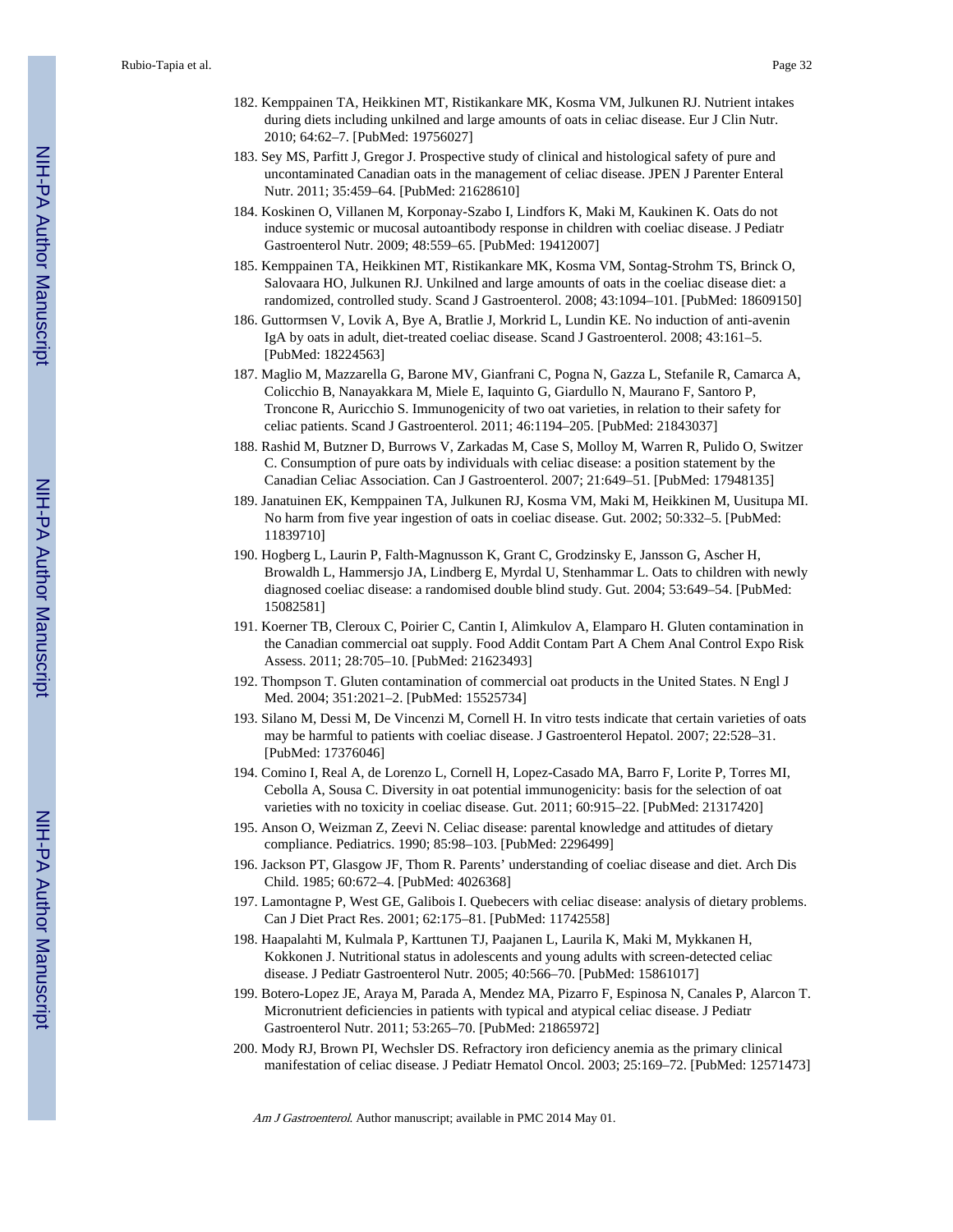- 201. Corazza GR, Valentini RA, Andreani ML, D'Anchino M, Leva MT, Ginaldi L, De Feudis L, Quaglino D, Gasbarrini G. Subclinical coeliac disease is a frequent cause of iron-deficiency anaemia. Scand J Gastroenterol. 1995; 30:153–6. [PubMed: 7732338]
- 202. Bottaro G, Cataldo F, Rotolo N, Spina M, Corazza GR. The clinical pattern of subclinical/silent celiac disease: an analysis on 1026 consecutive cases. Am J Gastroenterol. 1999; 94:691–6. [PubMed: 10086653]
- 203. Howard MR, Turnbull AJ, Morley P, Hollier P, Webb R, Clarke A. A prospective study of the prevalence of undiagnosed coeliac disease in laboratory defined iron and folate deficiency. J Clin Pathol. 2002; 55:754–7. [PubMed: 12354801]
- 204. Tikkakoski S, Savilahti E, Kolho KL. Undiagnosed coeliac disease and nutritional deficiencies in adults screened in primary health care. Scand J Gastroenterol. 2007; 42:60–5. [PubMed: 17190764]
- 205. Dickey W. Low serum vitamin B12 is common in coeliac disease and is not due to autoimmune gastritis. Eur J Gastroenterol Hepatol. 2002; 14:425–7. [PubMed: 11943958]
- 206. Dahele A, Ghosh S. Vitamin B12 deficiency in untreated celiac disease. Am J Gastroenterol. 2001; 96:745–50. [PubMed: 11280545]
- 207. Reinken L, Zieglauer H. Vitamin B-6 absorption in children with acute celiac disease and in control subjects. J Nutr. 1978; 108:1562–5. [PubMed: 702197]
- 208. Halfdanarson TR, Kumar N, Hogan WJ, Murray JA. Copper deficiency in celiac disease. J Clin Gastroenterol. 2009; 43:162–4. [PubMed: 18496230]
- 209. Lerner A, Gruener N, Iancu TC. Serum carnitine concentrations in coeliac disease. Gut. 1993; 34:933–5. [PubMed: 8344581]
- 210. Hallert C, Grant C, Grehn S, Granno C, Hulten S, Midhagen G, Strom M, Svensson H, Valdimarsson T. Evidence of poor vitamin status in coeliac patients on a gluten-free diet for 10 years. Aliment Pharmacol Ther. 2002; 16:1333–9. [PubMed: 12144584]
- 211. Hallert C, Svensson M, Tholstrup J, Hultberg B. Clinical trial: B vitamins improve health in patients with coeliac disease living on a gluten-free diet. Aliment Pharmacol Ther. 2009; 29:811– 6. [PubMed: 19154566]
- 212. Pietzak MM. Follow-up of patients with celiac disease: achieving compliance with treatment. Gastroenterology. 2005; 128:S135–41. [PubMed: 15825121]
- 213. Herman ML, Rubio-Tapia A, Lahr BD, Larson JJ, Van Dyke CT, Murray JA. Patients with celiac disease are not followed up adequately. Clin Gastroenterol Hepatol. 2012; 10:893–899 e1. [PubMed: 22610009]
- 214. Haines ML, Anderson RP, Gibson PR. Systematic review: The evidence base for long-term management of coeliac disease. Aliment Pharmacol Ther. 2008; 28:1042–66. [PubMed: 18671779]
- 215. Gerrard JW, Ross CA, Smellie JM. Coeliac disease; results of late treatment with gluten-free wheat diet. Lancet. 1955; 268:587–9. [PubMed: 14354938]
- 216. Bebb JR, Lawson A, Knight T, Long RG. Long-term follow-up of coeliac disease--what do coeliac patients want? Aliment Pharmacol Ther. 2006; 23:827–31. [PubMed: 16556185]
- 217. Kurppa K, Lauronen O, Collin P, Ukkola A, Laurila K, Huhtala H, Maki M, Kaukinen K. Factors Associated with Dietary Adherence in Celiac Disease: A Nationwide Study. Digestion. 2012; 86:309–314. [PubMed: 23095439]
- 218. Leffler DA, Dennis M, Hyett B, Kelly E, Schuppan D, Kelly CP. Etiologies and predictors of diagnosis in nonresponsive celiac disease. Clin Gastroenterol Hepatol. 2007; 5:445–50. [PubMed: 17382600]
- 219. Abdulkarim AS, Burgart LJ, See J, Murray JA. Etiology of nonresponsive celiac disease: results of a systematic approach. Am J Gastroenterol. 2002; 97:2016–21. [PubMed: 12190170]
- 220. Simpson S, Thompson T. Nutrition assessment in celiac disease. Gastrointest Endosc Clin N Am. 2012; 22:797–809. [PubMed: 23083994]
- 221. Nachman F, Sugai E, Vazquez H, Gonzalez A, Andrenacci P, Niveloni S, Mazure R, Smecuol E, Moreno ML, Hwang HJ, Sanchez MI, Maurino E, Bai JC. Serological tests for celiac disease as indicators of long-term compliance with the gluten-free diet. Eur J Gastroenterol Hepatol. 2011; 23:473–80. [PubMed: 21537123]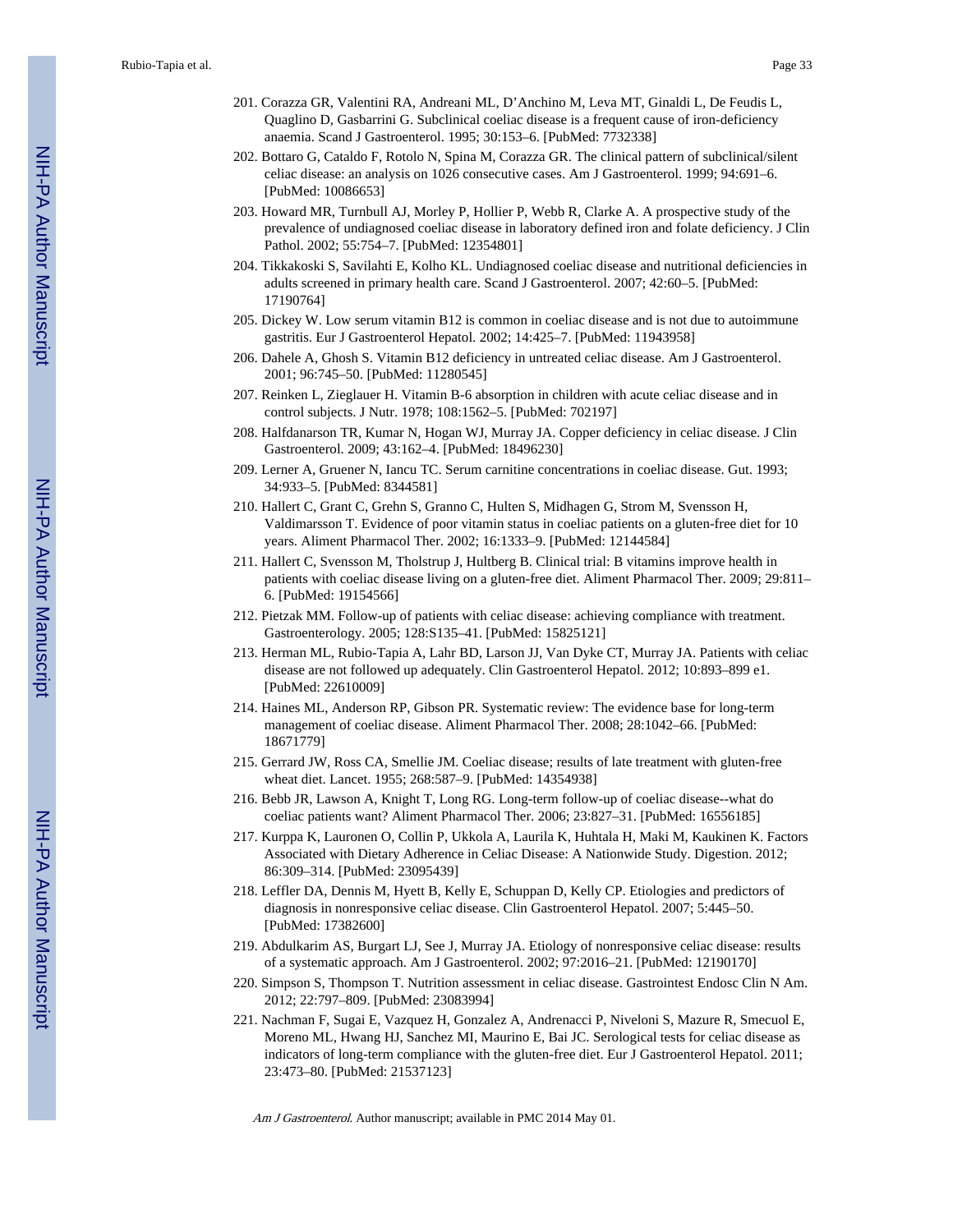- 222. Koop I, Ilchmann R, Izzi L, Adragna A, Koop H, Barthelmes H. Detection of autoantibodies against tissue transglutaminase in patients with celiac disease and dermatitis herpetiformis. Am J Gastroenterol. 2000; 95:2009–14. [PubMed: 10950050]
- 223. Kaukinen K, Sulkanen S, Maki M, Collin P. IgA-class transglutaminase antibodies in evaluating the efficacy of gluten-free diet in coeliac disease. Eur J Gastroenterol Hepatol. 2002; 14:311–5. [PubMed: 11953698]
- 224. Lanzini A, Lanzarotto F, Villanacci V, Mora A, Bertolazzi S, Turini D, Carella G, Malagoli A, Ferrante G, Cesana BM, Ricci C. Complete recovery of intestinal mucosa occurs very rarely in adult coeliac patients despite adherence to gluten-free diet. Aliment Pharmacol Ther. 2009; 29:1299–308. [PubMed: 19302264]
- 225. Leffler DA, Dennis M, Edwards George JB, Jamma S, Magge S, Cook EF, Schuppan D, Kelly CP. A simple validated gluten-free diet adherence survey for adults with celiac disease. Clin Gastroenterol Hepatol. 2009; 7:530–6. 536 e1–2. [PubMed: 19268725]
- 226. Biagi F, Andrealli A, Bianchi PI, Marchese A, Klersy C, Corazza GR. A gluten-free diet score to evaluate dietary compliance in patients with coeliac disease. Br J Nutr. 2009; 102:882–7. [PubMed: 19331704]
- 227. Biagi F, Bianchi PI, Marchese A, Trotta L, Vattiato C, Balduzzi D, Brusco G, Andrealli A, Cisaro F, Astegiano M, Pellegrino S, Magazzu G, Klersy C, Corazza GR. A score that verifies adherence to a gluten-free diet: a cross-sectional, multicentre validation in real clinical life. Br J Nutr. 2012:1–5.
- 228. Lebwohl B, Granath F, Ekbom A, Montgomery S, Murray JA, Rubio-Tapia A, Green PH, Ludvigsson JF. Mucosal Healing and Mortality in Celiac Disease. Aliment Pharmacol Ther. 2013; 37:332–9. [PubMed: 23190299]
- 229. Dewar DH, Donnelly SC, McLaughlin SD, Johnson MW, Ellis HJ, Ciclitira PJ. Celiac disease: management of persistent symptoms in patients on a gluten-free diet. World J Gastroenterol. 2012; 18:1348–56. [PubMed: 22493548]
- 230. Wahab PJ, Meijer JW, Mulder CJ. Histologic follow-up of people with celiac disease on a glutenfree diet: slow and incomplete recovery. Am J Clin Pathol. 2002; 118:459–63. [PubMed: 12219789]
- 231. Kaukinen K, Peraaho M, Lindfors K, Partanen J, Woolley N, Pikkarainen P, Karvonen AL, Laasanen T, Sievanen H, Maki M, Collin P. Persistent small bowel mucosal villous atrophy without symptoms in coeliac disease. Aliment Pharmacol Ther. 2007; 25:1237–45. [PubMed: 17451570]
- 232. Elfstrom P, Granath F, Ekstrom Smedby K, Montgomery SM, Askling J, Ekbom A, Ludvigsson JF. Risk of lymphoproliferative malignancy in relation to small intestinal histopathology among patients with celiac disease. J Natl Cancer Inst. 2011; 103:436–44. [PubMed: 21289299]
- 233. Lebwohl B, Granath F, Ekbom A, Montgomery SM, Murray JA, Rubio-Tapia A, Green PH, Ludvigsson JF. Mucosal healing and mortality in coeliac disease. Aliment Pharmacol Ther. 2013; 37:332–9. [PubMed: 23190299]
- 234. Dipper CR, Maitra S, Thomas R, Lamb CA, McLean-Tooke AP, Ward R, Smith D, Spickett G, Mansfield JC. Anti-tissue transglutaminase antibodies in the follow-up of adult coeliac disease. Aliment Pharmacol Ther. 2009; 30:236–44. [PubMed: 19438848]
- 235. Saez LR, Alvarez DF, Martinez IP, Mieres NA, Garcia PN, de Garcia RF, Menendez SR, Alegre SV, Goni JL. Refractory iron-deficiency anemia and gluten intolerance - Response to gluten-free diet. Rev Esp Enferm Dig. 2011; 103:349–54. [PubMed: 21770680]
- 236. Halfdanarson TR, Litzow MR, Murray JA. Hematologic manifestations of celiac disease. Blood. 2007; 109:412–21. [PubMed: 16973955]
- 237. Patterson SK, Green PH, Tennyson CA, Lewis SK, Brannagan TH 3rd. Copper levels in patients with celiac neuropathy. J Clin Neuromuscul Dis. 2012; 14:11–6. [PubMed: 22922576]
- 238. Bai JC, Gonzalez D, Mautalen C, Mazure R, Pedreira S, Vazquez H, Smecuol E, Siccardi A, Cataldi M, Niveloni S, Boerr LA, Maurino E. Long-term effect of gluten restriction on bone mineral density of patients with coeliac disease. Aliment Pharmacol Ther. 1997; 11:157–64. [PubMed: 9042988]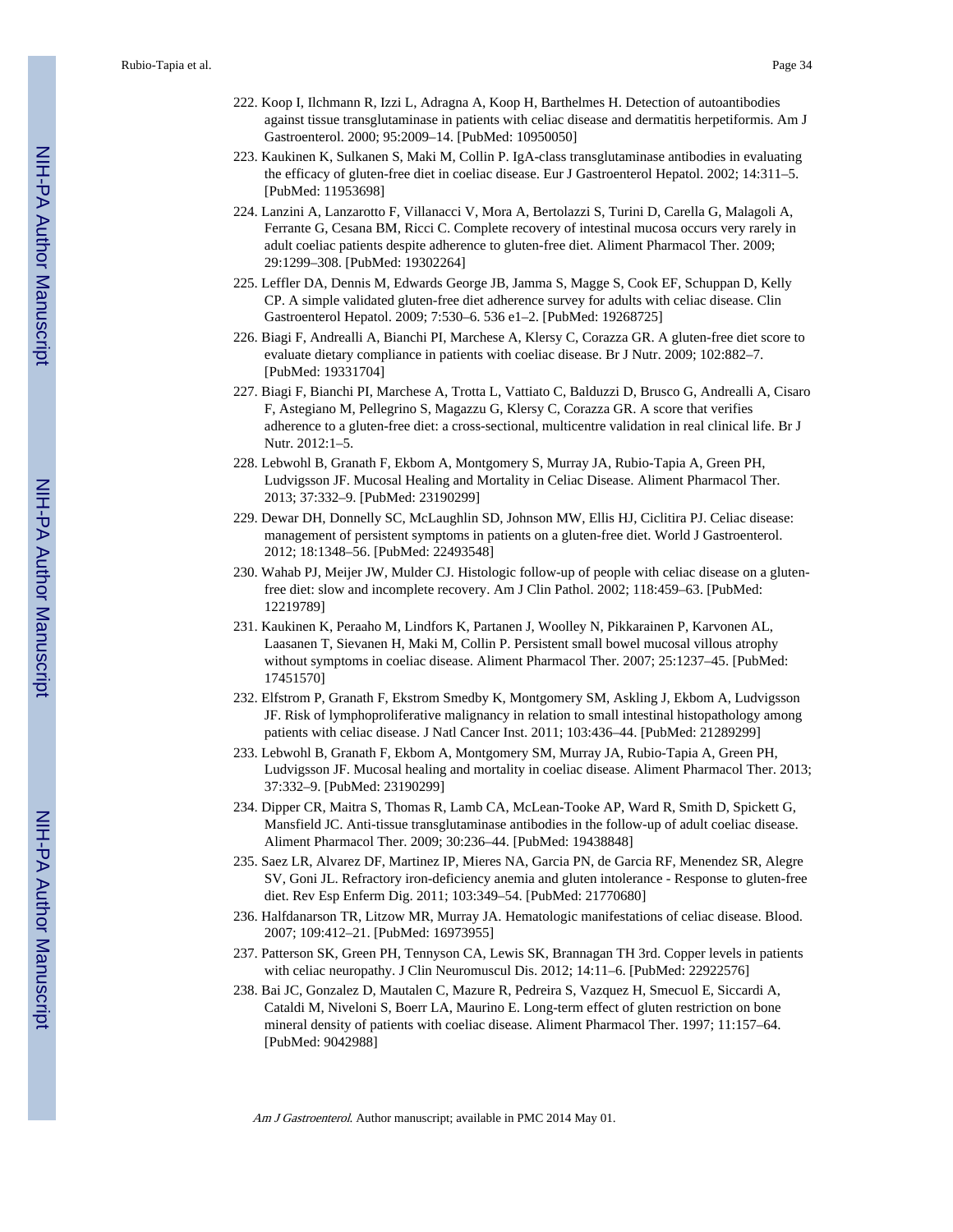- 239. Sanchez MI, Mohaidle A, Baistrocchi A, Matoso D, Vazquez H, Gonzalez A, Mazure R, Maffei E, Ferrari G, Smecuol E, Crivelli A, de Paula JA, Gomez JC, Pedreira S, Maurino E, Bai JC. Risk of fracture in celiac disease: gender, dietary compliance, or both? World J Gastroenterol. 2011; 17:3035–42. [PubMed: 21799650]
- 240. Jafri MR, Nordstrom CW, Murray JA, Van Dyke CT, Dierkhising RA, Zinsmeister AR, Melton LJ 3rd. Long-term fracture risk in patients with celiac disease: a population-based study in Olmsted County, Minnesota. Dig Dis Sci. 2008; 53:964–71. [PubMed: 17934823]
- 241. Ludvigsson JF, Michaelsson K, Ekbom A, Montgomery SM. Coeliac disease and the risk of fractures - a general population-based cohort study. Aliment Pharmacol Ther. 2007; 25:273–85. [PubMed: 17269989]
- 242. O'Mahony S, Howdle PD, Losowsky MS. Review article: management of patients with nonresponsive coeliac disease. Aliment Pharmacol Ther. 1996; 10:671–80. [PubMed: 8899074]
- 243. Fine KD, Meyer RL, Lee EL. The prevalence and causes of chronic diarrhea in patients with celiac sprue treated with a gluten-free diet. Gastroenterology. 1997; 112:1830–8. [PubMed: 9178673]
- 244. Malamut G, Afchain P, Verkarre V, Lecomte T, Amiot A, Damotte D, Bouhnik Y, Colombel JF, Delchier JC, Allez M, Cosnes J, Lavergne-Slove A, Meresse B, Trinquart L, Macintyre E, Radford-Weiss I, Hermine O, Brousse N, Cerf-Bensussan N, Cellier C. Presentation and longterm follow-up of refractory celiac disease: comparison of type I with type II. Gastroenterology. 2009; 136:81–90. [PubMed: 19014942]
- 245. Roshan B, Leffler DA, Jamma S, Dennis M, Sheth S, Falchuk K, Najarian R, Goldsmith J, Tariq S, Schuppan D, Kelly CP. The incidence and clinical spectrum of refractory celiac disease in a north american referral center. Am J Gastroenterol. 2011; 106:923–8. [PubMed: 21468013]
- 246. Cellier C, Delabesse E, Helmer C, Patey N, Matuchansky C, Jabri B, Macintyre E, Cerf-Bensussan N, Brousse N. Refractory sprue, coeliac disease, and enteropathy-associated T-cell lymphoma. French Coeliac Disease Study Group. Lancet. 2000; 356:203–8. [PubMed: 10963198]
- 247. Tursi A, Brandimarte G, Giorgetti G. High prevalence of small intestinal bacterial overgrowth in celiac patients with persistence of gastrointestinal symptoms after gluten withdrawal. Am J Gastroenterol. 2003; 98:839–43. [PubMed: 12738465]
- 248. Pallav K, Leffler DA, Tariq S, Kabbani T, Hansen J, Peer A, Bhansali A, Najarian R, Kelly CP. Noncoeliac enteropathy: the differential diagnosis of villous atrophy in contemporary clinical practice. Aliment Pharmacol Ther. 2012; 35:380–90. [PubMed: 22145590]
- 249. Stewart M, Andrews CN, Urbanski S, Beck PL, Storr M. The association of coeliac disease and microscopic colitis: a large population-based study. Alimentary pharmacology & therapeutics. 2011; 33:1340–9. [PubMed: 21517923]
- 250. Green PH, Yang J, Cheng J, Lee AR, Harper JW, Bhagat G. An association between microscopic colitis and celiac disease. Clin Gastroenterol Hepatol. 2009; 7:1210–6. [PubMed: 19631283]
- 251. Pardi DS, Kelly CP. Microscopic colitis. Gastroenterology. 2011; 140:1155–65. [PubMed: 21303675]
- 252. Trier JS, Falchuk ZM, Carey MC, Schreiber DS. Celiac sprue and refractory sprue. Gastroenterology. 1978; 75:307–16. [PubMed: 669218]
- 253. Cellier C, Patey N, Mauvieux L, Jabri B, Delabesse E, Cervoni JP, Burtin ML, Guy-Grand D, Bouhnik Y, Modigliani R, Barbier JP, Macintyre E, Brousse N, Cerf-Bensussan N. Abnormal intestinal intraepithelial lymphocytes in refractory sprue. Gastroenterology. 1998; 114:471–81. [PubMed: 9496937]
- 254. Daum S, Weiss D, Hummel M, Ullrich R, Heise W, Stein H, Riecken EO, Foss HD. Frequency of clonal intraepithelial T lymphocyte proliferations in enteropathy-type intestinal T cell lymphoma, coeliac disease, and refractory sprue. Gut. 2001; 49:804–12. [PubMed: 11709515]
- 255. Daum S, Ipczynski R, Heine B, Schulzke JD, Zeitz M, Ullrich R. Therapy with budesonide in patients with refractory sprue. Digestion. 2006; 73:60–8. [PubMed: 16612091]
- 256. Brar P, Lee S, Lewis S, Egbuna I, Bhagat G, Green PH. Budesonide in the treatment of refractory celiac disease. Am J Gastroenterol. 2007; 102:2265–9. [PubMed: 17581265]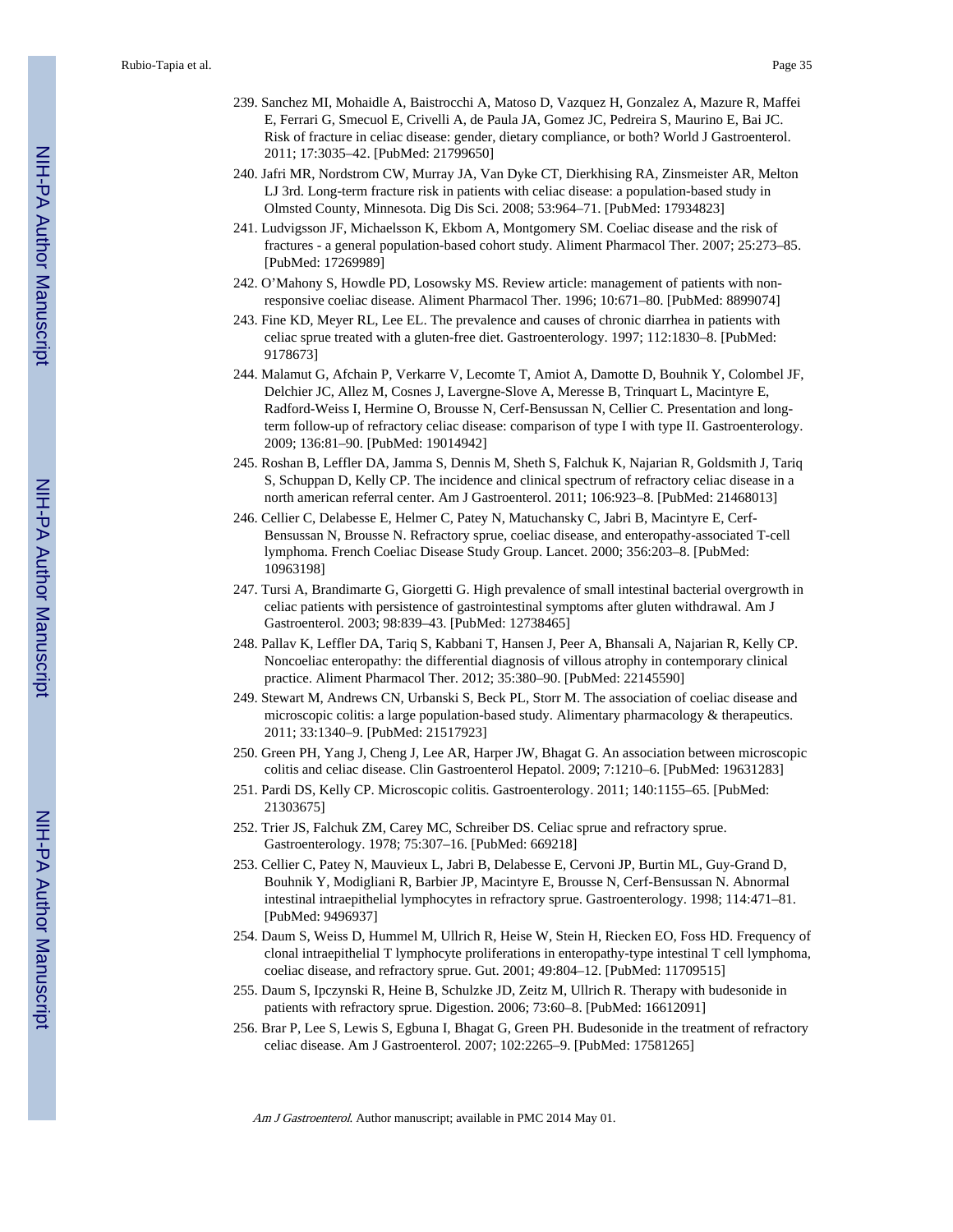- 257. Jamma S, Leffler DA, Dennis M, Najarian RM, Schuppan DB, Sheth S, Kelly CP. Small intestinal release mesalamine for the treatment of refractory celiac disease type I. J Clin Gastroenterol. 2011; 45:30–3. [PubMed: 20871406]
- 258. Maurino E, Niveloni S, Chernavsky A, Pedreira S, Mazure R, Vazquez H, Reyes H, Fiorini A, Smecuol E, Cabanne A, Capucchio M, Kogan Z, Bai JC. Azathioprine in refractory sprue: results from a prospective, open-label study. Am J Gastroenterol. 2002; 97:2595–602. [PubMed: 12385445]
- 259. Wahab PJ, Crusius JB, Meijer JW, Uil JJ, Mulder CJ. Cyclosporin in the treatment of adults with refractory coeliac disease--an open pilot study. Aliment Pharmacol Ther. 2000; 14:767–74. [PubMed: 10848661]
- 260. Tack GJ, Verbeek WH, Al-Toma A, Kuik DJ, Schreurs MW, Visser O, Mulder CJ. Evaluation of Cladribine treatment in refractory celiac disease type II. World J Gastroenterol. 2011; 17:506–13. [PubMed: 21274381]
- 261. Abdallah H, Leffler D, Dennis M, Kelly CP. Refractory celiac disease. Curr Gastroenterol Rep. 2007; 9:401–5. [PubMed: 17991341]
- 262. Sieniawski M, Angamuthu N, Boyd K, Chasty R, Davies J, Forsyth P, Jack F, Lyons S, Mounter P, Revell P, Proctor SJ, Lennard AL. Evaluation of enteropathy associated T-cell lymphoma comparing standard therapies with a novel regimen including autologous stem cell transplant. Blood. 2010; 115:3664–70. [PubMed: 20197551]
- 263. Chandesris MO, Malamut G, Verkarre V, Meresse B, Macintyre E, Delarue R, Rubio MT, Suarez F, Deau-Fischer B, Cerf-Bensussan N, Brousse N, Cellier C, Hermine O. Enteropathy-associated T-cell lymphoma: a review on clinical presentation, diagnosis, therapeutic strategies and perspectives. Gastroenterol Clin Biol. 2010; 34:590–605. [PubMed: 21050687]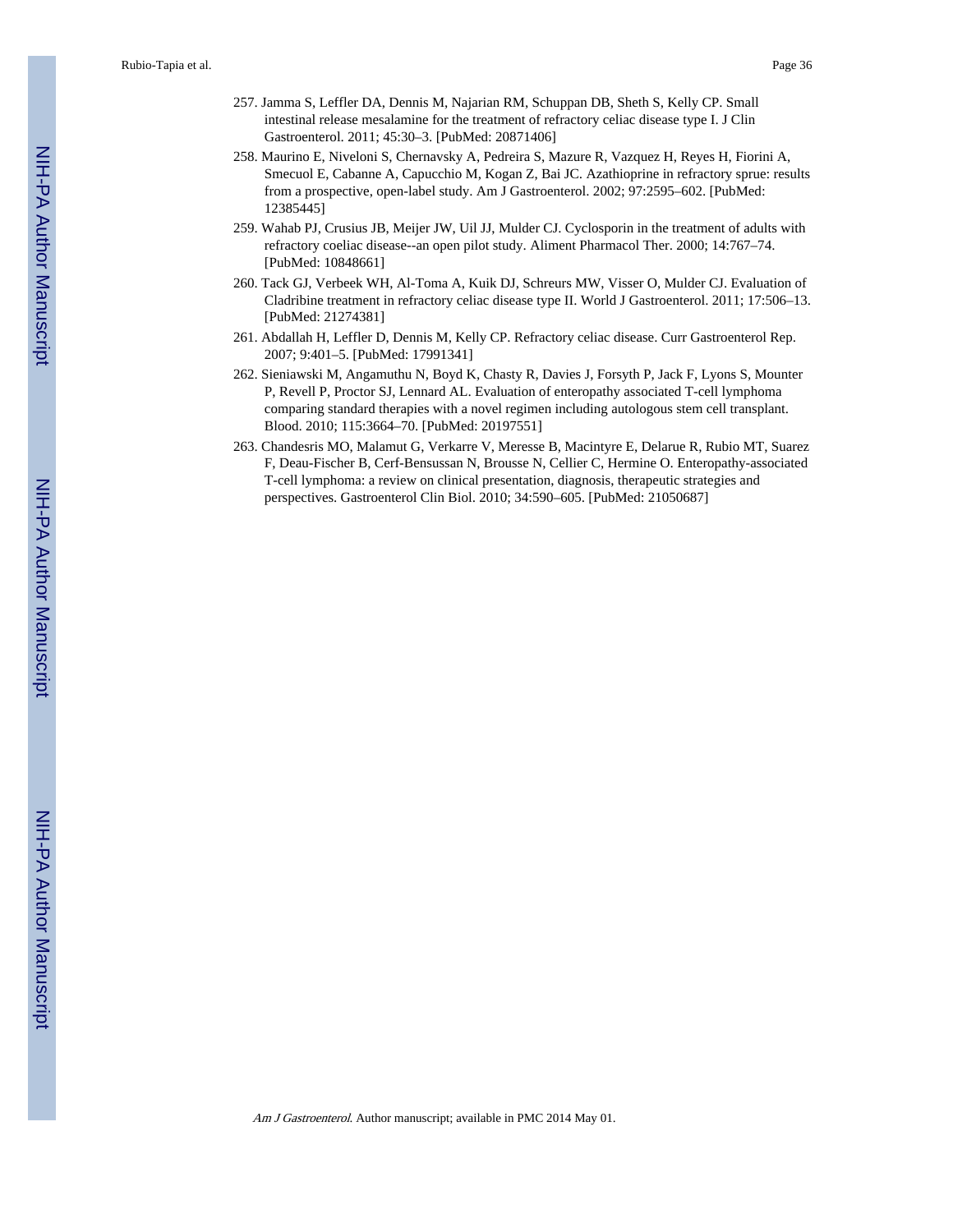Rubio-Tapia et al. Page 37



**Figure 1.** Celiac disease diagnostic testing algorithm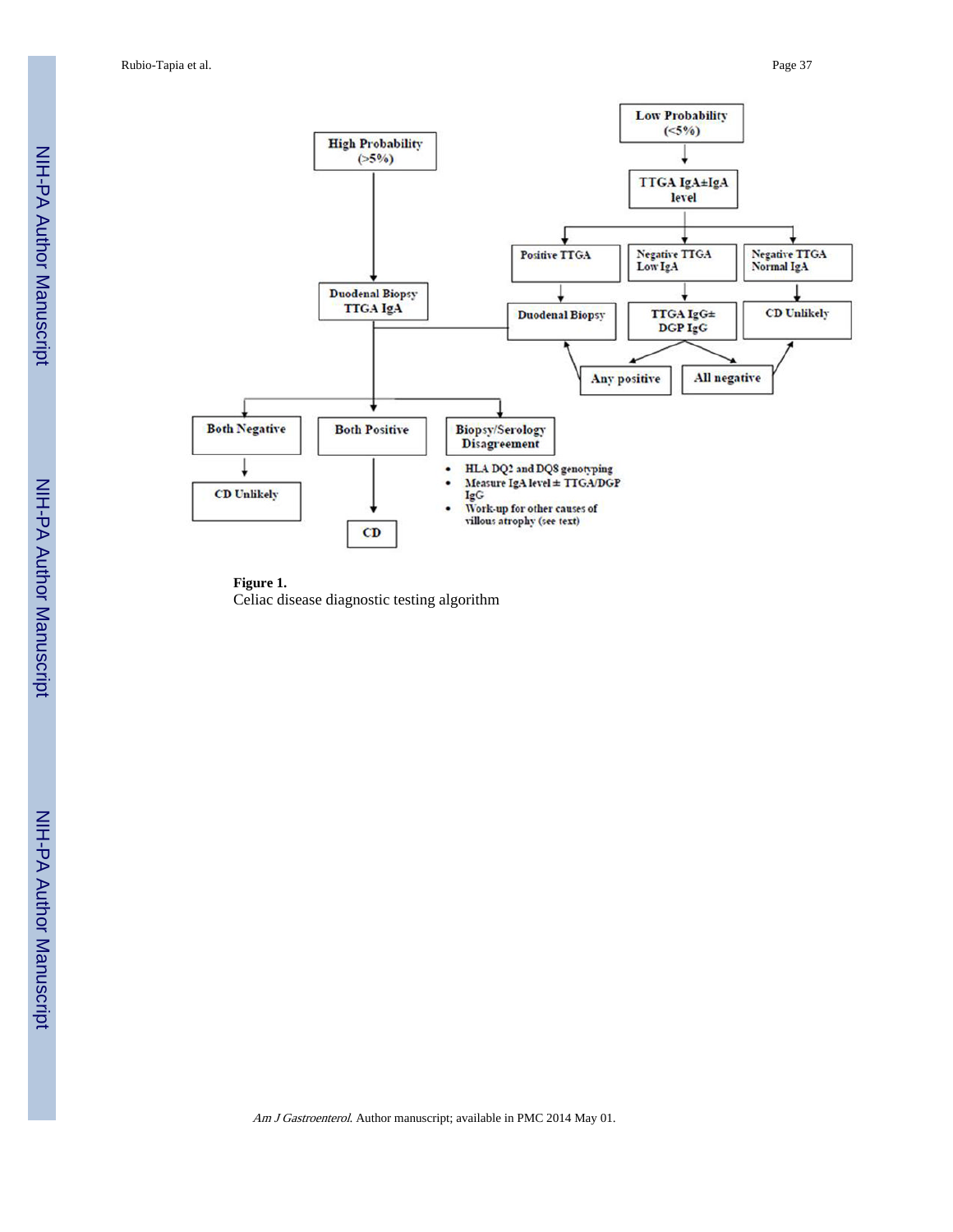Rubio-Tapia et al. Page 38



#### **Figure 2.**

An approach to gluten challenge for the diagnosis or exclusion of CD in patients maintained on a gluten free diet without prior definitive diagnostic testing. [Adapted from reference Leffler D, Gut 2012]

1. Tissue transglutaminase, endomysium and/or deamidated gliadin peptide antibody serology.

2. Normal or non-diagnostic histology in a patient with positive serology while maintaining a GFD requires gluten challenge and repeat biopsy for definitive diagnosis or exclusion of CD.

3. Those with positive celiac serology but a normal biopsy have potential CD and should be evaluated and monitored further depending upon their clinical circumstances

4. In one study of subjects receiving a gluten challenge for 14 days Marsh III histology was seen in 68%, positive celiac serology in 75% and either Marsh III histology or positive serology in 90%. Thus, a 2 week gluten challenge may yield false negative results in 10% of patients. The added diagnostic sensitivity of extending the challenge to 8 weeks is unknown. 5. Celiac serology antibody concentrations may continue to rise after a gluten challenge ends. In one study positive tTG serology was seen in 25% of subjects and positive DGP serology in 30% at the end of a 14 day gluten challenge; 50% had at least one positive serology on day 14. Positivity rates rose to 55% and 45% respectively 14 days later, despite the fact that subjects had resumed a GFD; 75% had at least one positive serology on day 28, 14 days after the gluten challenge ended.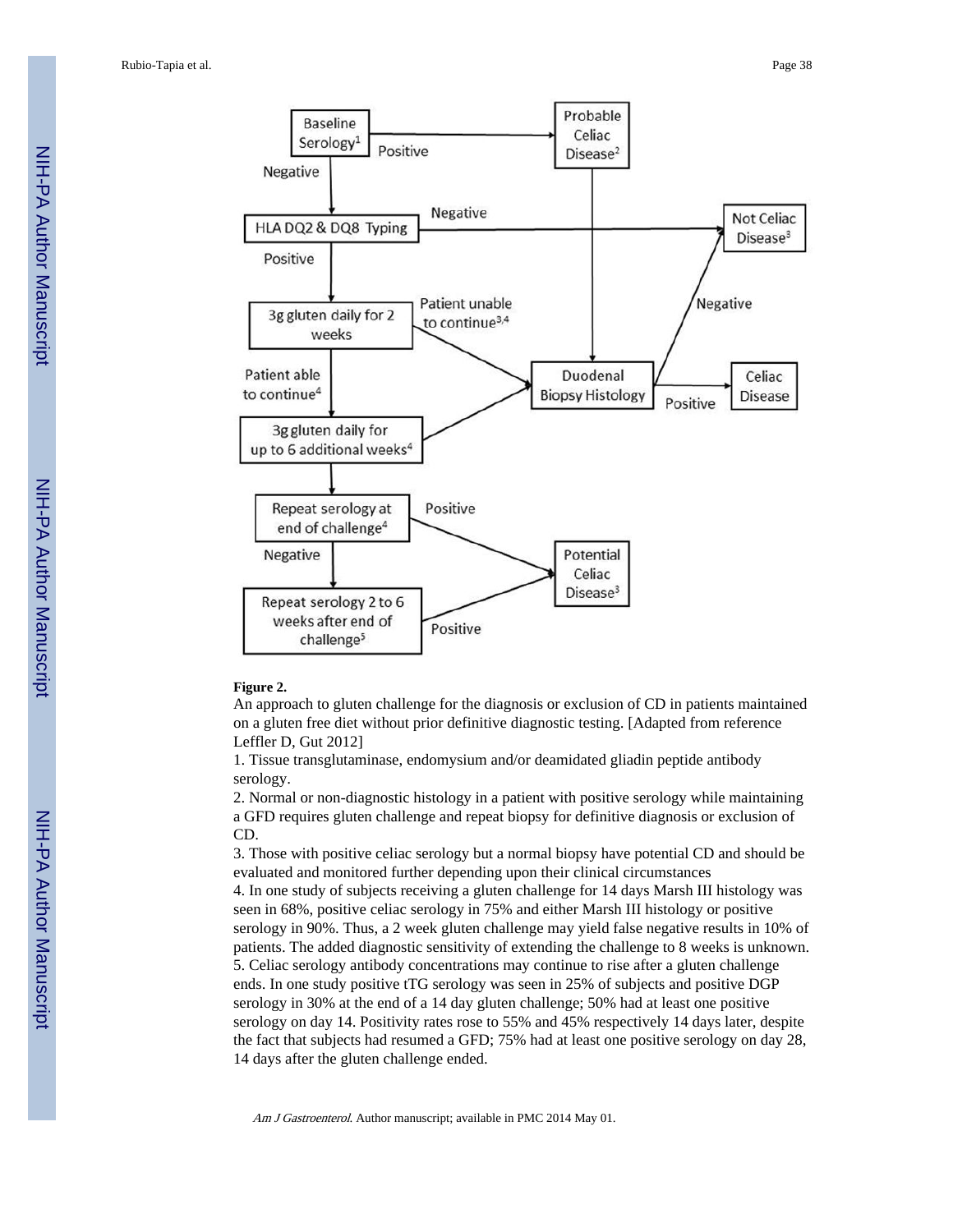

#### **Figure 3.**

An approach to monitoring CD [Adapted from Rubio-Tapia A. Seguimiento Médico del Paciente Celiaco. En Rodrigo L. editor. Enfermedad Celiaca. Barcelona, España. OmniaScience, 2012. In press]

1. TTG and DGP can be used for monitoring CD

2. Other tests may include complete blood count, ALT, vitamins (A, D, E, B12), copper, zinc, carotene, folic acid, ferritin, iron

3. Blood tests at follow-up should be individualized to verify correction of laboratory tests that were abnormal at baseline

4. The role of biopsy for monitoring CD is discussed in detail in the text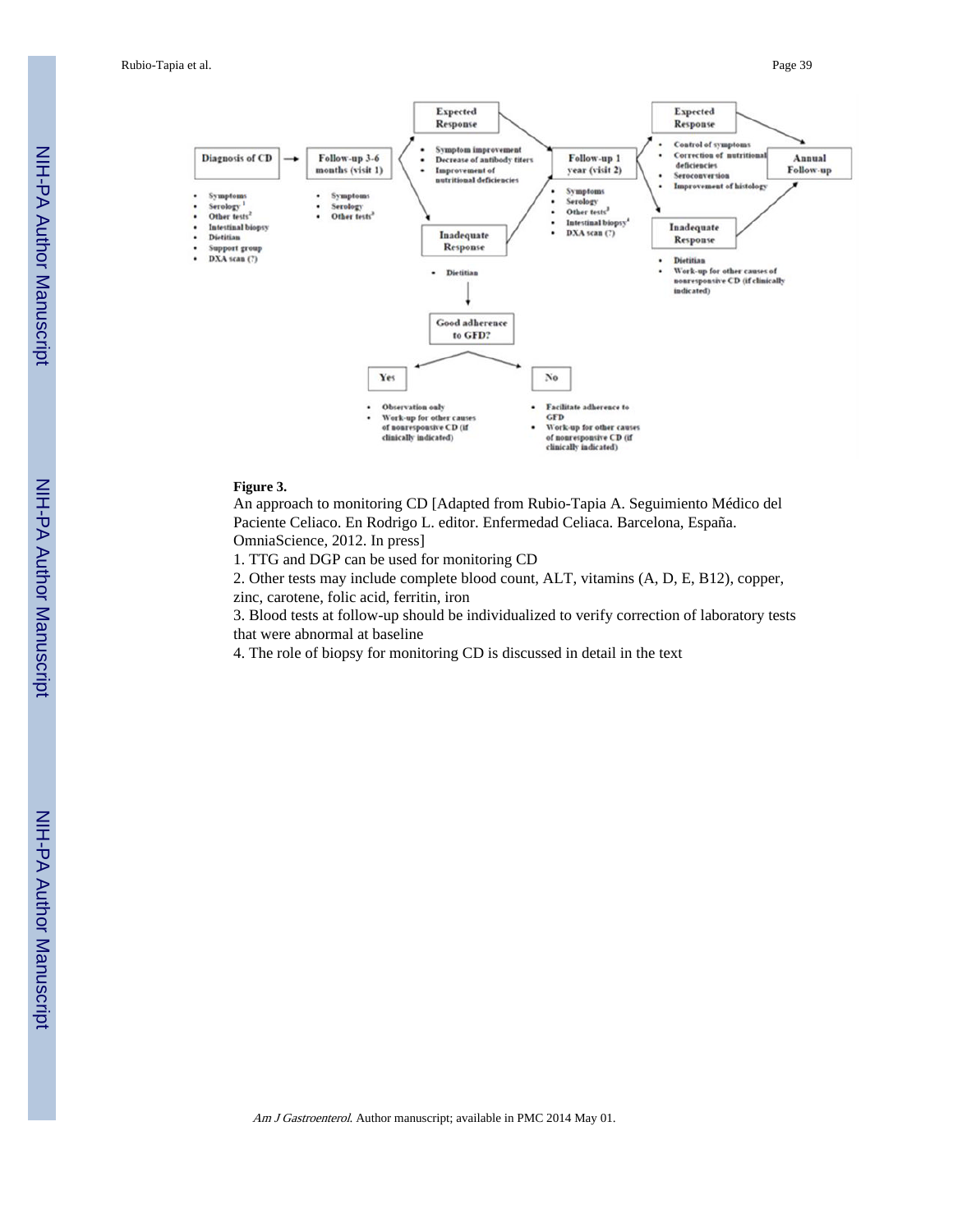

#### **Figure 4.**

An approach to the investigation of NRCD and RCD. [Adapted from references Rubio-Tapia A Gut 2010 and Abdallah H Curr Gastroenterol Rep 2007]

1. Non-responsive celiac disease [NRCD] may be defined as persistent symptoms, signs or laboratory abnormalities typical of CD despite 6 to 12 months of dietary gluten avoidance. 2. Causes of non-celiac, small intestinal villous atrophy that may be misdiagnosed as CD include autoimmune enteropathy, tropical sprue, small intestinal bacterial overgrowth, hypogammaglobulinemia and combined variable immunodeficiency (CVID), collagenous sprue, eosinophilic enteritis, Crohn's disease, and peptic duodenitis.

3. Conditions that present clinically in a similar fashion to CD but where villous atrophy is not evident include irritable bowel syndrome, food intolerances, small intestinal bacterial overgrowth, eosinophilic enteritis, Crohn's disease, and microscopic colitis.

4. Positive celiac serologies despite 12 months of treatment with a GFD suggest that there may be ongoing gluten ingestion.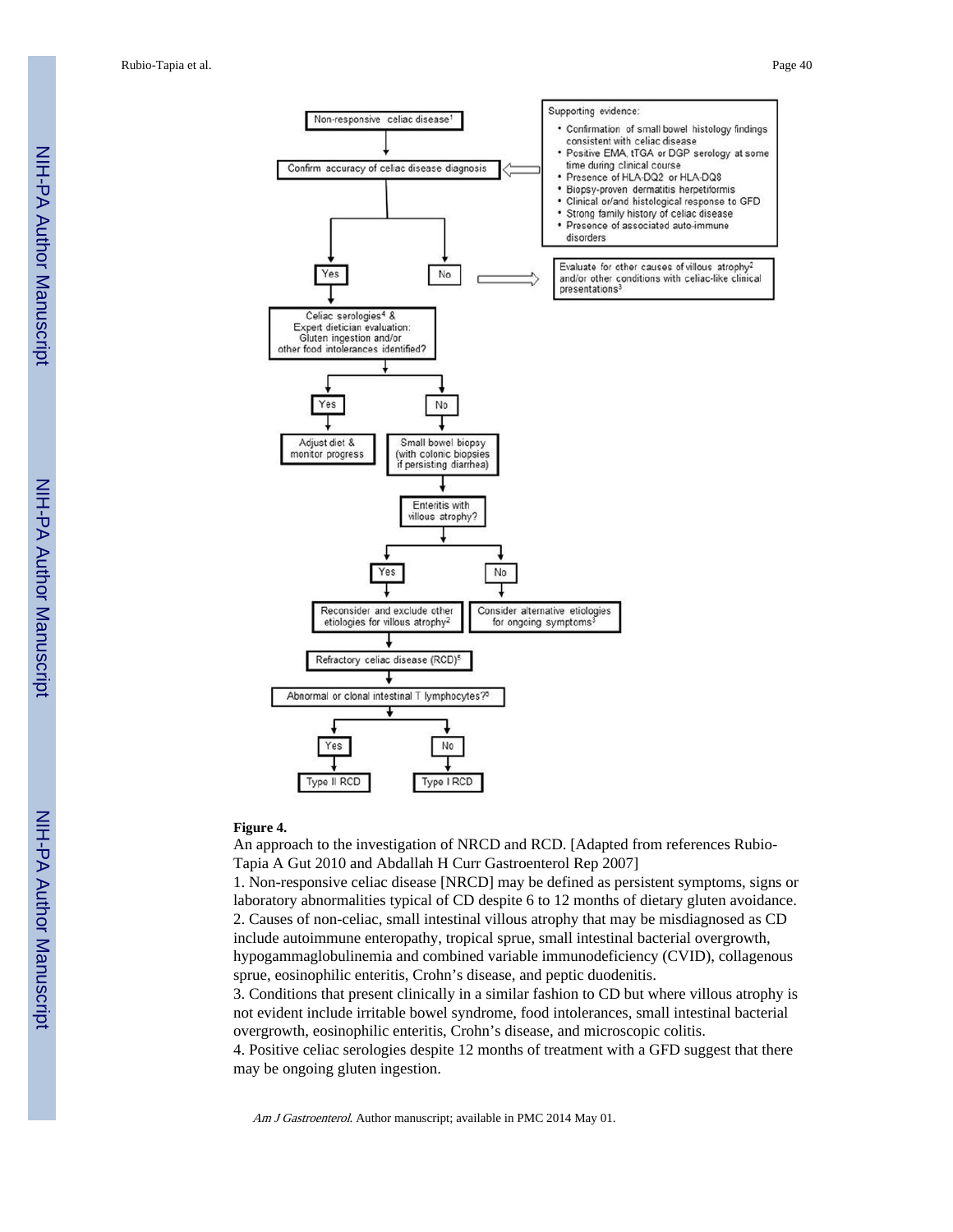Rubio-Tapia et al. Page 41

5. Refractory celiac disease (RCD) may be defined as persistent or recurrent malabsorptive symptoms and signs with small intestinal villous atrophy despite a strict GFD for more than 12 months and in the absence of other disorders including overt lymphoma.

6. Abnormal intestinal lymphocytes may be identified by immunohistochemistry of IELs or by flow cytometry showing an increased number of CD3 positive cells lacking CD8 or by the identification of clonal T-cell receptor gene rearrangement by molecular analysis.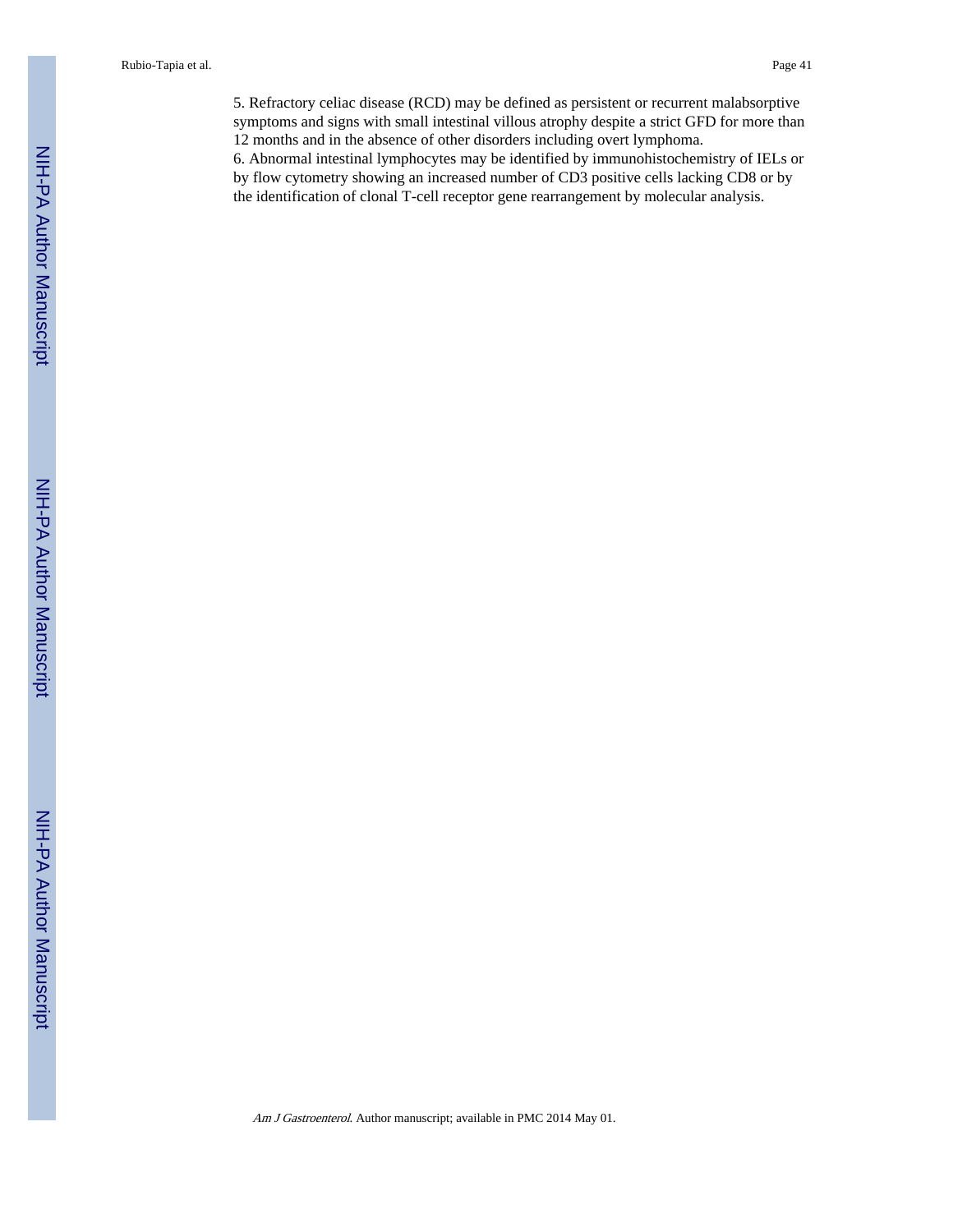#### Criteria for assigning grade of evidence

#### **Type of Evidence**

Randomized trial = high

Observational study = low

Any other evidence = very low

#### **Decrease grade if:**

- **•** Serious (−1) or very serious (−2) limitation to study quality
- **•** Important inconsistency (−1)
- **•** Some (−1) or major (−2) uncertainty about directness
- **•** Imprecise or sparse data (−1)
- **•** High probability of reporting bias (−1)

#### **Increase grade if:**

- **•** Strong evidence of association –significant relative risk of >2 (<0.5) based on consistent evidence from two or more observational studies, with no plausible confounders (+1)
- **•** Very strong evidence of association-significant relative risk of >5 (<0.2) based on direct evidence with no major threats to validity  $(+2)$
- **•** Evidence of a dose response gradient (+1)
- All plausible confounders would have reduced the effect  $(+1)$

#### **Definition of grades of evidence:**

- **High** = Further research is unlikely to change our confidence in the estimate of effect
- **Moderate** = Further research is likely to have an important impact on our confidence in the estimate of effect and may change the estimate
- **Low** = Further research is very likely to have an important impact on our confidence in the estimate of effect and is likely to change the estimate
- **Very low** = Any estimate of effect is very uncertain

Reprinted with permission from Camilleri M, et al. Am J Gastroenterol 2013; 108(1): 18–37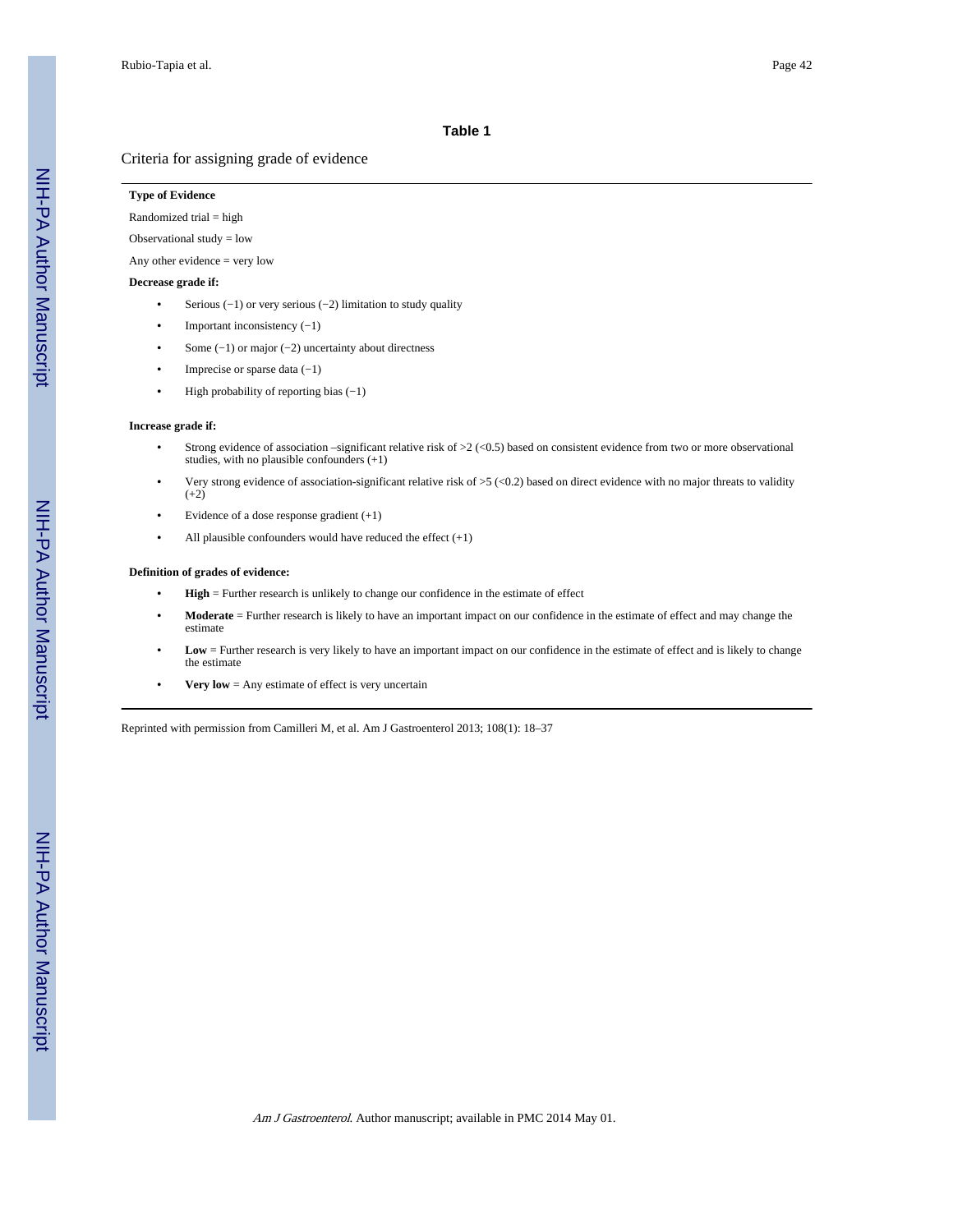Conditions in which CD occurs more frequently than in the general population and/or for whom a GFD may be beneficial.

| $CD$ Common ( $>2$ times prevalence of general population)               | <b>CD</b> less Common but treatable                      |  |  |
|--------------------------------------------------------------------------|----------------------------------------------------------|--|--|
| Symptomatic malabsorption                                                | Pulmonary hemosiderosis                                  |  |  |
| Diarrhea with weight loss                                                | Unexplained male or female infertility                   |  |  |
| Chronic diarrhea with or without abdominal pain                          | Dyspepsia                                                |  |  |
| Chronic iron deficiency and anemia                                       | Amenorrhea                                               |  |  |
| Metabolic bone disease and premature osteoporosis                        | Chronic fatigue                                          |  |  |
| Postprandial bloating and gaseousness                                    | Apparent malabsorption of thyroid replacement medication |  |  |
| Unexplained weight loss                                                  | Epilepsy or Ataxia                                       |  |  |
| Abnormal elevated liver enzymes                                          | Constipation                                             |  |  |
| Incidental discovery of villous atrophy endoscopically or histologically | Recurrent abdominal pain                                 |  |  |
| Dermatitis herpetiformis                                                 |                                                          |  |  |
| Peripheral neuropathy                                                    |                                                          |  |  |
| Oral aphthous ulcers                                                     |                                                          |  |  |
| Growth failure                                                           |                                                          |  |  |
| Discolored teeth or developmentally synchronous enamel loss              |                                                          |  |  |
| Thyroid disease                                                          |                                                          |  |  |
| Irritable bowel syndrome                                                 |                                                          |  |  |
| Down's and Turner's syndromes                                            |                                                          |  |  |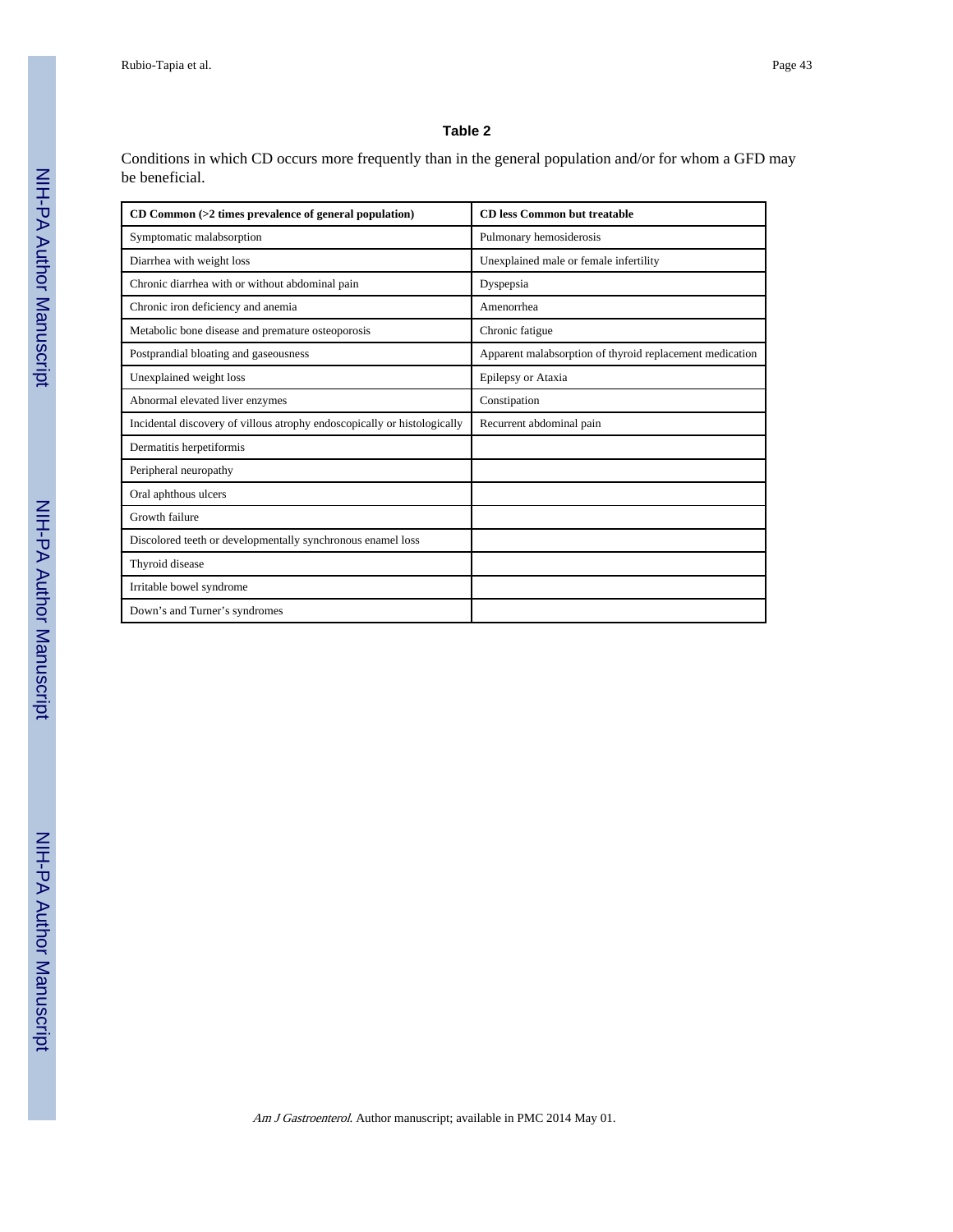#### Other causes of villous atrophy in duodenum

| Tropical sprue                   |
|----------------------------------|
| Small-bowel bacterial overgrowth |

Autoimmune enteropathy

Hypogammaglobulinemic sprue

Drug-associated enteropathy (e.g. olmesartan)

Whipple disease

Collagenous sprue

Crohn's disease

Eosinophilic enteritis

Intestinal lymphoma

Intestinal tuberculosis

Infectious enteritis (e.g. giardiasis)

Graft versus host disease

Malnutrition

Acquired immune deficiency syndrome enteropathy